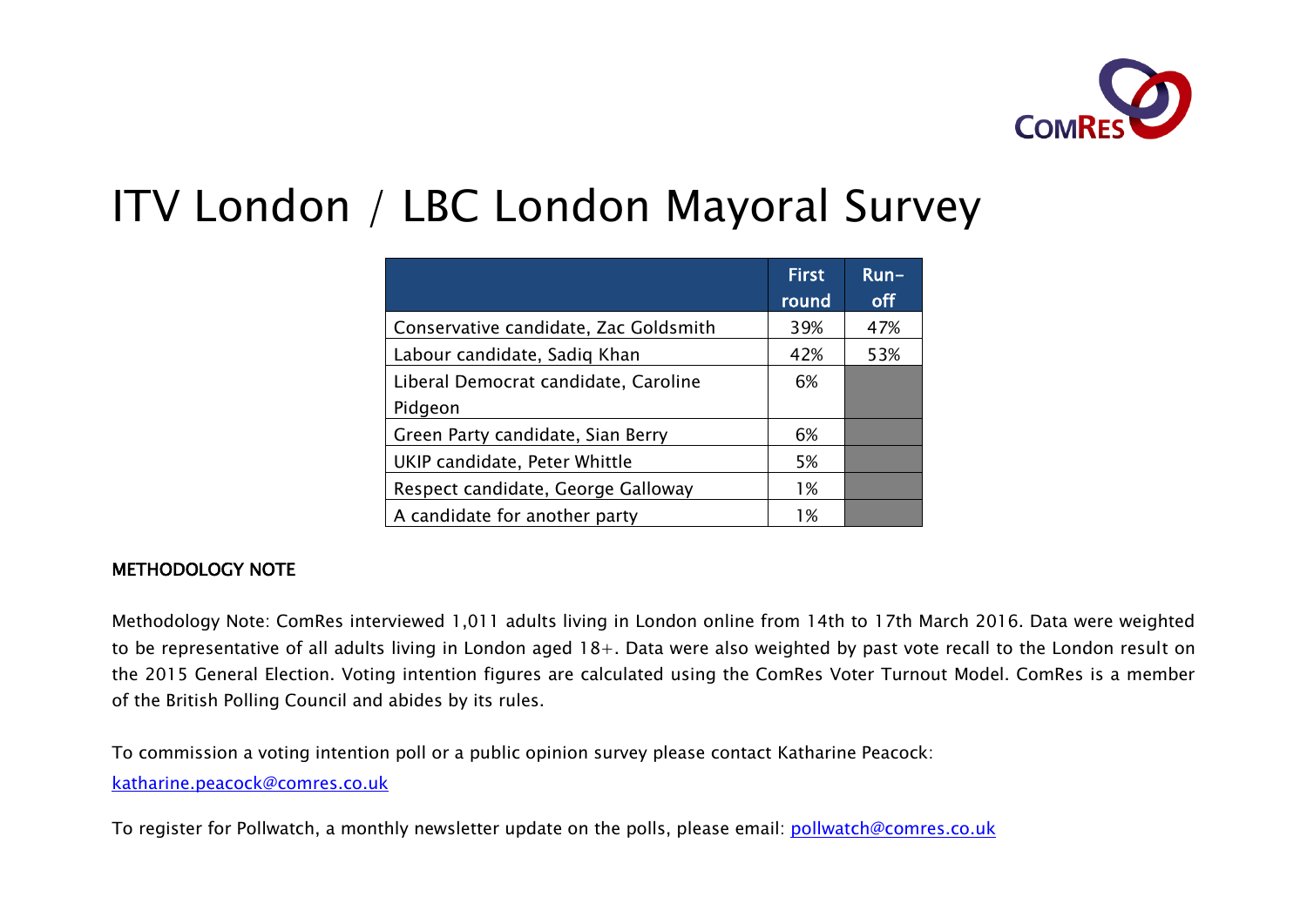| <b>ONLINE Opinion Poll - London</b>                                                                                                                                                                                                                       |  |
|-----------------------------------------------------------------------------------------------------------------------------------------------------------------------------------------------------------------------------------------------------------|--|
| V1. Thinking back to the General Election earlier last year, which party, if any, did you vote for? Was it Conservative, Labour, Liberal Democrat, UKIP, some other party, or did you not vote?<br>Base: All respondents                                  |  |
| V2. If the election for Mayor of London was held tomorrow, how likely would you be to vote on a scale from 1 to 10, where 1 means you are certain NOT to vote and 10 means you are absolutely CERTAIN to vote?<br>Base: All respondents                   |  |
| V3 1. In the election for the Mayor of London, voters can select their first choice for Mayor and have the option of selecting a second choice as well. If the election for Mayor of London was held tomorrow, would you vote<br>Base: All likely to vote |  |
| V3 2. In the election for the Mayor of London, voters can select their first choice for Mayor and have the option of selecting a second choice as well. If the election for Mayor of London was held tomorrow, would you vote<br>Base: All likely to vote |  |
| Base: All would not vote for Conservative or Labour as first or second choice                                                                                                                                                                             |  |
| Base: All likely to vote and expressing a voting intention                                                                                                                                                                                                |  |
| Base: All likely to vote and expressing a voting intention                                                                                                                                                                                                |  |
| Base: All respondents                                                                                                                                                                                                                                     |  |
| Base: All respondents                                                                                                                                                                                                                                     |  |
| Base: All respondents                                                                                                                                                                                                                                     |  |
| Base: All respondents                                                                                                                                                                                                                                     |  |
| Base: All respondents                                                                                                                                                                                                                                     |  |
| Base: All respondents                                                                                                                                                                                                                                     |  |
| Base: All respondents                                                                                                                                                                                                                                     |  |
| Base: All respondents                                                                                                                                                                                                                                     |  |
| V1. Thinking back to the General Election earlier last year, which party, if any, did you vote for? Was it Conservative, Labour, Liberal Democrat, UKIP, some other party, or did you not vote?<br>Base: All respondents                                  |  |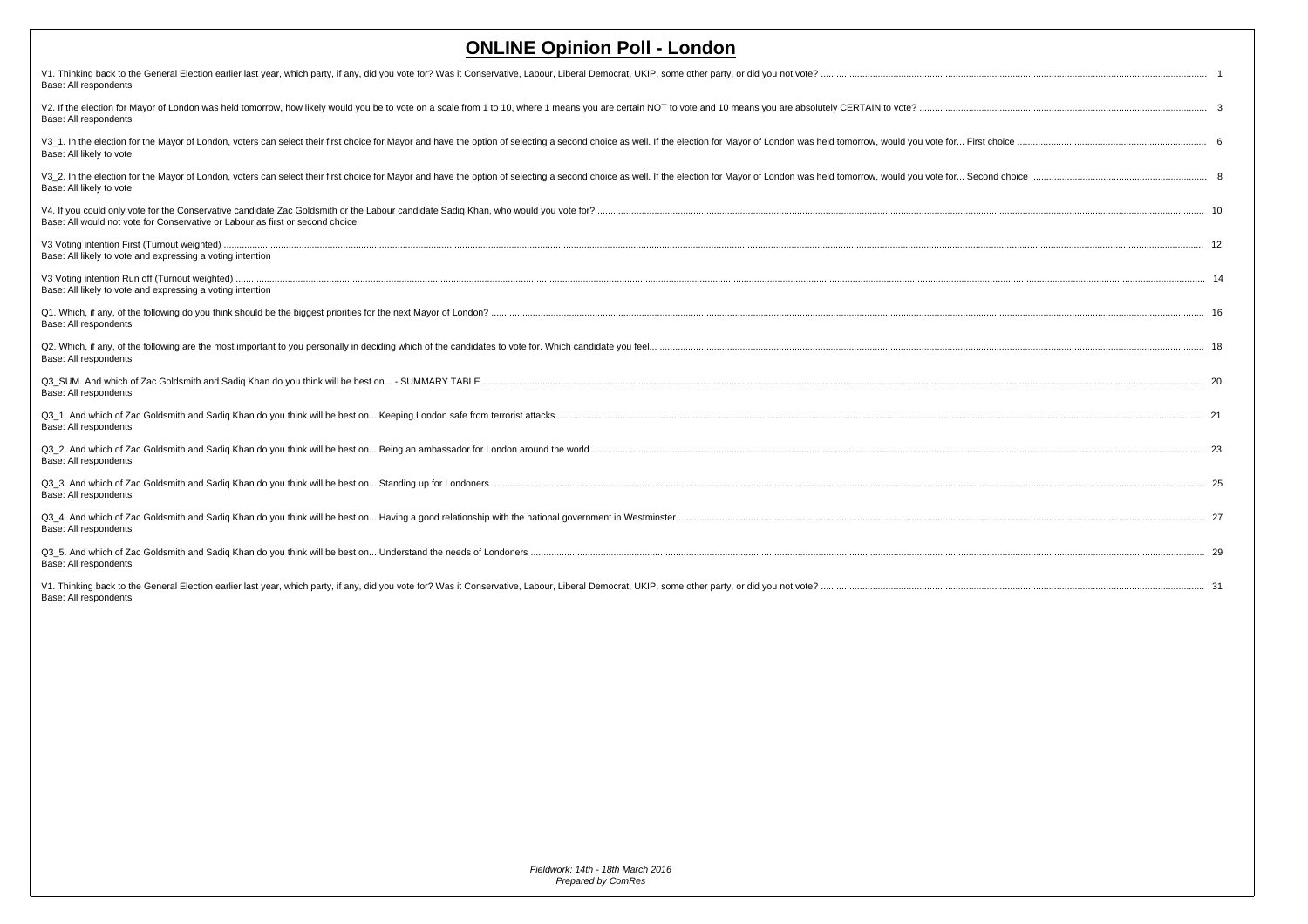<span id="page-2-0"></span>V1. Thinking back to the General Election earlier last year, which party, if any, did you vote for? Was it Conservative, Labour, Liberal Democrat, UKIP, some other party, or did you not vote?<br><sub>Base: All respondents</sub>

|                   |            | <b>GENDER</b> |                         |          | <b>AGE</b>         |                                                      |          | <b>SOCIAL GRADE</b> |                                                      |                      |           |          | <b>REGION SUMMARY</b> |                      |                         |
|-------------------|------------|---------------|-------------------------|----------|--------------------|------------------------------------------------------|----------|---------------------|------------------------------------------------------|----------------------|-----------|----------|-----------------------|----------------------|-------------------------|
|                   | Total      | Male          | Female                  | $18-34$  | $35 - 54$          | $55+$                                                | AB       | C <sub>1</sub>      | C <sub>2</sub>                                       | DE                   | Central   | East     | North                 | South                | West                    |
| Unweighted Total  | 1011       | 484           | 527                     | 316      | 386                | 309                                                  | 444      | 300                 | 125                                                  | 142                  | 148       | 299      | 123                   | 208                  | 233                     |
| Weighted Total    | 1011       | 485           | 526                     | 364      | 364                | 283                                                  | 430      | 305                 | 126                                                  | 151                  | 173       | 307      | 113                   | 197                  | 220                     |
|                   | 100%       | 100%          | 100%                    | 100%     | 100%               | 100%                                                 | 100%     | 100%                | 100%                                                 | 100%                 | 100%      | 100%     | 100%                  | 100%                 | 100%                    |
| Conservative      | 298        | 152           | 147                     | 81       | 106                | 111                                                  | 158      | 89                  | 27                                                   | 24                   | 28        | 78       | 34                    | 78                   | 80                      |
|                   | 30%        | 31%           | 28%                     | 22%      | 29%                | 39%                                                  | 37%      | 29%                 | 22%                                                  | 16%                  | 16%       | 25%      | 30%                   | 40%                  | 36%                     |
| Labour            | 379        | 181           | 199                     | 155      | 142                | 83                                                   | 132      | 131                 | 53                                                   | 64                   | 68        | 133      | 40                    | 62                   | 76                      |
|                   | 38%        | 37%           | 38%                     | 43%      | 39%                | 29%                                                  | 31%      | 43%                 | 42%                                                  | 42%                  | 39%       | 43%      | 36%                   | 31%                  | 35%                     |
| Liberal Democrat  | 67         | 37            | 31                      | 13       | 29                 | 26                                                   | 38       | 17                  | 6                                                    | 6                    | 12        | 9        | 8                     | 24                   | 14                      |
|                   | 7%         | 8%            | 6%                      | 4%       | 8%                 | 9%                                                   | 9%       | 6%                  | $5\%$                                                | 4%                   | 7%        | 3%       | 8%                    | 12%                  | 6%                      |
| <b>UKIP</b>       | 70         | 41            | 29                      | 14       | 22                 | 34                                                   | 23       | 13                  | 15                                                   | 19                   | 15        | 24       | $\overline{7}$        | 13                   | 11                      |
|                   | 7%         | 8%            | 6%                      | 4%       | 6%                 | 12%                                                  | 5%       | 4%                  | 12%                                                  | 12%                  | 9%        | 8%       | 6%                    | 6%                   | $5%$                    |
| Some other party  | 48<br>5%   | 22<br>5%      | 27<br>5%                | 23<br>6% | 20<br>5%           | 5<br>2%                                              | 24<br>5% | 14<br>$5\%$         | $\overline{7}$<br>$5\%$                              | $\overline{4}$<br>3% | 19<br>11% | 16<br>5% | 5<br>5%               | $\overline{4}$<br>2% | 2%                      |
| Did not vote      | 125        | 48            | 77                      | 68       | 37                 | 20                                                   | 49       | 33                  | 15                                                   | 28                   | 27        | 44       | 15                    | 10 <sup>1</sup>      | 30                      |
|                   | 12%        | 10%           | 15%                     | 19%      | 10%                | 7%                                                   | 11%      | 11%                 | 12%                                                  | 19%                  | 15%       | 14%      | 13%                   | 5%                   | 13%                     |
| Don't remember    | 8<br>$1\%$ | $\star$       | $\overline{7}$<br>$1\%$ | 5<br>1%  | $\mathbf{3}$<br>1% | $\overline{\phantom{a}}$<br>$\overline{\phantom{a}}$ | $\star$  | 4<br>$1\%$          | $\overline{\phantom{a}}$<br>$\overline{\phantom{a}}$ | $\overline{2}$<br>1% | $\sim$    |          | 1%                    | $\overline{2}$<br>1% | 4<br>2%                 |
| Prefer not to say | 15<br>1%   | 1%            | 11<br>2%                | 5<br>1%  | 5<br>2%            | 2%                                                   | 5<br>1%  | 3<br>$1\%$          | 3<br>3%                                              | $\overline{4}$<br>3% | 3%        | 3<br>1%  | 2<br>2%               | $\overline{4}$<br>2% | $\overline{2}$<br>$1\%$ |

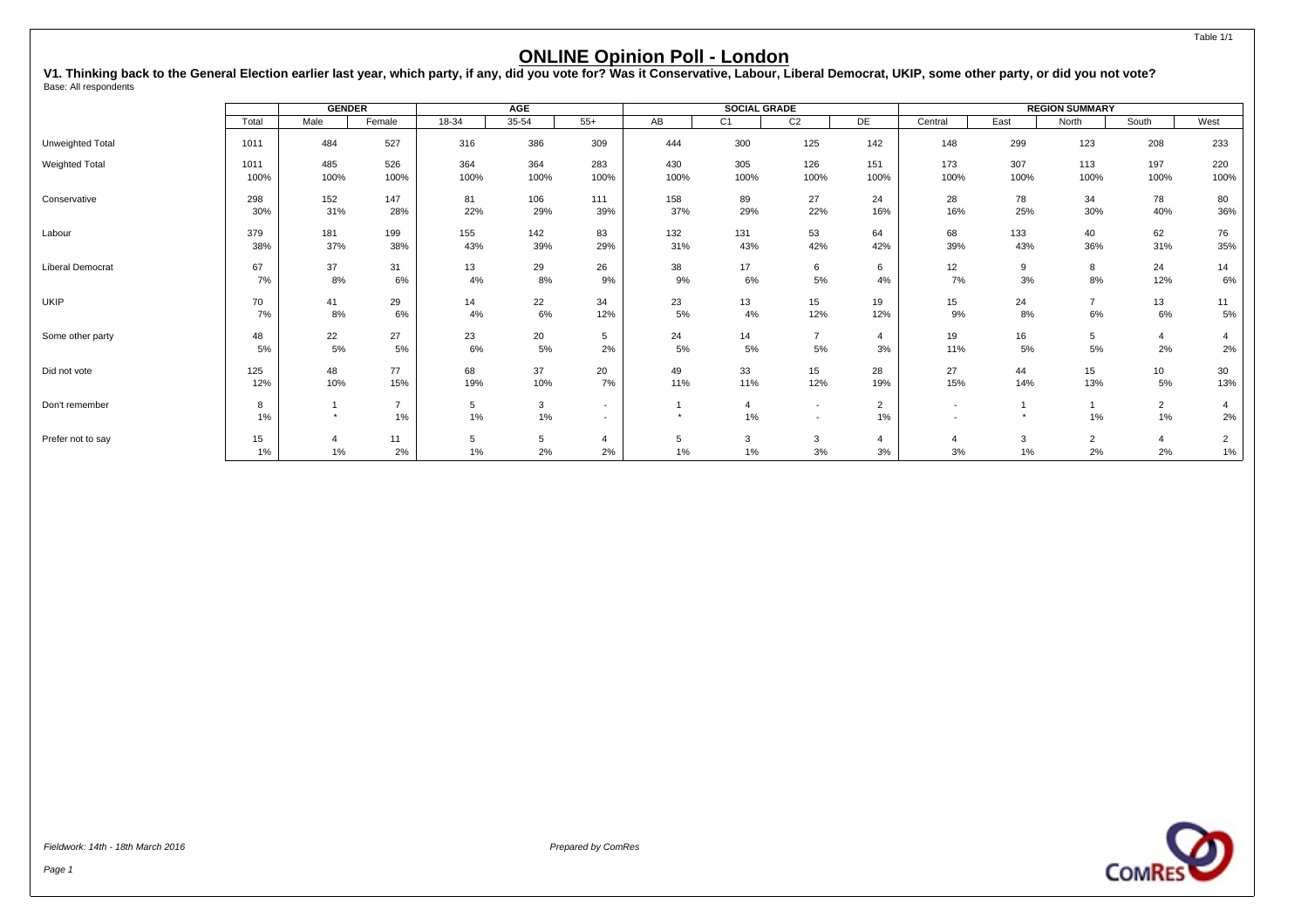V1. Thinking back to the General Election earlier last year, which party, if any, did you vote for? Was it Conservative, Labour, Liberal Democrat, UKIP, some other party, or did you not vote?<br><sub>Base: All respondents</sub>

|                         |              | <b>ETHNICITY</b>          |                      | <b>TENURE</b> |             |                      |                       | <b>VOTING INTENTION 1st PREFERENCE</b>               |                                    |                          |                                    | PAST VOTE - GENERAL ELECTION 2015                    |                          |
|-------------------------|--------------|---------------------------|----------------------|---------------|-------------|----------------------|-----------------------|------------------------------------------------------|------------------------------------|--------------------------|------------------------------------|------------------------------------------------------|--------------------------|
|                         | Total        | White                     | <b>BME</b>           | Owned         | Rented      | Con                  | Lab                   | <b>UKIP</b>                                          | LD                                 | Green                    | Cons                               | Lab                                                  | <b>UKIP</b>              |
| Unweighted Total        | 1011         | 660                       | 325                  | 585           | 406         | 317                  | 335                   | 46                                                   | 50                                 | 53                       | 308                                | 366                                                  | 73                       |
| Weighted Total          | 1011<br>100% | 570<br>100%               | 415<br>100%          | 507<br>100%   | 478<br>100% | 305<br>100%          | 350<br>100%           | 45<br>100%                                           | 44<br>100%                         | 51<br>100%               | 298<br>100%                        | 379<br>100%                                          | 70<br>100%               |
| Conservative            | 298<br>30%   | 211<br>37%                | 86<br>21%            | 216<br>43%    | 73<br>15%   | 233<br>76%           | 19<br>$5\%$           | $\overline{7}$<br>15%                                | 3<br>7%                            | 2%                       | 298<br>100%                        | $\overline{\phantom{a}}$                             | $\sim$                   |
| Labour                  | 379<br>38%   | 157<br>27%                | 217<br>52%           | 159<br>31%    | 211<br>44%  | 19<br>6%             | 271<br>78%            | 2%                                                   | 13<br>29%                          | 16<br>32%                | $\sim$<br>$\overline{\phantom{a}}$ | 379<br>100%                                          | $\overline{\phantom{a}}$ |
| <b>Liberal Democrat</b> | 67<br>7%     | 51<br>9%                  | 16<br>4%             | 45<br>9%      | 23<br>$5\%$ | 15<br>5%             | 13<br>4%              | $\overline{\phantom{a}}$<br>$\overline{\phantom{a}}$ | 24<br>54%                          | 6<br>11%                 |                                    | $\overline{\phantom{a}}$<br>$\sim$                   |                          |
| UKIP                    | 70<br>7%     | 56<br>10%                 | 10<br>2%             | 28<br>6%      | 41<br>8%    | 20<br>6%             | 1%                    | 30<br>66%                                            | 2%                                 | $\overline{a}$           | $\overline{\phantom{a}}$           | $\overline{\phantom{a}}$<br>$\overline{\phantom{a}}$ | 70<br>100%               |
| Some other party        | 48<br>5%     | 33<br>6%                  | 14<br>3%             | 15<br>3%      | 31<br>6%    | $\overline{4}$<br>1% | 10 <sup>1</sup><br>3% | $\overline{\phantom{a}}$<br>$\overline{\phantom{a}}$ | 3%                                 | 21<br>41%                |                                    | $\overline{\phantom{a}}$                             |                          |
| Did not vote            | 125<br>12%   | 56<br>10%                 | 64<br>16%            | 35<br>7%      | 87<br>18%   | 11<br>4%             | 31<br>9%              | 5<br>12%                                             | $\overline{2}$<br>6%               | 8<br>15%                 |                                    |                                                      |                          |
| Don't remember          | 8<br>1%      | $\overline{2}$<br>$\star$ | 6<br>1%              | 3<br>1%       | 4<br>$1\%$  |                      | $\star$               |                                                      | $\sim$<br>$\overline{\phantom{a}}$ | $\sim$<br>$\sim$         |                                    | $\overline{\phantom{a}}$                             |                          |
| Prefer not to say       | 15<br>1%     | 5<br>1%                   | $\overline{2}$<br>1% | 6<br>1%       | 9<br>2%     | 3<br>1%              | $\overline{2}$<br>1%  | 2<br>5%                                              | $\sim$<br>$\sim$                   | $\sim$<br>$\overline{a}$ | $\overline{\phantom{a}}$           | $\overline{\phantom{a}}$                             | $\sim$                   |

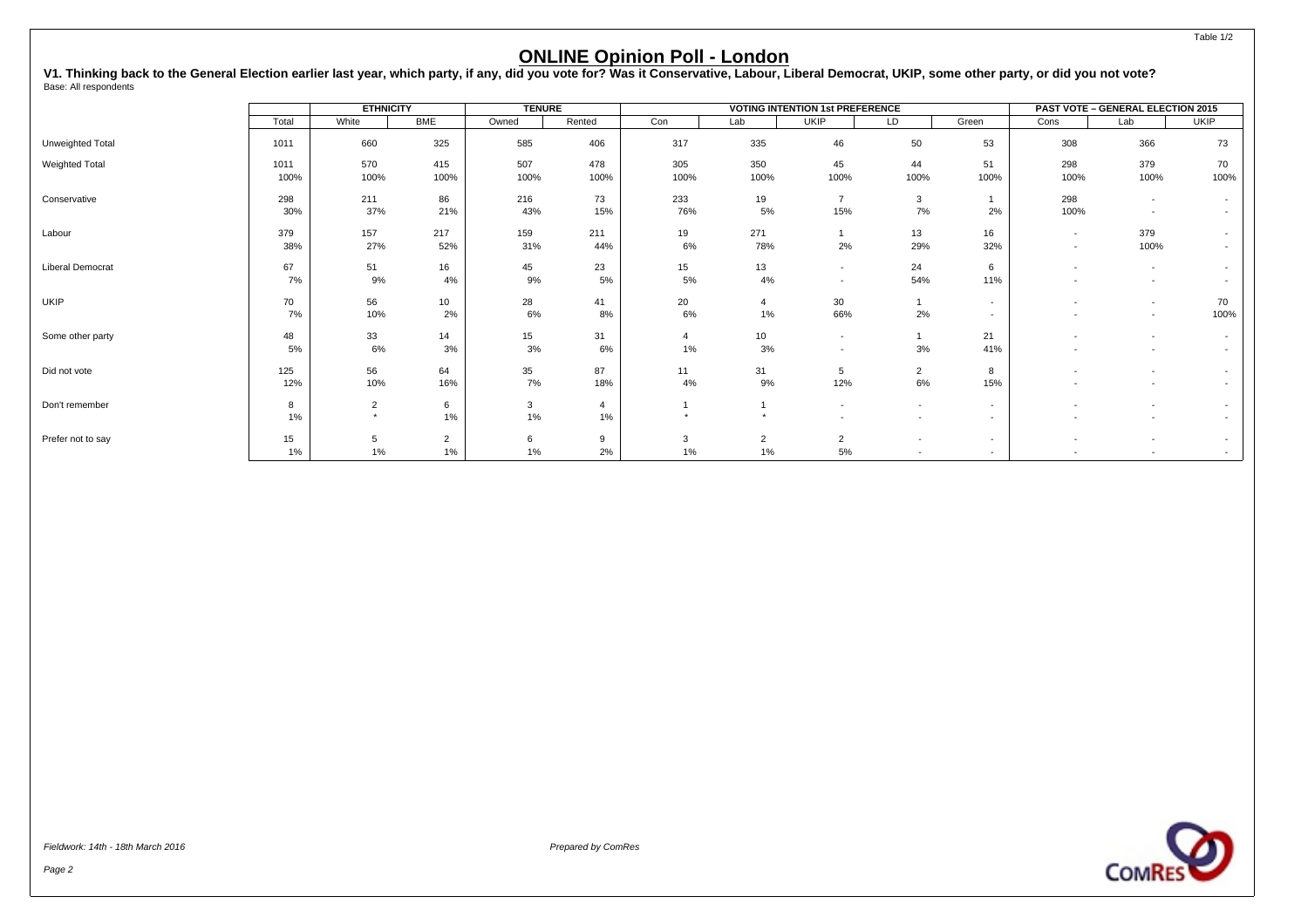<span id="page-4-0"></span>**V2. If the election for Mayor of London was held tomorrow, how likely would you be to vote on a scale from 1 to 10, where 1 means you are certain NOT to vote and 10 means you are absolutely CERTAIN to vote?**

Base: All respondents

|                                                    |      |                     | <b>GENDER</b>             |                     |                         | <b>AGE</b>                                 |                          |                     | <b>SOCIAL GRADE</b>                                  |                                    |                         |                                    |                         | <b>REGION SUMMARY</b>                                |                                    |                         |
|----------------------------------------------------|------|---------------------|---------------------------|---------------------|-------------------------|--------------------------------------------|--------------------------|---------------------|------------------------------------------------------|------------------------------------|-------------------------|------------------------------------|-------------------------|------------------------------------------------------|------------------------------------|-------------------------|
|                                                    |      | Total               | Male                      | Female              | $18-34$                 | $35 - 54$                                  | $55+$                    | AB                  | C1                                                   | C <sub>2</sub>                     | DE                      | Central                            | East                    | North                                                | South                              | West                    |
| Unweighted Total                                   |      | 1011                | 484                       | 527                 | 316                     | 386                                        | 309                      | 444                 | 300                                                  | 125                                | 142                     | 148                                | 299                     | 123                                                  | 208                                | 233                     |
| <b>Weighted Total</b>                              |      | 1011<br>100%        | 485<br>100%               | 526<br>100%         | 364<br>100%             | 364<br>100%                                | 283<br>100%              | 430<br>100%         | 305<br>100%                                          | 126<br>100%                        | 151<br>100%             | 173<br>100%                        | 307<br>100%             | 113<br>100%                                          | 197<br>100%                        | 220<br>100%             |
| 1 - Certain not to vote                            | (1)  | 35<br>4%            | 15<br>3%                  | 20<br>4%            | 12<br>3%                | 16<br>4%                                   | 8<br>3%                  | 11<br>3%            | 11<br>3%                                             | $\overline{4}$<br>3%               | 10<br>7%                | 6<br>4%                            | 6<br>2%                 | $\overline{7}$<br>6%                                 | 6<br>3%                            | 10<br>4%                |
| $\overline{2}$                                     | (2)  | 10<br>1%            | $\mathbf{1}$<br>$\star$   | 9<br>2%             | 5<br>$1\%$              | 3<br>$1\%$                                 | $\mathbf{1}$<br>$^\star$ | 3<br>1%             | $\overline{4}$<br>1%                                 | $\sim$<br>$\overline{\phantom{a}}$ | $\overline{2}$<br>$1\%$ | $\overline{2}$<br>1%               | $\overline{2}$<br>$1\%$ | $\mathbf{3}$<br>$3%$                                 | $\mathbf{1}$<br>$1\%$              | $\overline{2}$<br>$1\%$ |
| 3                                                  | (3)  | 11<br>1%            | 6<br>1%                   | 5<br>1%             | $\overline{4}$<br>$1\%$ | 5<br>$1\%$                                 | $\overline{2}$<br>1%     | 5<br>1%             | $\overline{\phantom{a}}$<br>$\overline{\phantom{a}}$ | 3<br>2%                            | 3<br>2%                 | 3<br>2%                            | $\overline{4}$<br>1%    | $\overline{\phantom{a}}$<br>$\overline{\phantom{a}}$ | $\overline{1}$<br>$^\star$         | 3<br>1%                 |
| $\overline{4}$                                     | (4)  | 10<br>1%            | 4<br>1%                   | 6<br>1%             | 8<br>2%                 | $\overline{2}$<br>$1\%$                    | $\sim$<br>$\sim$         | 3<br>1%             | $\overline{2}$<br>1%                                 | 3<br>3%                            | 3<br>2%                 | $\overline{1}$<br>1%               | $\overline{7}$<br>2%    | $\blacksquare$<br>$\sim$                             | $\mathbf{1}$<br>1%                 | $\mathbf{1}$<br>$\star$ |
| 5                                                  | (5)  | 44<br>4%            | 18<br>4%                  | 26<br>$5\%$         | 24<br>7%                | 16<br>4%                                   | $\overline{4}$<br>1%     | 14<br>3%            | 10<br>3%                                             | 5<br>4%                            | 15<br>10%               | 9<br>5%                            | 19<br>6%                | $\overline{2}$<br>2%                                 | 8<br>4%                            | $5\overline{)}$<br>2%   |
| 6                                                  | (6)  | 47<br>5%            | 15<br>3%                  | 33<br>6%            | 25<br>7%                | 19<br>5%                                   | 3<br>1%                  | 14<br>3%            | 14<br>4%                                             | 12<br>9%                           | $\overline{7}$<br>5%    | 10<br>6%                           | 18<br>6%                | 5<br>5%                                              | $\overline{7}$<br>3%               | 8<br>3%                 |
| $\overline{7}$                                     | (7)  | 67<br>7%            | 31<br>6%                  | 36<br>7%            | 33<br>9%                | 23<br>6%                                   | 11<br>4%                 | 31<br>7%            | 21<br>7%                                             | 11<br>9%                           | $\overline{4}$<br>3%    | 13<br>7%                           | 15<br>5%                | 10<br>8%                                             | 15<br>8%                           | 14<br>7%                |
| 8                                                  | (8)  | 104<br>10%          | 48<br>10%                 | 56<br>11%           | 47<br>13%               | 38<br>10%                                  | 19<br>7%                 | 53<br>12%           | 33<br>11%                                            | 9<br>7%                            | 9<br>6%                 | 9<br>5%                            | 39<br>13%               | 12<br>10%                                            | 22<br>11%                          | 22<br>10%               |
| 9                                                  | (9)  | 138<br>14%          | 58<br>12%                 | 80<br>15%           | 50<br>14%               | 50<br>14%                                  | 38<br>13%                | 68<br>16%           | 51<br>17%                                            | 6<br>5%                            | 13<br>8%                | 24<br>14%                          | 50<br>16%               | $\overline{7}$<br>6%                                 | 28<br>14%                          | 29<br>13%               |
| 10 - Absolutely certain to vote                    | (10) | 512<br>51%          | 280<br>58%                | 233<br>44%          | 139<br>38%              | 185<br>51%                                 | 189<br>67%               | 216<br>50%          | 148<br>49%                                           | 68<br>54%                          | 80<br>53%               | 95<br>55%                          | 140<br>45%              | 64<br>56%                                            | 103<br>52%                         | 111<br>51%              |
| Prefer not to say                                  |      | 5<br>$\star$        | $\overline{2}$<br>$\star$ | 3<br>1%             | $\overline{4}$<br>$1\%$ | $\overline{\phantom{a}}$<br>$\overline{a}$ | $\mathbf{1}$<br>$\star$  | $\star$             | $\overline{\phantom{a}}$<br>$\overline{\phantom{a}}$ | $\mathbf{3}$<br>2%                 | $\mathbf{1}$<br>$1\%$   | $\overline{\phantom{a}}$<br>$\sim$ | $\mathbf{3}$<br>$1\%$   | $\mathbf{1}$<br>1%                                   | $\overline{\phantom{a}}$<br>$\sim$ | $\mathbf{1}$<br>$\star$ |
| Don't know                                         |      | 28<br>3%            | 8<br>2%                   | 20<br>$4\%$         | 15<br>4%                | 6<br>2%                                    | $\overline{7}$<br>2%     | 10<br>2%            | 12<br>4%                                             | 3<br>2%                            | $\overline{4}$<br>2%    | 1%                                 | 5<br>2%                 | 3<br>2%                                              | 5<br>3%                            | 13<br>$6\%$             |
| Mean score<br>Standard deviation<br>Standard error |      | 8.48<br>2.29<br>.07 | 8.72<br>2.14<br>.10       | 8.24<br>2.41<br>.11 | 8.03<br>2.37<br>.14     | 8.40<br>2.40<br>.12                        | 9.14<br>1.89<br>.11      | 8.64<br>2.08<br>.10 | 8.56<br>2.19<br>.13                                  | 8.32<br>2.39<br>.22                | 7.99<br>2.88<br>.24     | 8.48<br>2.36<br>.19                | 8.40<br>2.16<br>.13     | 8.36<br>2.65<br>.24                                  | 8.63<br>2.13<br>.15                | 8.51<br>2.38<br>.16     |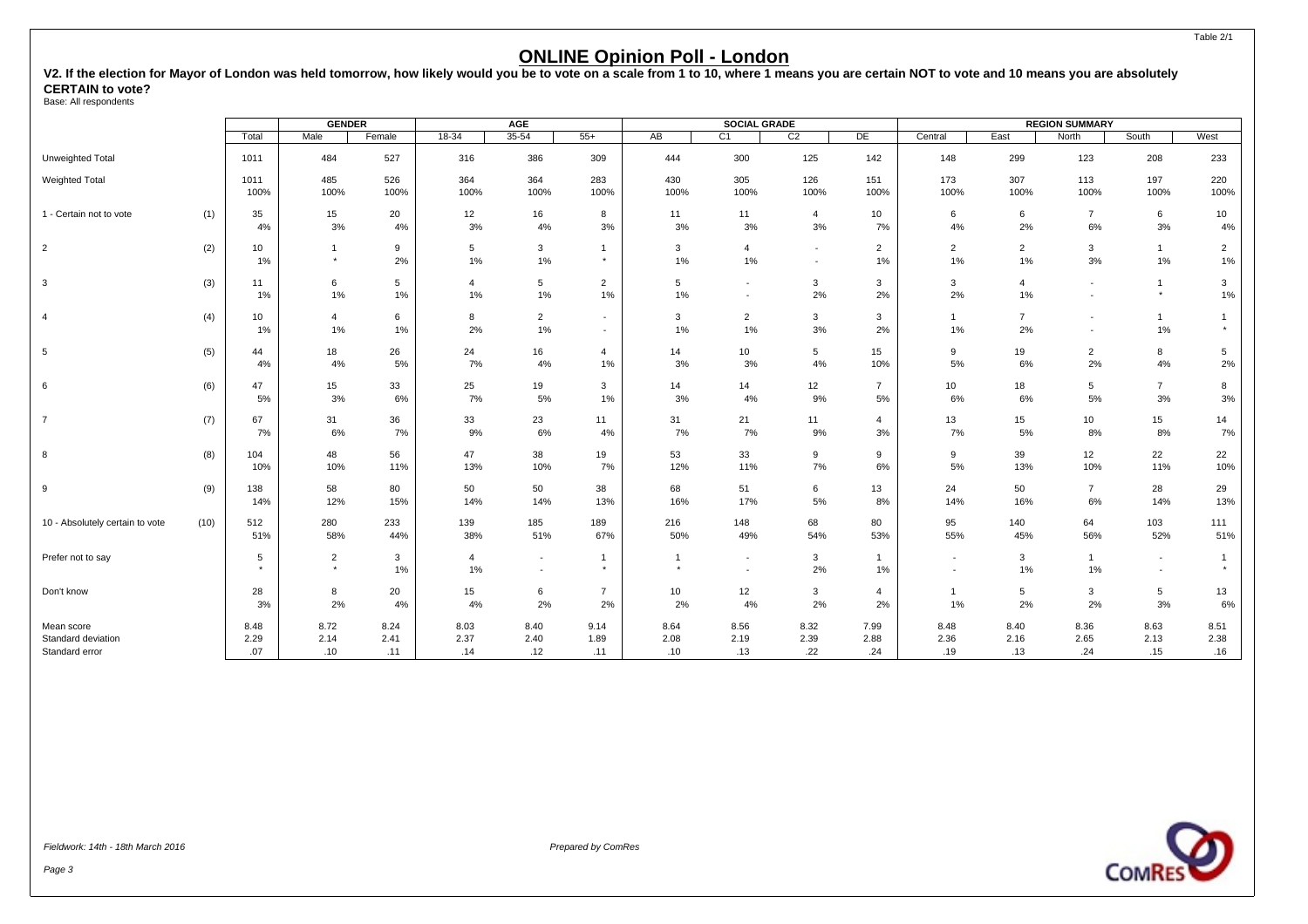#### Table 2/2

#### **ONLINE Opinion Poll - London**

**V2. If the election for Mayor of London was held tomorrow, how likely would you be to vote on a scale from 1 to 10, where 1 means you are certain NOT to vote and 10 means you are absolutely CERTAIN to vote?**

Base: All respondents

|                                 |      |            | <b>ETHNICITY</b>         |                | <b>TENURE</b>             |                |                          |                          | <b>VOTING INTENTION 1st PREFERENCE</b> |                          |                          |                          | <b>PAST VOTE - GENERAL ELECTION 2015</b> |             |
|---------------------------------|------|------------|--------------------------|----------------|---------------------------|----------------|--------------------------|--------------------------|----------------------------------------|--------------------------|--------------------------|--------------------------|------------------------------------------|-------------|
|                                 |      | Total      | White                    | <b>BME</b>     | Owned                     | Rented         | Con                      | Lab                      | <b>UKIP</b>                            | LD                       | Green                    | Cons                     | Lab                                      | <b>UKIP</b> |
| Unweighted Total                |      | 1011       | 660                      | 325            | 585                       | 406            | 317                      | 335                      | 46                                     | 50                       | 53                       | 308                      | 366                                      | 73          |
| Weighted Total                  |      | 1011       | 570                      | 415            | 507                       | 478            | 305                      | 350                      | 45                                     | 44                       | 51                       | 298                      | 379                                      | 70          |
|                                 |      | 100%       | 100%                     | 100%           | 100%                      | 100%           | 100%                     | 100%                     | 100%                                   | 100%                     | 100%                     | 100%                     | 100%                                     | 100%        |
| 1 - Certain not to vote         | (1)  | 35         | 21                       | 14             | 10 <sub>1</sub>           | 23             | $\overline{\phantom{a}}$ | $\overline{\phantom{a}}$ |                                        | $\overline{\phantom{a}}$ | $\overline{\phantom{a}}$ | $\overline{1}$           | $\overline{2}$                           |             |
|                                 |      | 4%         | 4%                       | 3%             | 2%                        | 5%             |                          |                          |                                        | $\overline{\phantom{a}}$ | $\sim$                   | $\star$                  | $1\%$                                    |             |
|                                 |      |            |                          |                |                           |                |                          |                          |                                        |                          |                          |                          |                                          |             |
| $\overline{2}$                  | (2)  | 10<br>1%   | $\mathbf{3}$<br>1%       | 6<br>1%        | $\overline{2}$<br>$\star$ | 8<br>2%        |                          |                          |                                        | $\blacksquare$           | $\overline{\phantom{a}}$ | $\overline{\phantom{a}}$ | $\mathbf{3}$<br>1%                       |             |
|                                 |      |            |                          |                |                           |                |                          |                          |                                        |                          | $\overline{\phantom{a}}$ | $\overline{\phantom{a}}$ |                                          |             |
| 3                               | (3)  | 11         | $\overline{4}$           | 5              | $\mathbf{3}$              | $\overline{7}$ |                          |                          |                                        |                          | $\overline{\phantom{a}}$ | $\overline{2}$           | $5\phantom{.0}$                          |             |
|                                 |      | 1%         | $1\%$                    | 1%             | 1%                        | $1\%$          |                          |                          |                                        |                          | $\overline{\phantom{a}}$ | 1%                       | $1\%$                                    |             |
| $\overline{4}$                  | (4)  | 10         | $\overline{2}$           | 8              | 5                         | 5              |                          |                          |                                        |                          | $\overline{\phantom{a}}$ | $\mathbf{1}$             | 5                                        |             |
|                                 |      | 1%         | $\star$                  | 2%             | 1%                        | 1%             |                          |                          |                                        | $\overline{\phantom{a}}$ | $\sim$                   | $\star$                  | 1%                                       | 2%          |
| $5\phantom{.0}$                 | (5)  | 44         | 22                       | 20             | 17                        | 23             | 9                        | 13                       | 4                                      | $\overline{2}$           | $\mathbf{1}$             | 9                        | 13                                       | 3           |
|                                 |      | 4%         | 4%                       | 5%             | 3%                        | 5%             | 3%                       | 4%                       | 8%                                     | 4%                       | 3%                       | 3%                       | 3%                                       | 4%          |
|                                 |      |            |                          |                |                           |                |                          |                          |                                        |                          |                          |                          |                                          |             |
| 6                               | (6)  | 47         | 23                       | 21             | 20                        | 27             | 15                       | 13                       | $\mathbf{1}$                           | $\overline{2}$           | $\overline{2}$           | 12                       | 14                                       | 3           |
|                                 |      | $5\%$      | 4%                       | $5\%$          | 4%                        | $6\%$          | 5%                       | 4%                       | 2%                                     | 4%                       | 4%                       | 4%                       | 4%                                       | 4%          |
| $\overline{7}$                  | (7)  | 67         | 29                       | 36             | 26                        | 35             | 15                       | 26                       | $\overline{2}$                         | 3                        | 9                        | 22                       | 17                                       | 6           |
|                                 |      | 7%         | 5%                       | 9%             | 5%                        | 7%             | 5%                       | 7%                       | $4\%$                                  | 7%                       | 17%                      | 8%                       | 5%                                       | 9%          |
| 8                               | (8)  | 104        | 55                       | 47             | 58                        | 43             | 37                       | 31                       | 6                                      | 6                        | $5\phantom{.0}$          | 40                       | 36                                       | 11          |
|                                 |      | 10%        | 10%                      | 11%            | 11%                       | 9%             | 12%                      | 9%                       | 14%                                    | 13%                      | 9%                       | 13%                      | 9%                                       | 15%         |
| 9                               | (9)  | 138        | 71                       | 65             | 71                        | 66             | 48                       | 63                       | 3                                      | $\overline{4}$           | 9                        | 39                       | 66                                       | 5           |
|                                 |      | 14%        | 12%                      | 16%            | 14%                       | 14%            | 16%                      | 18%                      | 6%                                     | 10%                      | 17%                      | 13%                      | 17%                                      | 7%          |
|                                 |      |            |                          |                |                           |                |                          |                          |                                        |                          |                          |                          |                                          |             |
| 10 - Absolutely certain to vote | (10) | 512<br>51% | 329<br>58%               | 177<br>43%     | 280<br>55%                | 224<br>47%     | 180<br>59%               | 204<br>58%               | 30<br>66%                              | 27<br>62%                | 26<br>51%                | 168<br>56%               | 208<br>55%                               | 40<br>58%   |
|                                 |      |            |                          |                |                           |                |                          |                          |                                        |                          |                          |                          |                                          |             |
| Prefer not to say               |      | 5          | $\overline{\phantom{a}}$ | $\overline{1}$ | $\overline{2}$            | 3              |                          |                          |                                        | $\overline{\phantom{a}}$ | $\overline{a}$           | $\sim$                   | $\mathbf{1}$                             | -1          |
|                                 |      | $\star$    | $\overline{\phantom{a}}$ | $\star$        | $\star$                   | $1\%$          |                          |                          |                                        | $\overline{\phantom{a}}$ | $\overline{\phantom{a}}$ |                          |                                          | 1%          |
| Don't know                      |      | 28         | 11                       | 16             | 12                        | 15             |                          |                          |                                        | $\overline{\phantom{a}}$ | $\overline{\phantom{a}}$ | $\overline{4}$           | 8                                        |             |
|                                 |      | 3%         | 2%                       | 4%             | 2%                        | 3%             |                          |                          |                                        |                          | $\sim$                   | 1%                       | 2%                                       |             |
| Mean score                      |      | 8.48       | 8.70                     | 8.23           | 8.80                      | 8.21           | 9.10                     | 9.09                     | 9.06                                   | 9.08                     | 8.85                     | 8.96                     | 8.86                                     | 8.87        |
| Standard deviation              |      | 2.29       | 2.21                     | 2.35           | 1.93                      | 2.54           | 1.36                     | 1.38                     | 1.57                                   | 1.43                     | 1.45                     | 1.55                     | 1.84                                     | 1.62        |
|                                 |      |            |                          |                |                           |                |                          |                          |                                        |                          |                          |                          |                                          |             |

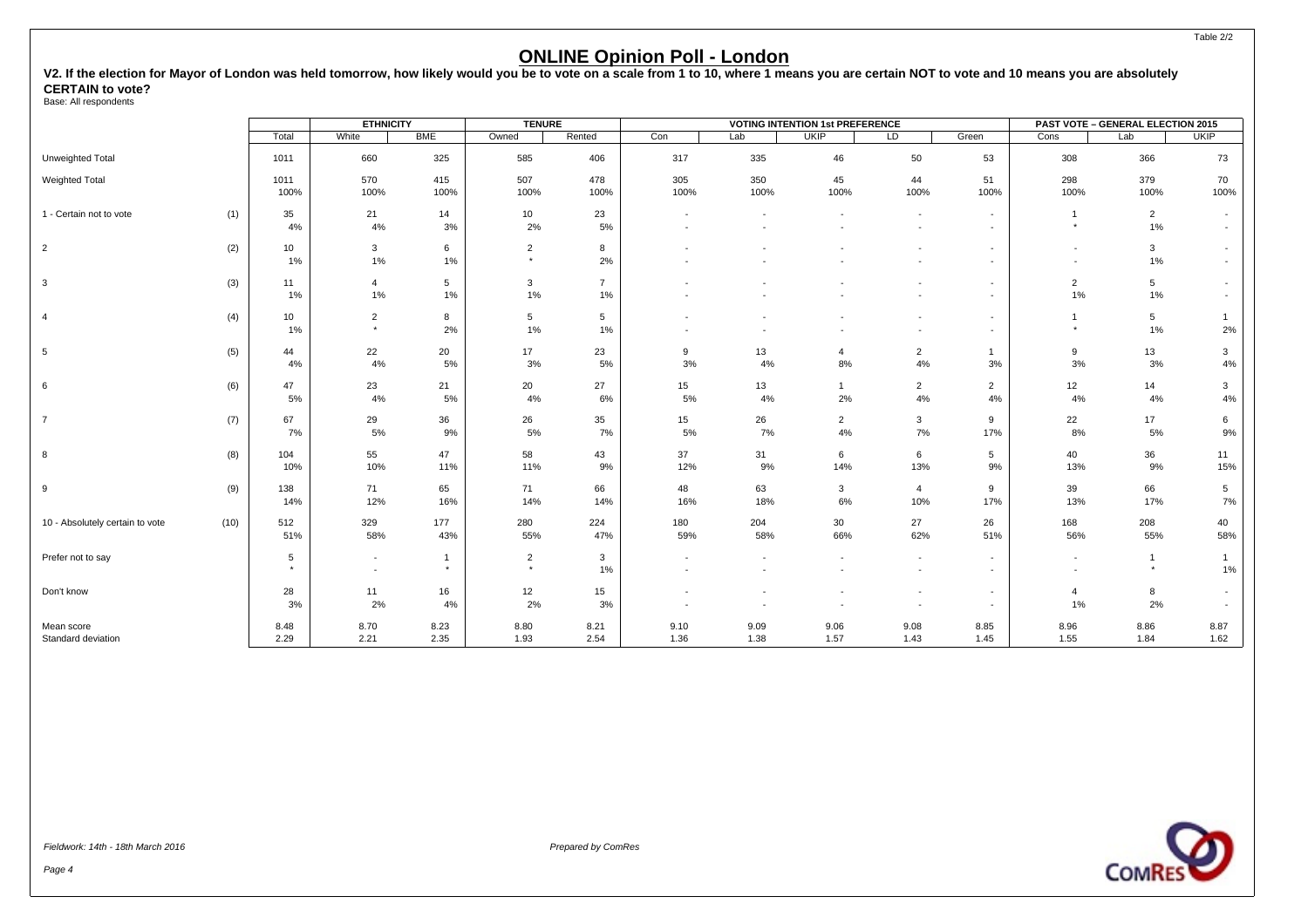**V2. If the election for Mayor of London was held tomorrow, how likely would you be to vote on a scale from 1 to 10, where 1 means you are certain NOT to vote and 10 means you are absolutely CERTAIN to vote?**

Base: All respondents

|                       |               | <b>ETHNICITY</b> |             | <b>TENURE</b> |             |             |             | <b>VOTING INTENTION 1st PREFERENCE</b> |            |                |             | <b>PAST VOTE - GENERAL ELECTION 2015</b> |             |
|-----------------------|---------------|------------------|-------------|---------------|-------------|-------------|-------------|----------------------------------------|------------|----------------|-------------|------------------------------------------|-------------|
|                       | Total         | White            | <b>BME</b>  | Owned         | Rented      | Con         | Lab         | UKIP                                   | ∟D⊹        | Green          | Cons        | Lab                                      | <b>UKIP</b> |
| Unweighted Total      | 1011          | 660              | 325         | 585           | 406         | 317         | 335         |                                        | 50         |                | 308         | 366                                      | 73          |
| <b>Weighted Total</b> | 1011<br>100%  | 570<br>100%      | 415<br>100% | 507<br>100%   | 478<br>100% | 305<br>100% | 350<br>100% | 100%                                   | 44<br>100% | 100%           | 298<br>100% | 379<br>100%                              | 70<br>100%  |
| Standard error        | $\sim$<br>.07 | .09              | د ا.        | .08           | 12<br>ه ۱.  |             | .08         | .23                                    | .20        | $\sim$<br>ں ے. | .09         | .                                        | .19         |

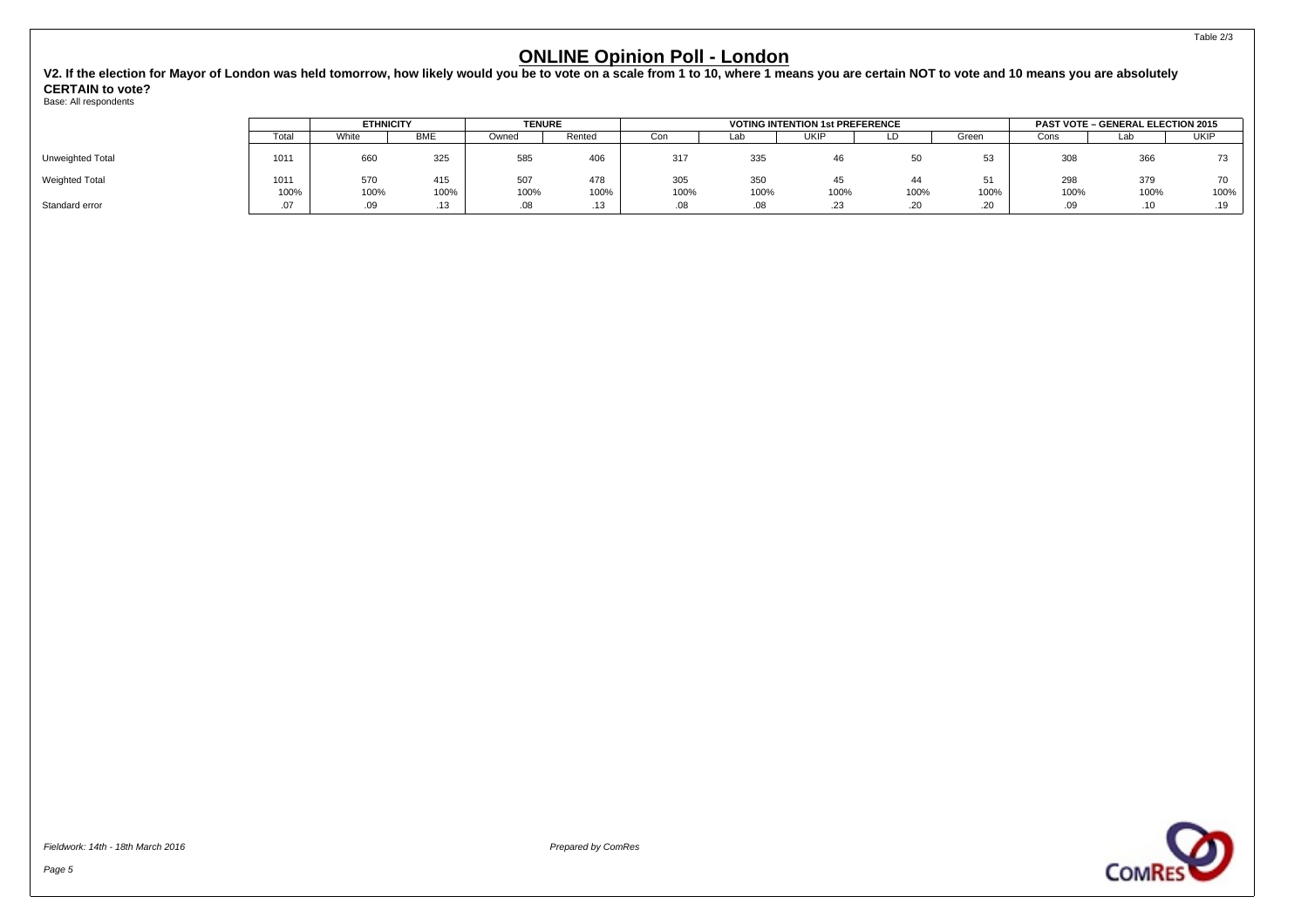<span id="page-7-0"></span>V3\_1. In the election for the Mayor of London, voters can select their first choice for Mayor and have the option of selecting a second choice as well. If the election for Mayor of London was held **tomorrow, would you vote for...**

#### **First choice**

Base: All likely to vote

|                                      |                                 | <b>GENDER</b>             |                           |            | AGE                                        |         |                                                      | <b>SOCIAL GRADE</b> |                                                      |                                                      |                          |                      | <b>REGION SUMMARY</b>    |                                            |                |
|--------------------------------------|---------------------------------|---------------------------|---------------------------|------------|--------------------------------------------|---------|------------------------------------------------------|---------------------|------------------------------------------------------|------------------------------------------------------|--------------------------|----------------------|--------------------------|--------------------------------------------|----------------|
|                                      | Total                           | Male                      | Female                    | $18-34$    | $35 - 54$                                  | $55+$   | AB                                                   | C <sub>1</sub>      | C <sub>2</sub>                                       | DE                                                   | Central                  | East                 | North                    | South                                      | West           |
| Unweighted Total                     | 920                             | 450                       | 470                       | 278        | 352                                        | 290     | 413                                                  | 274                 | 112                                                  | 121                                                  | 138                      | 275                  | 110                      | 193                                        | 204            |
| Weighted Total                       | 912                             | 449                       | 463                       | 317        | 331                                        | 264     | 396                                                  | 277                 | 110                                                  | 128                                                  | 160                      | 281                  | 99                       | 182                                        | 190            |
|                                      | 100%                            | 100%                      | 100%                      | 100%       | 100%                                       | 100%    | 100%                                                 | 100%                | 100%                                                 | 100%                                                 | 100%                     | 100%                 | 100%                     | 100%                                       | 100%           |
| Conservative candidate Zac Goldsmith | 305                             | 154                       | 152                       | 77         | 95                                         | 133     | 160                                                  | 83                  | 31                                                   | 32                                                   | 44                       | 80                   | 35                       | 74                                         | 72             |
|                                      | 33%                             | 34%                       | 33%                       | 24%        | 29%                                        | 50%     | 40%                                                  | 30%                 | 28%                                                  | 25%                                                  | 28%                      | 29%                  | 35%                      | 41%                                        | 38%            |
| Labour candidate Sadiq Khan          | 350                             | 171                       | 179                       | 149        | 125                                        | 76      | 131                                                  | 120                 | 44                                                   | 54                                                   | 68                       | 121                  | 34                       | 62                                         | 64             |
|                                      | 38%                             | 38%                       | 39%                       | 47%        | 38%                                        | 29%     | 33%                                                  | 43%                 | 40%                                                  | 42%                                                  | 42%                      | 43%                  | 34%                      | 34%                                        | 34%            |
| Liberal Democrat candidate Caroline  | 44                              | 21                        | 23                        | 18         | 15                                         | 11      | 23                                                   | 12                  | 8                                                    | 1%                                                   | 6                        | 11                   | $\overline{2}$           | 10                                         | 15             |
| Pidgeon                              | 5%                              | 5%                        | 5%                        | 6%         | 5%                                         | 4%      | 6%                                                   | 4%                  | 7%                                                   |                                                      | 4%                       | 4%                   | 2%                       | 6%                                         | 8%             |
| UKIP candidate Peter Whittle         | 45                              | 25                        | 20                        | 13         | 18                                         | 15      | $\overline{7}$                                       | 15                  | $\overline{7}$                                       | 15                                                   | 5                        | 17                   | 6                        | 10                                         | $\overline{7}$ |
|                                      | 5%                              | 6%                        | 4%                        | 4%         | 5%                                         | 6%      | 2%                                                   | $5\%$               | 7%                                                   | 12%                                                  | 3%                       | 6%                   | 6%                       | 5%                                         | 4%             |
| Green Party candidate Sian Berry     | 51                              | 23                        | 28                        | 21         | 26                                         | 5       | 29                                                   | 9                   | 5                                                    | $\overline{7}$                                       | 20                       | 13                   | $\overline{7}$           | $\overline{4}$                             | $\overline{7}$ |
|                                      | 6%                              | 5%                        | 6%                        | 7%         | 8%                                         | 2%      | 7%                                                   | 3%                  | 5%                                                   | 6%                                                   | 12%                      | 5%                   | 8%                       | 2%                                         | 4%             |
| Respect candidate George Galloway    | 11<br>1%                        | $\overline{7}$<br>2%      | $\overline{4}$<br>$1\%$   | 4<br>$1\%$ | $\overline{4}$<br>1%                       | 3<br>1% | $\overline{7}$<br>2%                                 | $\star$             | $\overline{\phantom{a}}$<br>$\overline{\phantom{a}}$ | 3<br>3%                                              | 4<br>2%                  | 4<br>1%              | $\overline{\phantom{a}}$ | $\overline{a}$<br>$\overline{\phantom{a}}$ | 3<br>2%        |
| Other                                | 5<br>1%                         | $\overline{2}$<br>$\star$ | 3<br>1%                   |            | $\mathbf{3}$<br>1%                         |         | $\overline{2}$<br>٠                                  | $\star$             | $\overline{c}$<br>2%                                 | $\overline{\phantom{a}}$<br>$\overline{\phantom{a}}$ | $\overline{2}$<br>2%     | $\star$              | 1%                       | $\overline{a}$<br>$\overline{\phantom{0}}$ | 1%             |
| Would not vote                       | $\overline{4}$<br>$\rightarrow$ | 3<br>1%                   | $\overline{1}$<br>$\star$ | 3<br>1%    | $\overline{\phantom{a}}$<br>$\blacksquare$ |         | $\overline{\phantom{a}}$<br>$\overline{\phantom{a}}$ | 3<br>$1\%$          | $\overline{1}$<br>1%                                 | $\overline{\phantom{a}}$<br>$\overline{\phantom{a}}$ | $\overline{\phantom{a}}$ | $\overline{2}$<br>1% | $\overline{2}$<br>2%     | 1%                                         | $\sim$         |
| Don't know                           | 96                              | 43                        | 54                        | 32         | 45                                         | 19      | 37                                                   | 32                  | 12                                                   | 16                                                   | 11                       | 31                   | 12                       | 21                                         | 21             |
|                                      | 11%                             | 10%                       | 12%                       | 10%        | 14%                                        | 7%      | 9%                                                   | 11%                 | 11%                                                  | 12%                                                  | 7%                       | 11%                  | 12%                      | 12%                                        | 11%            |



Table 3/1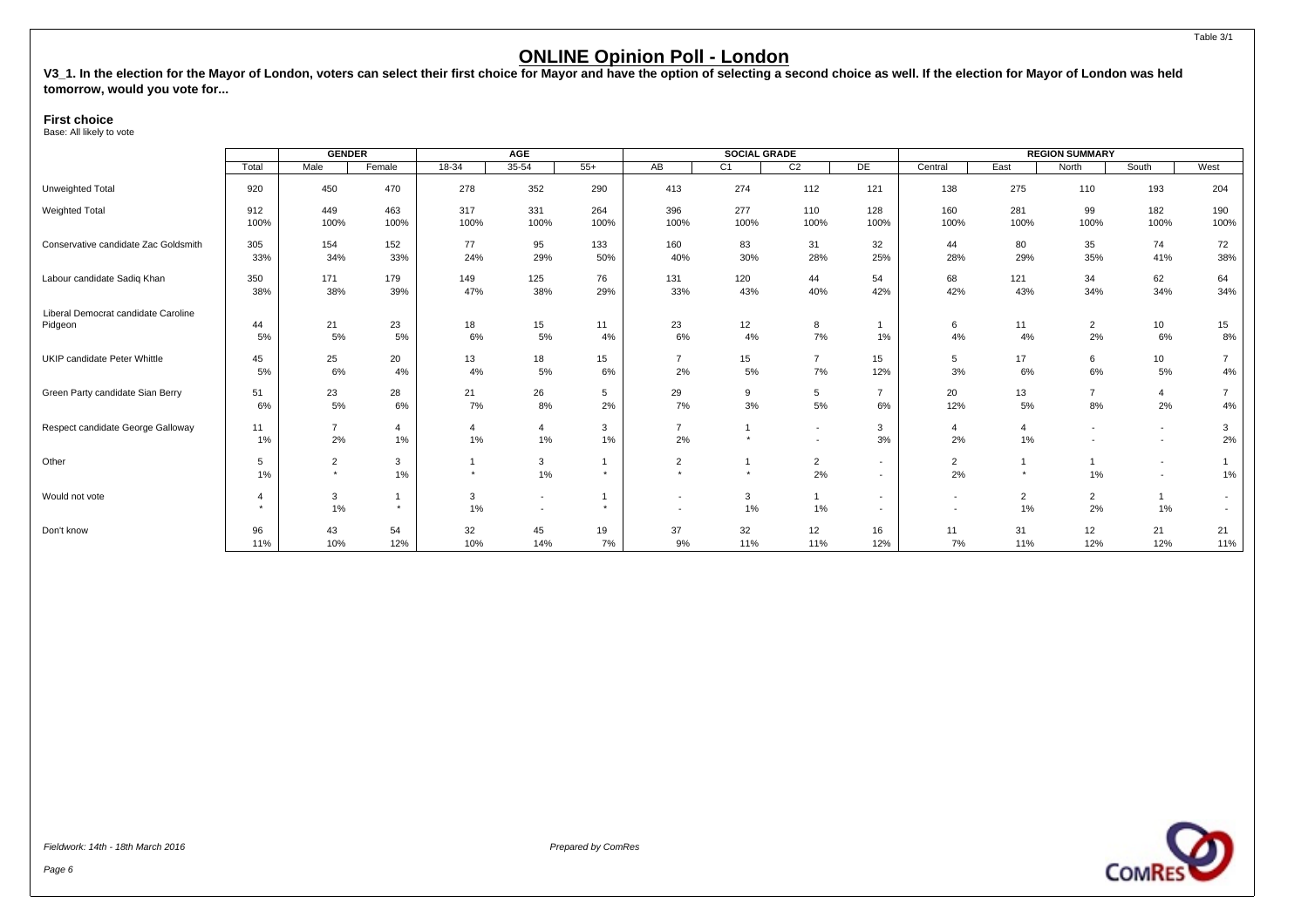V3\_1. In the election for the Mayor of London, voters can select their first choice for Mayor and have the option of selecting a second choice as well. If the election for Mayor of London was held **tomorrow, would you vote for...**

#### **First choice**

Base: All likely to vote

|                                             |              | <b>ETHNICITY</b> |                                            | <b>TENURE</b>                                        |                      |                                                      |                                                      | <b>VOTING INTENTION 1st PREFERENCE</b> |                                                      |                                                      |                                                      | <b>PAST VOTE - GENERAL ELECTION 2015</b> |                      |
|---------------------------------------------|--------------|------------------|--------------------------------------------|------------------------------------------------------|----------------------|------------------------------------------------------|------------------------------------------------------|----------------------------------------|------------------------------------------------------|------------------------------------------------------|------------------------------------------------------|------------------------------------------|----------------------|
|                                             | Total        | White            | <b>BME</b>                                 | Owned                                                | Rented               | Con                                                  | Lab                                                  | <b>UKIP</b>                            | LD                                                   | Green                                                | Cons                                                 | Lab                                      | <b>UKIP</b>          |
| Unweighted Total                            | 920          | 613              | 288                                        | 549                                                  | 355                  | 317                                                  | 335                                                  | 46                                     | 50                                                   | 53                                                   | 299                                                  | 345                                      | 71                   |
| Weighted Total                              | 912<br>100%  | 529<br>100%      | 365<br>100%                                | 473<br>100%                                          | 418<br>100%          | 305<br>100%                                          | 350<br>100%                                          | 45<br>100%                             | 44<br>100%                                           | 51<br>100%                                           | 291<br>100%                                          | 354<br>100%                              | 68<br>100%           |
| Conservative candidate Zac Goldsmith        | 305<br>33%   | 205<br>39%       | 94<br>26%                                  | 213<br>45%                                           | 85<br>20%            | 305<br>100%                                          | $\overline{\phantom{a}}$<br>$\overline{\phantom{a}}$ | $\overline{\phantom{a}}$               | $\sim$<br>$\overline{a}$                             | $\sim$<br>$\overline{\phantom{a}}$                   | 233<br>80%                                           | 19<br>5%                                 | 20<br>29%            |
| Labour candidate Sadiq Khan                 | 350<br>38%   | 154<br>29%       | 188<br>52%                                 | 144<br>30%                                           | 198<br>47%           | $\overline{\phantom{a}}$<br>$\overline{\phantom{a}}$ | 350<br>100%                                          |                                        | $\overline{a}$<br>$\overline{\phantom{a}}$           | $\overline{\phantom{a}}$<br>$\sim$                   | 19<br>6%                                             | 271<br>77%                               | $\overline{4}$<br>6% |
| Liberal Democrat candidate Caroline Pidgeon | 44<br>5%     | 27<br>5%         | 16<br>4%                                   | 31<br>7%                                             | 13<br>3%             |                                                      | $\overline{\phantom{a}}$<br>$\overline{\phantom{a}}$ | $\sim$                                 | 44<br>100%                                           | $\sim$                                               | 3<br>1%                                              | 13<br>4%                                 | 1%                   |
| UKIP candidate Peter Whittle                | 45<br>5%     | 40<br>8%         | 5<br>$1\%$                                 | 14<br>3%                                             | 31<br>8%             |                                                      | $\overline{\phantom{a}}$<br>$\overline{\phantom{a}}$ | 45<br>100%                             | $\sim$<br>$\overline{\phantom{a}}$                   | $\overline{\phantom{a}}$<br>$\overline{\phantom{a}}$ | $\overline{7}$<br>2%                                 |                                          | 30<br>44%            |
| Green Party candidate Sian Berry            | 51<br>6%     | 33<br>6%         | 18<br>5%                                   | 22<br>5%                                             | 27<br>6%             |                                                      | $\overline{\phantom{a}}$                             |                                        | $\overline{\phantom{a}}$<br>$\sim$                   | 51<br>100%                                           |                                                      | 16<br>5%                                 | $\sim$               |
| Respect candidate George Galloway           | 11<br>1%     | $1\%$            | $\overline{ }$<br>2%                       | 5<br>$1\%$                                           | $\overline{7}$<br>2% | ٠<br>٠                                               | $\overline{\phantom{a}}$                             |                                        | $\overline{\phantom{a}}$<br>$\overline{\phantom{a}}$ | $\overline{\phantom{a}}$<br>$\sim$                   | $\overline{2}$<br>1%                                 | $1\%$                                    | 3<br>4%              |
| Other                                       | 5<br>1%      | 5<br>$1\%$       | $\overline{\phantom{a}}$<br>$\overline{a}$ | $\star$                                              | 3<br>1%              |                                                      |                                                      |                                        | $\sim$                                               | $\overline{\phantom{a}}$                             | $\ddot{}$                                            |                                          |                      |
| Would not vote                              | 4<br>$\star$ |                  | 3<br>1%                                    | $\overline{\phantom{a}}$<br>$\overline{\phantom{a}}$ | 3<br>1%              | ٠                                                    |                                                      |                                        | $\overline{a}$<br>$\sim$                             | $\overline{\phantom{a}}$<br>$\sim$                   | $\overline{\phantom{a}}$<br>$\overline{\phantom{a}}$ | 3<br>$1\%$                               | 2%                   |
| Don't know                                  | 96<br>11%    | 60<br>11%        | 34<br>9%                                   | 44<br>9%                                             | 51<br>12%            | $\overline{\phantom{a}}$                             | $\overline{\phantom{a}}$                             |                                        | $\overline{\phantom{a}}$<br>$\overline{\phantom{a}}$ | $\overline{\phantom{a}}$                             | 26<br>9%                                             | 25<br>7%                                 | 10<br>15%            |

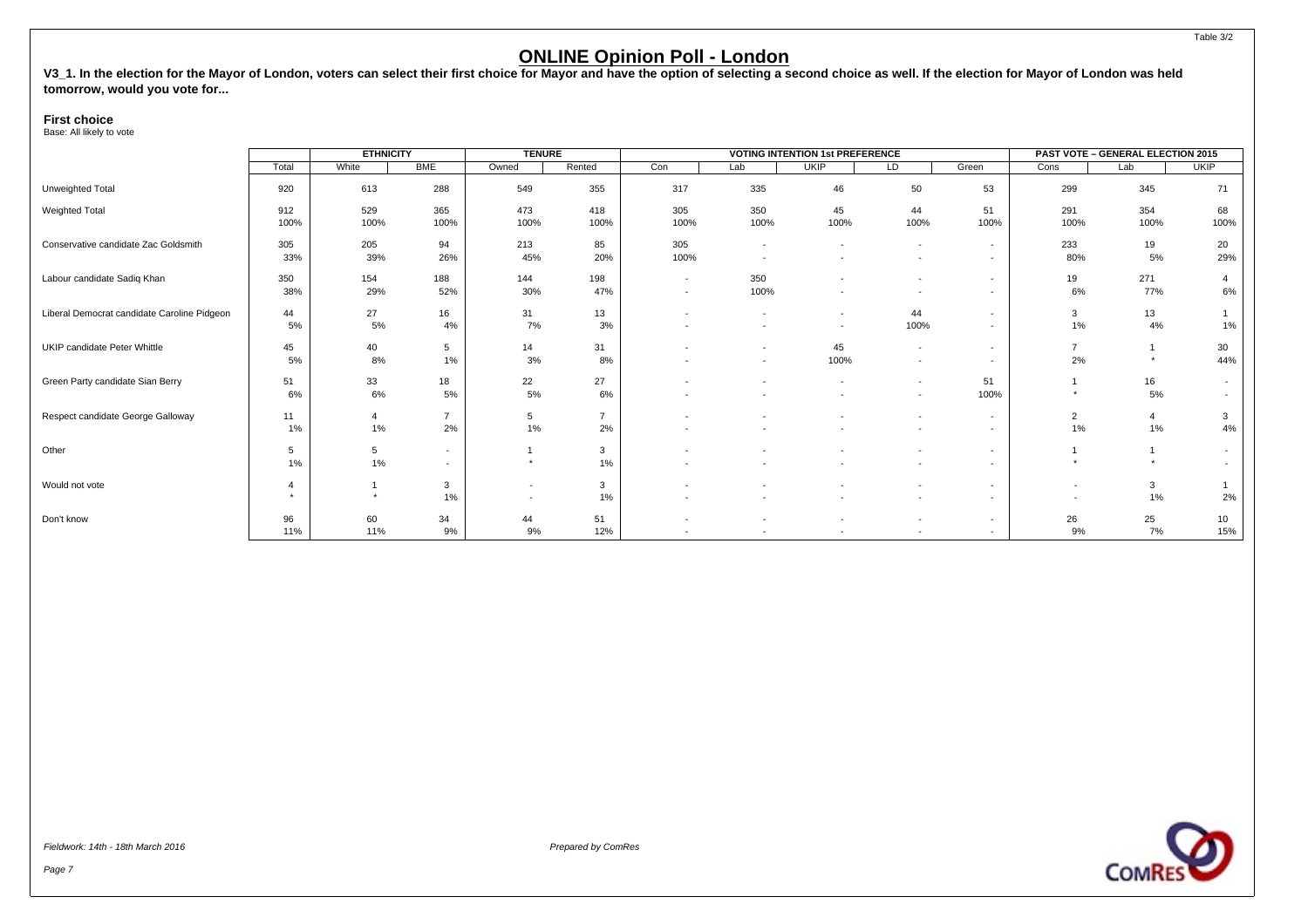<span id="page-9-0"></span>V3\_2. In the election for the Mayor of London, voters can select their first choice for Mayor and have the option of selecting a second choice as well. If the election for Mayor of London was held **tomorrow, would you vote for...**

#### **Second choice**

Base: All likely to vote

|                                      |       | <b>GENDER</b> |        |         | AGE            |       |      | <b>SOCIAL GRADE</b> |                |                |                |      | <b>REGION SUMMARY</b> |                |      |
|--------------------------------------|-------|---------------|--------|---------|----------------|-------|------|---------------------|----------------|----------------|----------------|------|-----------------------|----------------|------|
|                                      | Total | Male          | Female | $18-34$ | $35 - 54$      | $55+$ | AB   | C <sub>1</sub>      | C2             | DE             | Central        | East | North                 | South          | West |
| Unweighted Total                     | 920   | 450           | 470    | 278     | 352            | 290   | 413  | 274                 | 112            | 121            | 138            | 275  | 110                   | 193            | 204  |
| Weighted Total                       | 912   | 449           | 463    | 317     | 331            | 264   | 396  | 277                 | 110            | 128            | 160            | 281  | 99                    | 182            | 190  |
|                                      | 100%  | 100%          | 100%   | 100%    | 100%           | 100%  | 100% | 100%                | 100%           | 100%           | 100%           | 100% | 100%                  | 100%           | 100% |
| Conservative candidate Zac Goldsmith | 97    | 55            | 41     | 45      | 35             | 17    | 40   | 36                  | 12             | 8              | 17             | 36   | 11                    | 17             | 17   |
|                                      | 11%   | 12%           | 9%     | 14%     | 10%            | 7%    | 10%  | 13%                 | 11%            | 6%             | 10%            | 13%  | 11%                   | 9%             | 9%   |
| Labour candidate Sadiq Khan          | 108   | 52            | 56     | 43      | 42             | 22    | 56   | 28                  | 15             | 10             | 17             | 34   | 9                     | 13             | 34   |
|                                      | 12%   | 12%           | 12%    | 14%     | 13%            | 8%    | 14%  | 10%                 | 14%            | 7%             | 11%            | 12%  | 9%                    | 7%             | 18%  |
| Liberal Democrat candidate Caroline  |       |               |        |         |                |       |      |                     |                |                |                |      |                       |                |      |
| Pidgeon                              | 84    | 43            | 41     | 21      | 31             | 31    | 43   | 25                  | $\mathbf{3}$   | 13             | 18             | 20   | 13                    | 22             | 11   |
|                                      | 9%    | 10%           | 9%     | 7%      | 10%            | 12%   | 11%  | 9%                  | 3%             | 11%            | 11%            | 7%   | 13%                   | 12%            | 6%   |
| UKIP candidate Peter Whittle         | 77    | 45            | 32     | 18      | 15             | 44    | 30   | 23                  | 12             | 12             | 14             | 15   | 6                     | 22             | 19   |
|                                      | 8%    | 10%           | 7%     | 6%      | 5%             | 17%   | 8%   | 8%                  | 10%            | 9%             | 9%             | 5%   | 6%                    | 12%            | 10%  |
| Green Party candidate Sian Berry     | 117   | 56            | 61     | 43      | 46             | 28    | 55   | 34                  | 13             | 15             | 26             | 40   | 8                     | 21             | 23   |
|                                      | 13%   | 13%           | 13%    | 13%     | 14%            | 11%   | 14%  | 12%                 | 11%            | 12%            | 16%            | 14%  | 8%                    | 11%            | 12%  |
| Respect candidate George Galloway    | 31    | 18            | 13     | 16      | 10             | 5     | 14   | 8                   | $\overline{2}$ | $\overline{7}$ | $\overline{7}$ | 10   | 4                     | 3              | 8    |
|                                      | 3%    | 4%            | 3%     | 5%      | 3%             | 2%    | 4%   | 3%                  | 2%             | 6%             | 4%             | 4%   | 4%                    | 2%             | 4%   |
| Other                                | 20    | 9             | 11     | 5       | $\overline{7}$ | 8     | 8    | 6                   | $\overline{2}$ | $\overline{4}$ | $\overline{4}$ | 5    | $\overline{2}$        | $\overline{4}$ | 5    |
|                                      | 2%    | 2%            | 2%     | 2%      | 2%             | 3%    | 2%   | 2%                  | 2%             | 3%             | 3%             | 2%   | 2%                    | 2%             | 3%   |
| Would not vote                       | 64    | 35            | 29     | 21      | 28             | 16    | 23   | 20                  | 11             | 10             | 8              | 23   | 13                    | 12             | 8    |
|                                      | 7%    | 8%            | 6%     | 7%      | 8%             | 6%    | 6%   | 7%                  | 10%            | 8%             | 5%             | 8%   | 13%                   | 7%             | 4%   |
| Don't know                           | 217   | 84            | 133    | 69      | 90             | 58    | 90   | 71                  | 26             | 30             | 33             | 64   | 21                    | 50             | 48   |
|                                      | 24%   | 19%           | 29%    | 22%     | 27%            | 22%   | 23%  | 26%                 | 23%            | 23%            | 21%            | 23%  | 22%                   | 27%            | 25%  |

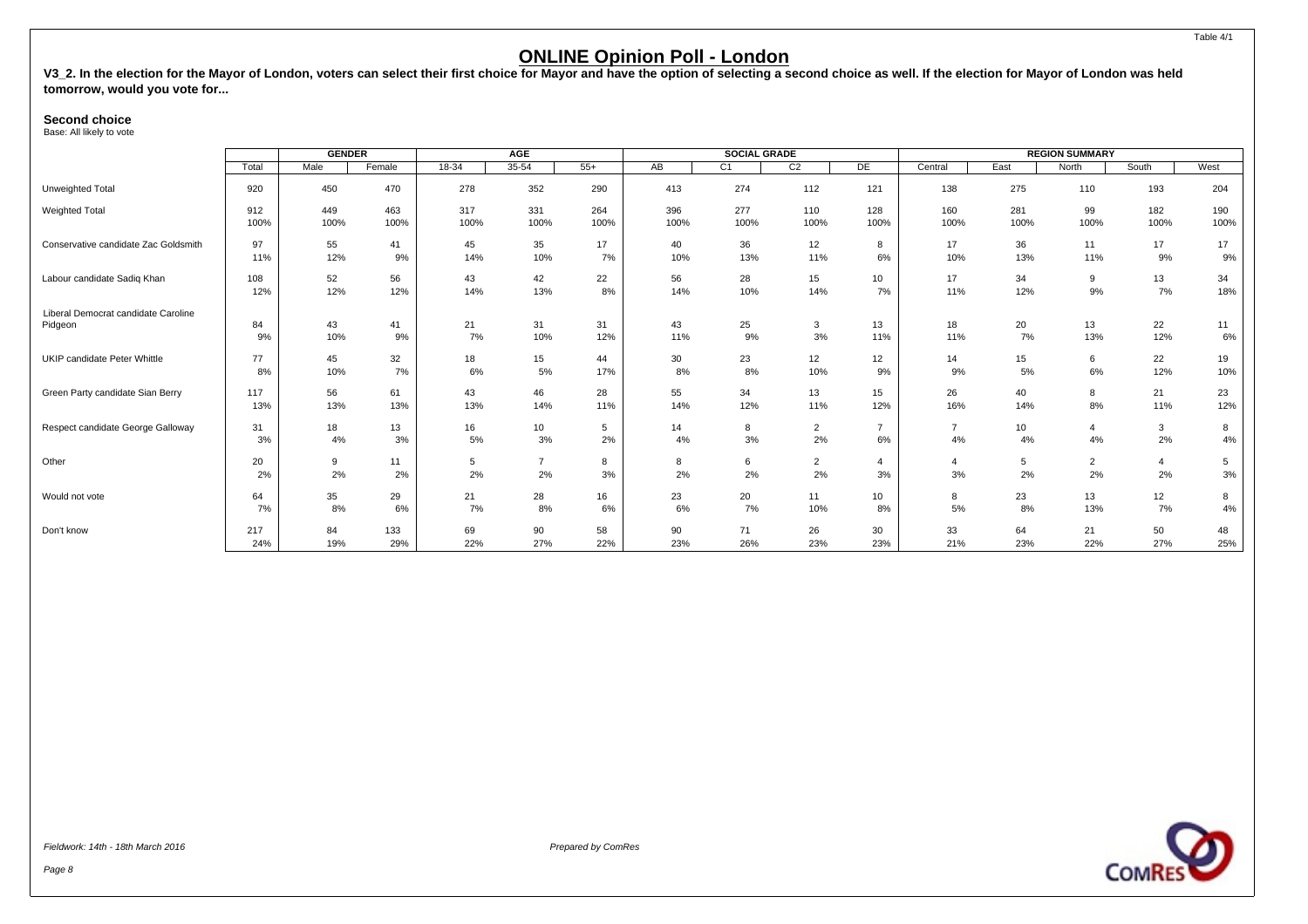V3\_2. In the election for the Mayor of London, voters can select their first choice for Mayor and have the option of selecting a second choice as well. If the election for Mayor of London was held **tomorrow, would you vote for...**

#### **Second choice**

Base: All likely to vote

|                                             |             | <b>ETHNICITY</b> |             | <b>TENURE</b> |                      |                                                      |                                                      | <b>VOTING INTENTION 1st PREFERENCE</b> |                                                      |                                                      |             | <b>PAST VOTE - GENERAL ELECTION 2015</b> |                      |
|---------------------------------------------|-------------|------------------|-------------|---------------|----------------------|------------------------------------------------------|------------------------------------------------------|----------------------------------------|------------------------------------------------------|------------------------------------------------------|-------------|------------------------------------------|----------------------|
|                                             | Total       | White            | <b>BME</b>  | Owned         | Rented               | Con                                                  | Lab                                                  | <b>UKIP</b>                            | LD                                                   | Green                                                | Cons        | Lab                                      | <b>UKIP</b>          |
| Unweighted Total                            | 920         | 613              | 288         | 549           | 355                  | 317                                                  | 335                                                  | 46                                     | 50                                                   | 53                                                   | 299         | 345                                      | 71                   |
| Weighted Total                              | 912<br>100% | 529<br>100%      | 365<br>100% | 473<br>100%   | 418<br>100%          | 305<br>100%                                          | 350<br>100%                                          | 45<br>100%                             | 44<br>100%                                           | 51<br>100%                                           | 291<br>100% | 354<br>100%                              | 68<br>100%           |
| Conservative candidate Zac Goldsmith        | 97<br>11%   | 40<br>8%         | 53<br>14%   | 40<br>8%      | 56<br>14%            | $\overline{\phantom{a}}$<br>$\overline{\phantom{a}}$ | 60<br>17%                                            | 21<br>46%                              | 11<br>26%                                            | 3<br>7%                                              | 18<br>6%    | 45<br>13%                                | 15<br>22%            |
| Labour candidate Sadiq Khan                 | 108<br>12%  | 52<br>10%        | 55<br>15%   | 58<br>12%     | 45<br>11%            | 57<br>19%                                            | $\overline{\phantom{a}}$<br>$\overline{\phantom{a}}$ | 2%                                     | 15<br>34%                                            | 25<br>50%                                            | 43<br>15%   | 25<br>7%                                 | 3<br>4%              |
| Liberal Democrat candidate Caroline Pidgeon | 84<br>9%    | 52<br>10%        | 31<br>9%    | 48<br>10%     | 36<br>9%             | 45<br>15%                                            | 30 <sup>°</sup><br>9%                                | 1%                                     | $\overline{\phantom{a}}$<br>$\overline{\phantom{a}}$ | 8<br>15%                                             | 31<br>11%   | 28<br>8%                                 | 1%                   |
| UKIP candidate Peter Whittle                | 77<br>8%    | 56<br>11%        | 18<br>5%    | 40<br>8%      | 35<br>8%             | 62<br>20%                                            | 9<br>3%                                              | ٠<br>$\overline{\phantom{a}}$          | 2%                                                   | 3%                                                   | 45<br>15%   | 8<br>2%                                  | 16<br>24%            |
| Green Party candidate Sian Berry            | 117<br>13%  | 75<br>14%        | 41<br>11%   | 62<br>13%     | 49<br>12%            | 10<br>3%                                             | 91<br>26%                                            | 4<br>9%                                | $\overline{7}$<br>17%                                | $\overline{\phantom{a}}$<br>$\overline{\phantom{a}}$ | 6<br>2%     | 77<br>22%                                | $\overline{2}$<br>3% |
| Respect candidate George Galloway           | 31<br>3%    | 9<br>2%          | 22<br>6%    | 12<br>3%      | 19<br>5%             | 6<br>2%                                              | 20<br>6%                                             | $\overline{2}$<br>5%                   | $\overline{\phantom{a}}$<br>$\overline{\phantom{a}}$ | 3<br>5%                                              | 9<br>3%     | 15<br>4%                                 | $\overline{2}$<br>3% |
| Other                                       | 20<br>2%    | 15<br>3%         | 6<br>2%     | 14<br>3%      | $\overline{7}$<br>2% | 6<br>2%                                              | 5<br>1%                                              | 5<br>11%                               | 2%                                                   | 3<br>5%                                              | 6<br>2%     | 6<br>2%                                  | 5<br>7%              |
| Would not vote                              | 64<br>7%    | 39<br>7%         | 25<br>7%    | 31<br>7%      | 31<br>7%             | 25<br>8%                                             | 28<br>8%                                             | 3<br>7%                                | 2%                                                   | $\overline{\phantom{a}}$<br>$\overline{\phantom{a}}$ | 24<br>8%    | 29<br>8%                                 | 6%                   |
| Don't know                                  | 217<br>24%  | 130<br>25%       | 81<br>22%   | 121<br>26%    | 92<br>22%            | 57<br>19%                                            | 59<br>17%                                            | 16%                                    | 8<br>17%                                             | 3<br>6%                                              | 77<br>26%   | 73<br>21%                                | 13<br>20%            |

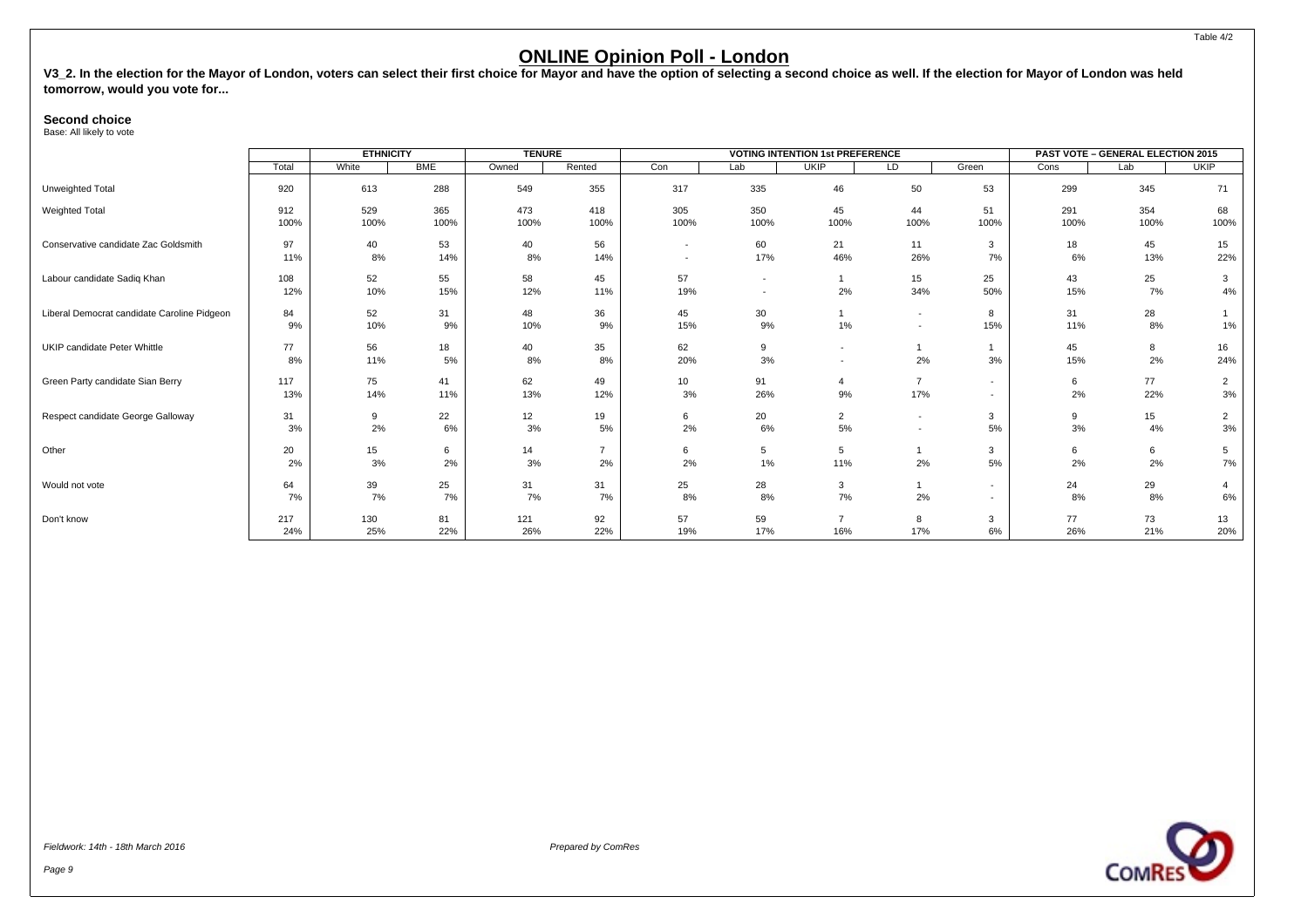<span id="page-11-0"></span>V4. If you could only vote for the Conservative candidate Zac Goldsmith or the Labour candidate Sadiq Khan, who would you vote for?<br><sub>Base: All would not vote for Conservative or Labour as first or second choice</sub>

|                                      |             | <b>GENDER</b> |             |            | <b>AGE</b>  |            |             | <b>SOCIAL GRADE</b> |                |            |            |            | <b>REGION SUMMARY</b> |            |            |
|--------------------------------------|-------------|---------------|-------------|------------|-------------|------------|-------------|---------------------|----------------|------------|------------|------------|-----------------------|------------|------------|
|                                      | Total       | Male          | Female      | 18-34      | 35-54       | $55+$      | AB          | C1                  | C <sub>2</sub> | DE         | Central    | East       | North                 | South      | West       |
| Unweighted Total                     | 265         | 126           | 139         | 81         | 123         | 61         | 113         | 74                  | 38             | 40         | 42         | 80         | 32                    | 52         | 59         |
| <b>Weighted Total</b>                | 253<br>100% | 121<br>100%   | 132<br>100% | 88<br>100% | 111<br>100% | 54<br>100% | 106<br>100% | 71<br>100%          | 35<br>100%     | 42<br>100% | 48<br>100% | 78<br>100% | 29<br>100%            | 45<br>100% | 54<br>100% |
| Conservative candidate Zac Goldsmith | 74<br>29%   | 34<br>28%     | 40<br>30%   | 23<br>26%  | 32<br>29%   | 19<br>35%  | 32<br>30%   | 21<br>29%           | 12<br>36%      | 22%        | 20%        | 27<br>35%  | 10<br>34%             | 10<br>23%  | 17<br>32%  |
| Labour candidate Sadiq Khan          | 101<br>40%  | 47<br>39%     | 54<br>41%   | 40<br>45%  | 38<br>34%   | 23<br>43%  | 50<br>48%   | 21<br>30%           | 13<br>37%      | 17<br>41%  | 23<br>49%  | 30<br>39%  | 11<br>38%             | 14<br>32%  | 22<br>41%  |
| Don't know                           | 78<br>31%   | 41<br>34%     | 38<br>29%   | 25<br>28%  | 37%         | 12<br>22%  | 24<br>23%   | 29<br>41%           | 10<br>28%      | 16<br>37%  | 15<br>31%  | 21<br>27%  | 28%                   | 20<br>45%  | 14<br>27%  |

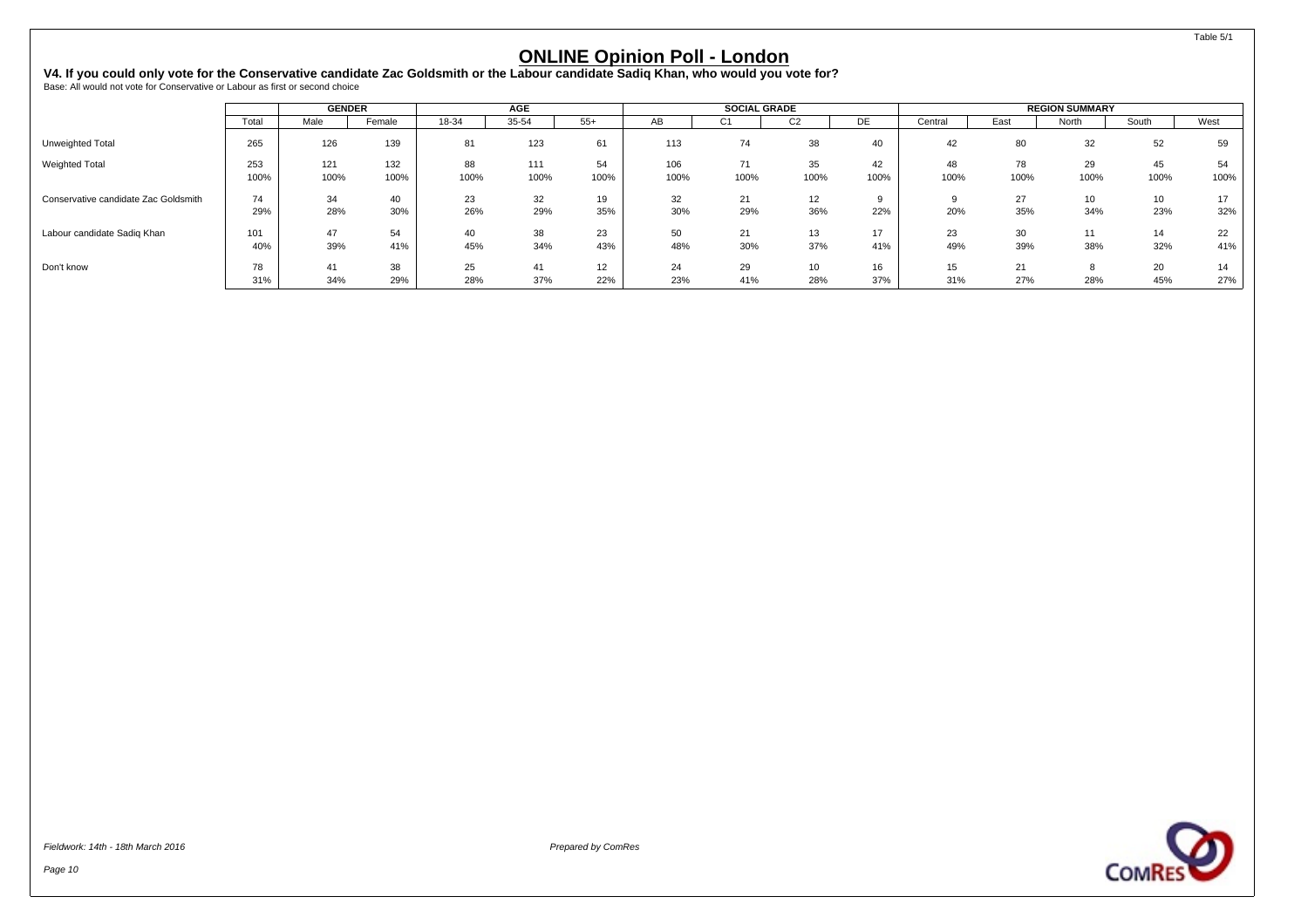V4. If you could only vote for the Conservative candidate Zac Goldsmith or the Labour candidate Sadiq Khan, who would you vote for?<br><sub>Base: All would not vote for Conservative or Labour as first or second choice</sub>

|                                      |           | <b>ETHNICITY</b> |            | <b>TENURE</b> |           |                          |                          | <b>VOTING INTENTION 1st PREFERENCE</b> |          |       |           | <b>PAST VOTE - GENERAL ELECTION 2015</b> |             |
|--------------------------------------|-----------|------------------|------------|---------------|-----------|--------------------------|--------------------------|----------------------------------------|----------|-------|-----------|------------------------------------------|-------------|
|                                      | Total     | White            | <b>BME</b> | Owned         | Rented    | Con                      | Lab                      | <b>UKIP</b>                            | LD       | Green | Cons      | Lab                                      | <b>UKIP</b> |
| Unweighted Total                     | 265       | 198              | 61         | 138           | 123       |                          |                          | 46                                     | 50       | 53    | 41        | 64                                       | 45          |
| <b>Weighted Total</b>                | 253       | 168              | 80         | 116           | 132       |                          |                          | 45                                     | 44       | 51    | 39        | 61                                       |             |
|                                      | 100%      | 100%             | 100%       | 100%          | 100%      | $\overline{\phantom{0}}$ | $\sim$                   | 100%                                   | 100%     | 100%  | 100%      | 100%                                     | 100%        |
| Conservative candidate Zac Goldsmith | 74        | 56               | 16         | 39            | 33        |                          |                          | 30                                     | 13       |       | 16        |                                          | 25          |
|                                      | 29%       | 33%              | 21%        | 34%           | 25%       |                          | $\sim$                   | 66%                                    | 29%      | 15%   | 41%       | 7%                                       | 58%         |
| Labour candidate Sadiq Khan          | 101       | 64               | 36         | 42            | 57        |                          |                          |                                        | 25       | 37    |           | 39                                       |             |
|                                      | 40%       | 38%              | 45%        | 36%           | 43%       |                          |                          | 8%                                     | 57%      | 73%   | 7%        | 64%                                      | 16%         |
| Don't know                           | 78<br>31% | 49<br>29%        | 27<br>34%  | 34<br>29%     | 43<br>32% |                          | $\overline{\phantom{a}}$ | 12<br>26%                              | 6<br>14% | 12%   | 20<br>52% | 17<br>28%                                | 26%         |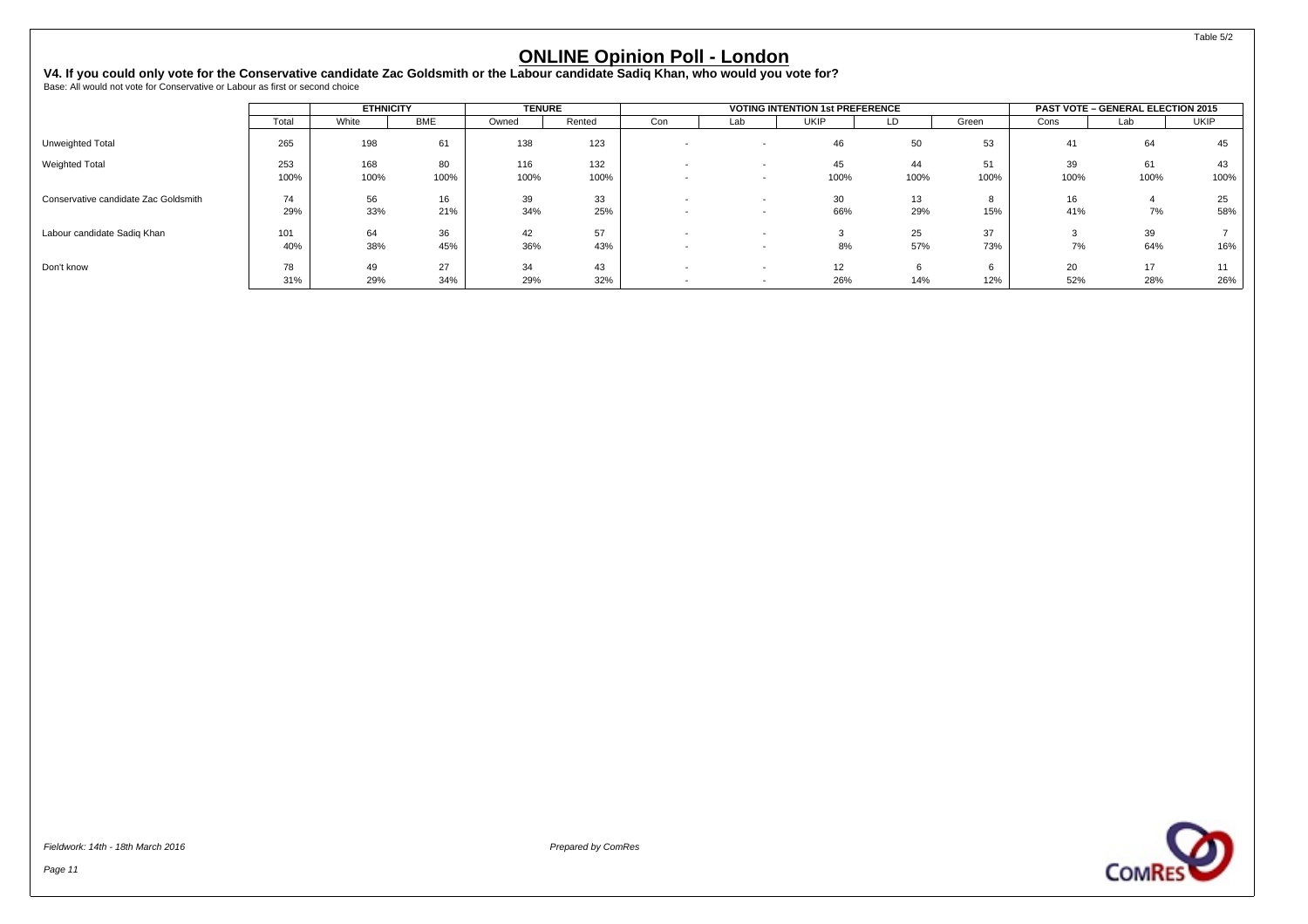# <span id="page-13-0"></span>**V3 Voting intention First (Turnout weighted)** Base: All likely to vote and expressing a voting intention

|                                                |                      | <b>GENDER</b> |             |            | AGE                  |                      |             | <b>SOCIAL GRADE</b> |                                    |                                    |                                 |            | <b>REGION SUMMARY</b>                                |                                  |                      |
|------------------------------------------------|----------------------|---------------|-------------|------------|----------------------|----------------------|-------------|---------------------|------------------------------------|------------------------------------|---------------------------------|------------|------------------------------------------------------|----------------------------------|----------------------|
|                                                | Total                | Male          | Female      | $18-34$    | 35-54                | $55+$                | AB          | C <sub>1</sub>      | C <sub>2</sub>                     | DE                                 | Central                         | East       | North                                                | South                            | West                 |
| Unweighted Total                               | 816                  | 405           | 411         | 247        | 303                  | 266                  | 370         | 242                 | 98                                 | 106                                | 128                             | 243        | 95                                                   | 168                              | 182                  |
| Weighted Total                                 | 289<br>100%          | 146<br>100%   | 143<br>100% | 94<br>100% | 104<br>100%          | 91<br>100%           | 141<br>100% | 85<br>100%          | 29<br>100%                         | 34<br>100%                         | 52<br>100%                      | 87<br>100% | 31<br>100%                                           | 58<br>100%                       | 60<br>100%           |
| Conservative candidate Zac Goldsmith           | 112<br>39%           | 58<br>39%     | 54<br>38%   | 26<br>28%  | 35<br>34%            | 51<br>56%            | 63<br>45%   | 30<br>35%           | 9<br>32%                           | 10<br>28%                          | 16<br>31%                       | 29<br>34%  | 13<br>42%                                            | 28<br>47%                        | 26<br>43%            |
| Labour candidate Sadiq Khan                    | 122<br>42%           | 61<br>42%     | 61<br>43%   | 49<br>52%  | 45<br>43%            | 27<br>30%            | 51<br>36%   | 41<br>49%           | 13<br>45%                          | 16<br>48%                          | 24<br>45%                       | 41<br>47%  | 12<br>39%                                            | 23<br>39%                        | 22<br>37%            |
| Liberal Democrat candidate Caroline<br>Pidgeon | 16<br>6%             | 8<br>5%       | 8<br>6%     | 6<br>6%    | 6<br>5%              | $\overline{4}$<br>5% | 9<br>6%     | 5%                  | $\overline{2}$<br>8%               | $\star$<br>1%                      | $\overline{2}$<br>4%            | 5%         | 2%                                                   | $\overline{4}$<br>6%             | 5<br>9%              |
| UKIP candidate Peter Whittle                   | 15<br>5%             | 9<br>6%       | 6<br>4%     | 4%         | 6<br>6%              | 5<br>5%              | 3<br>2%     | 5<br>6%             | $\overline{2}$<br>8%               | 13%                                | $\overline{2}$<br>3%            | 6<br>6%    | $\overline{2}$<br>7%                                 | 3<br>6%                          | $\overline{2}$<br>4% |
| Green Party candidate Sian Berry               | 18<br>6%             | 8<br>6%       | 10<br>7%    | 8%         | 9<br>9%              | $\overline{2}$<br>2% | 11<br>8%    | 3<br>4%             | $\overline{2}$<br>5%               | $\overline{2}$<br>$6\%$            | $\overline{\phantom{a}}$<br>13% | 5<br>6%    | $\mathbf{3}$<br>9%                                   | 2%                               | 3<br>4%              |
| Respect candidate George Galloway              | $\overline{4}$<br>1% | 3<br>2%       | 1%          | 1%         | $\overline{2}$<br>2% | 1%                   | 3<br>2%     | $\star$<br>1%       | $\sim$<br>$\overline{\phantom{a}}$ | 3%                                 | 3%                              | 2%         | $\overline{\phantom{0}}$<br>$\overline{\phantom{0}}$ | $\overline{a}$<br>$\overline{a}$ | 2%                   |
| Other                                          | $\overline{2}$<br>1% | $1\%$         | $1\%$       | $\star$    | 1%                   | $\star$              |             | $\star$<br>$\star$  | 2%                                 | $\sim$<br>$\overline{\phantom{a}}$ | 1%                              |            | $1\%$                                                | $\overline{a}$                   | $\star$<br>1%        |

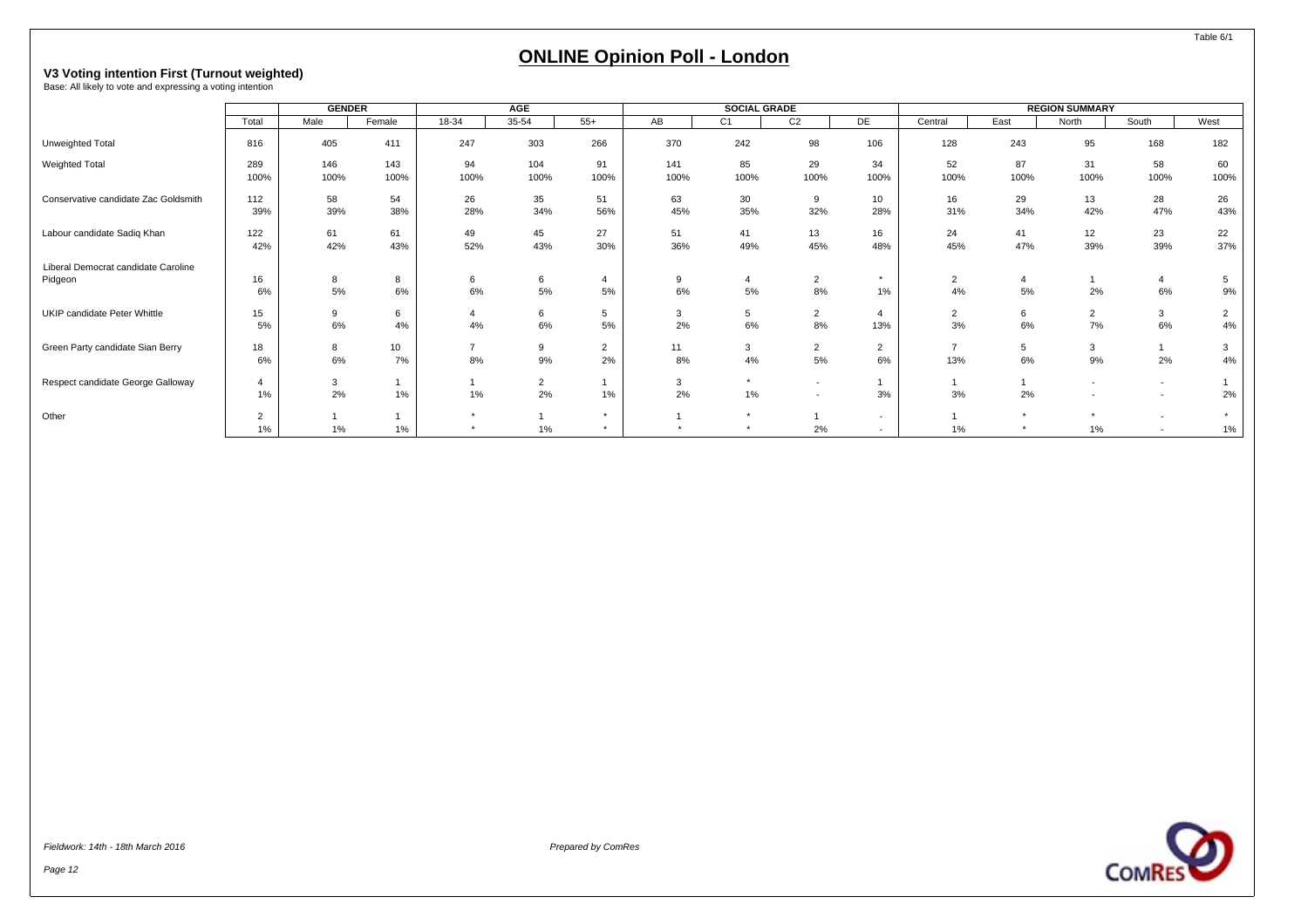# **V3 Voting intention First (Turnout weighted)** Base: All likely to vote and expressing a voting intention

|                                             |                             | <b>ETHNICITY</b>     |                                                      | <b>TENURE</b> |                        |                                                      |                                            | <b>VOTING INTENTION 1st PREFERENCE</b>               |                                                      |                                    |                      | PAST VOTE - GENERAL ELECTION 2015 |                        |
|---------------------------------------------|-----------------------------|----------------------|------------------------------------------------------|---------------|------------------------|------------------------------------------------------|--------------------------------------------|------------------------------------------------------|------------------------------------------------------|------------------------------------|----------------------|-----------------------------------|------------------------|
|                                             | Total                       | White                | <b>BME</b>                                           | Owned         | Rented                 | Con                                                  | Lab                                        | <b>UKIP</b>                                          | LD                                                   | Green                              | Cons                 | Lab                               | <b>UKIP</b>            |
| Unweighted Total                            | 816                         | 540                  | 260                                                  | 495           | 307                    | 317                                                  | 335                                        | 46                                                   | 50                                                   | 53                                 | 271                  | 316                               | 59                     |
| Weighted Total                              | 289<br>100%                 | 168<br>100%          | 116<br>100%                                          | 160<br>100%   | 123<br>100%            | 112<br>100%                                          | 122<br>100%                                | 15<br>100%                                           | 16<br>100%                                           | 18<br>100%                         | 98<br>100%           | 113<br>100%                       | 20<br>100%             |
| Conservative candidate Zac Goldsmith        | 112<br>39%                  | 75<br>45%            | 34<br>30%                                            | 80<br>50%     | 29<br>24%              | 112<br>100%                                          | $\overline{a}$<br>$\overline{\phantom{a}}$ |                                                      | $\overline{\phantom{a}}$<br>$\overline{\phantom{a}}$ | $\sim$<br>$\sim$                   | 86<br>88%            | $\overline{7}$<br>6%              | 37%                    |
| Labour candidate Sadiq Khan                 | 122<br>42%                  | 54<br>32%            | 65<br>56%                                            | 54<br>33%     | 66<br>54%              | $\overline{\phantom{a}}$<br>$\overline{\phantom{a}}$ | 122<br>100%                                |                                                      | $\overline{a}$<br>$\overline{a}$                     | $\sim$<br>$\sim$                   | $\overline{7}$<br>7% | 94<br>83%                         | 6%                     |
| Liberal Democrat candidate Caroline Pidgeon | 16<br>6%                    | 10<br>6%             | 6<br>5%                                              | 11<br>7%      | 5<br>4%                | $\overline{\phantom{a}}$<br>$\overline{\phantom{a}}$ | $\overline{a}$<br>$\overline{\phantom{a}}$ | $\overline{\phantom{a}}$<br>$\overline{\phantom{a}}$ | 16<br>100%                                           | $\overline{\phantom{0}}$<br>$\sim$ | 1%                   | 5<br>4%                           | 1%                     |
| UKIP candidate Peter Whittle                | 15<br>5%                    | 13<br>8%             | 2<br>1%                                              | 5<br>3%       | 10 <sup>10</sup><br>8% | $\overline{\phantom{a}}$                             | $\overline{a}$<br>$\sim$                   | 15<br>100%                                           | $\overline{\phantom{a}}$<br>$\overline{a}$           | $\overline{\phantom{a}}$<br>$\sim$ | $\overline{c}$<br>2% | $\star$<br>$\star$                | 10 <sup>1</sup><br>50% |
| Green Party candidate Sian Berry            | 18<br>6%                    | 12<br>7%             | $\overline{ }$<br>6%                                 | 8<br>5%       | 10 <sup>1</sup><br>8%  | $\overline{\phantom{a}}$<br>$\overline{\phantom{a}}$ | $\overline{a}$                             | $\overline{\phantom{a}}$                             | $\overline{\phantom{a}}$<br>$\overline{\phantom{a}}$ | 18<br>100%                         | $\star$              | 6<br>5%                           | $\sim$                 |
| Respect candidate George Galloway           | $\boldsymbol{\Delta}$<br>1% | $\overline{2}$<br>1% | 3<br>2%                                              | 2<br>1%       | $\overline{2}$<br>2%   |                                                      |                                            |                                                      | $\overline{\phantom{a}}$<br>$\overline{a}$           | $\sim$<br>$\sim$                   | 1%                   | $1\%$                             | 5%                     |
| Other                                       | 2<br>1%                     | $\overline{2}$<br>1% | $\overline{\phantom{a}}$<br>$\overline{\phantom{a}}$ | $\star$       | $1\%$                  | $\overline{\phantom{a}}$                             | $\overline{a}$                             | $\overline{\phantom{0}}$                             | $\overline{\phantom{a}}$<br>$\overline{\phantom{a}}$ | $\sim$<br>$\sim$                   | $\star$              | $\star$                           |                        |

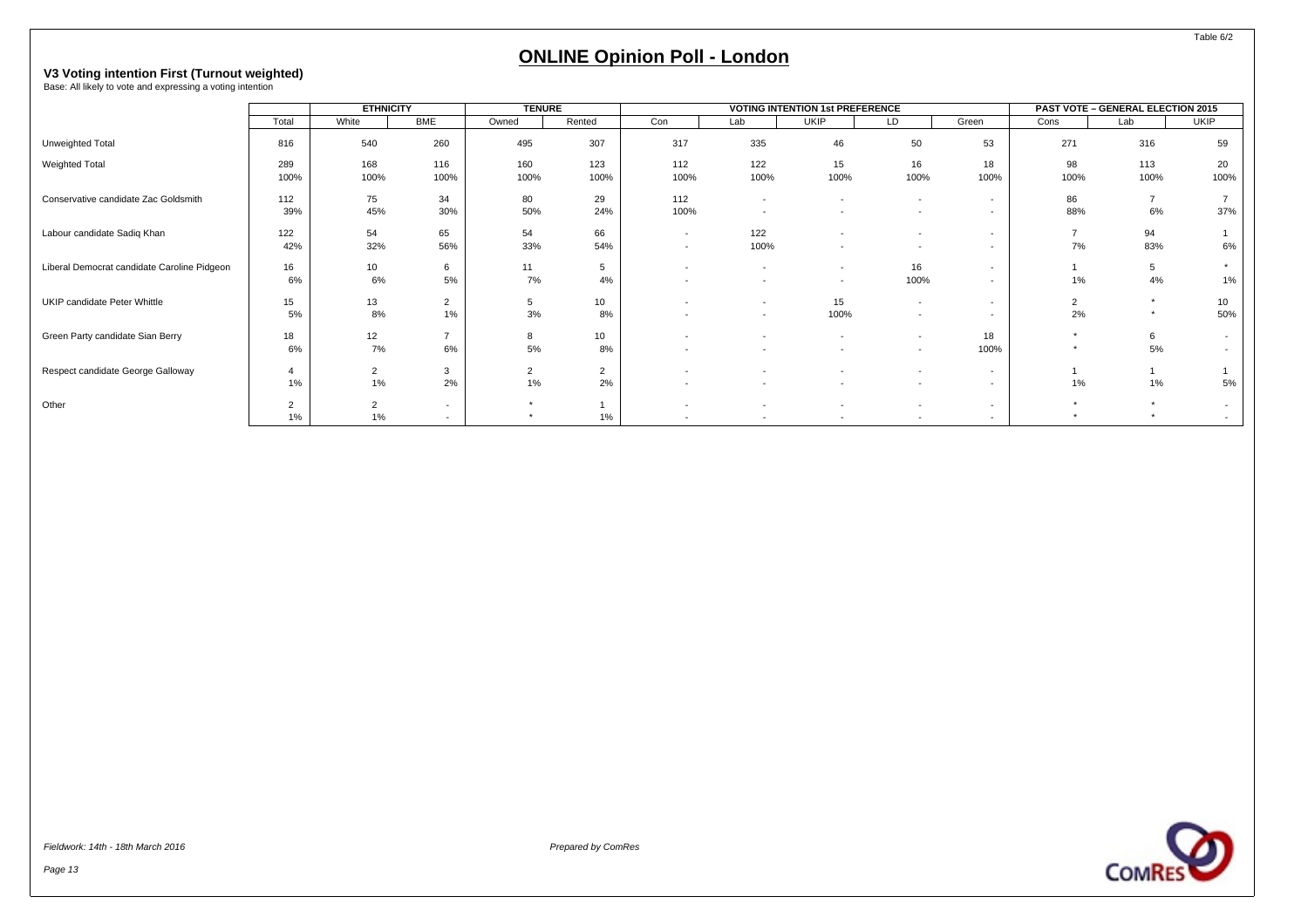# <span id="page-15-0"></span>**V3 Voting intention Run off (Turnout weighted)** Base: All likely to vote and expressing a voting intention

|                                      |             | <b>GENDER</b> |             |            | <b>AGE</b> |            |             | <b>SOCIAL GRADE</b> |            |              |            |            | <b>REGION SUMMARY</b> |            |            |
|--------------------------------------|-------------|---------------|-------------|------------|------------|------------|-------------|---------------------|------------|--------------|------------|------------|-----------------------|------------|------------|
|                                      | Total       | Male          | Female      | 18-34      | 35-54      | $55+$      | AB          | C <sub>1</sub>      | UZ         | DE           | Central    | East       | North                 | South      | West       |
| Unweighted Total                     | 738         | 371           | 367         | 224        | 263        | 251        | 338         | 223                 | 86         | 91           | 112        | 225        | 85                    | 153        | 163        |
| <b>Weighted Total</b>                | 264<br>100% | 136<br>100%   | 128<br>100% | 87<br>100% | 91<br>100% | 86<br>100% | 130<br>100% | 79<br>100%          | 26<br>100% | 29<br>100%   | 46<br>100% | 82<br>100% | 28<br>100%            | 54<br>100% | 55<br>100% |
| Conservative candidate Zac Goldsmith | 125<br>47%  | 65<br>48%     | 60<br>47%   | 31<br>36%  | 39<br>43%  | 54<br>63%  | 69<br>53%   | 35<br>43%           | 10<br>40%  | $-11$<br>37% | 18<br>39%  | 35<br>43%  | 14<br>49%             | 30<br>55%  | 28<br>52%  |
| Labour candidate Sadiq Khan          | 139<br>53%  | 71<br>52%     | 68<br>53%   | 55<br>64%  | 52<br>57%  | 32<br>37%  | 61<br>47%   | 45<br>57%           | 16<br>60%  | 18<br>63%    | 28<br>61%  | 46<br>57%  | 51%                   | 24<br>45%  | 27<br>48%  |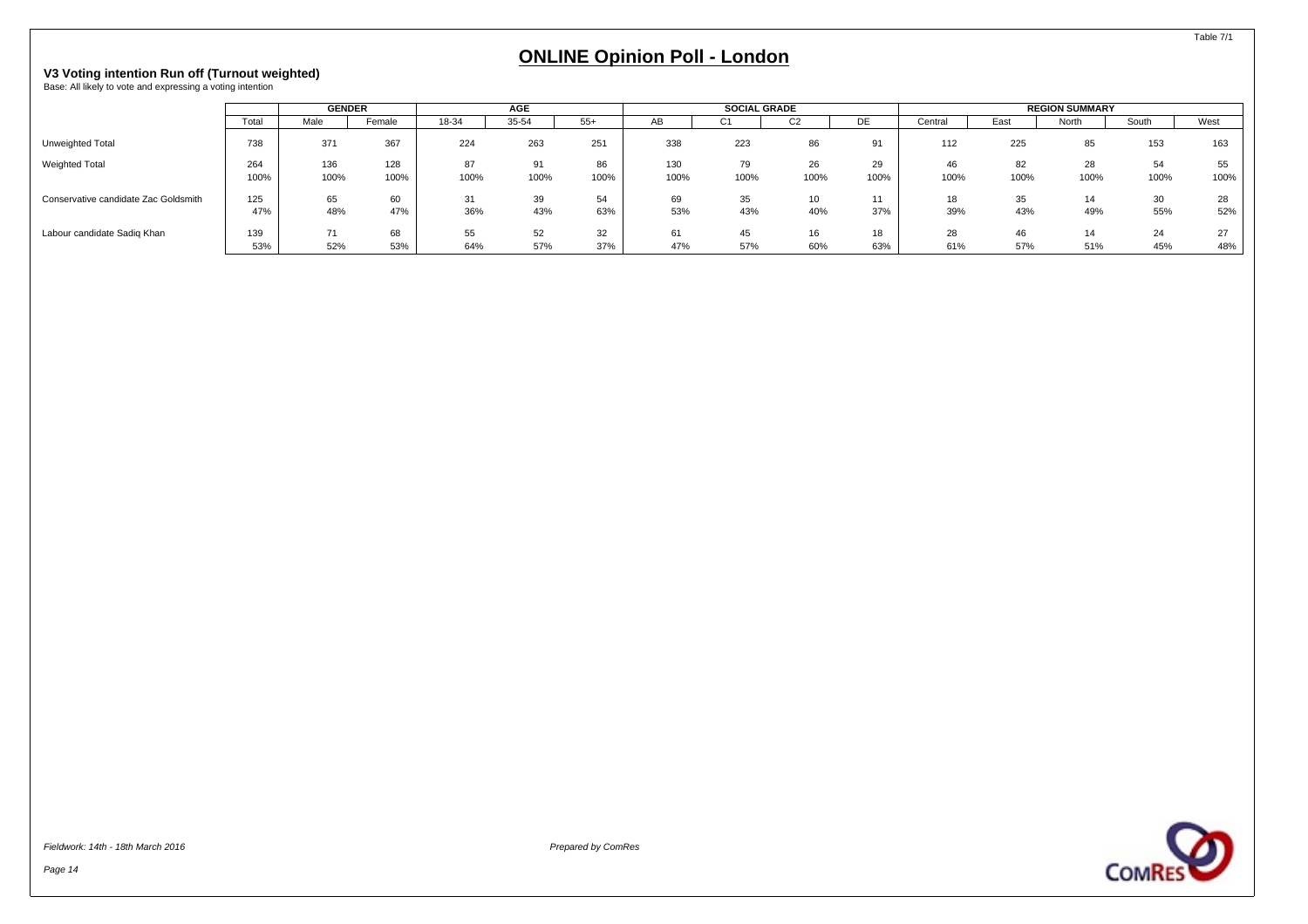# **V3 Voting intention Run off (Turnout weighted)** Base: All likely to vote and expressing a voting intention

|                                      |             | <b>ETHNICITY</b> |             | <b>TENURE</b> |             |             |             | <b>VOTING INTENTION 1st PREFERENCE</b> |      |            |            | <b>PAST VOTE - GENERAL ELECTION 2015</b> |                        |
|--------------------------------------|-------------|------------------|-------------|---------------|-------------|-------------|-------------|----------------------------------------|------|------------|------------|------------------------------------------|------------------------|
|                                      | Total       | White            | <b>BME</b>  | Owned         | Rented      | Con         | Lab         | UKIP                                   | LD   | Green      | Cons       | Lab                                      | <b>UKIP</b>            |
| Unweighted Total                     | 738         | 478              | 246         | 454           | 271         | 317         | 335         | 21                                     | 28   | 29         | 268        | 299                                      | 40                     |
| <b>Weighted Total</b>                | 264<br>100% | 149<br>100%      | 109<br>100% | 148<br>100%   | 111<br>100% | 112<br>100% | 122<br>100% | 100%                                   | 100% | 10<br>100% | 97<br>100% | 107<br>100%                              | 14.<br>100%            |
| Conservative candidate Zac Goldsmith | 125<br>47%  | 84<br>56%        | 38<br>35%   | 87<br>59%     | 36<br>32%   | 112<br>100% |             | 96%                                    | 44%  | 13%        | 89<br>92%  | 7%                                       | 12 <sup>2</sup><br>89% |
| Labour candidate Sadig Khan          | 139<br>53%  | 66<br>44%        | 74<br>65%   | 61<br>41%     | 75<br>68%   |             | 122<br>100% | 4%                                     | 56%  | 87%        | 8%         | 100<br>93%                               | 11%                    |



**COMRES** 

Table 7/2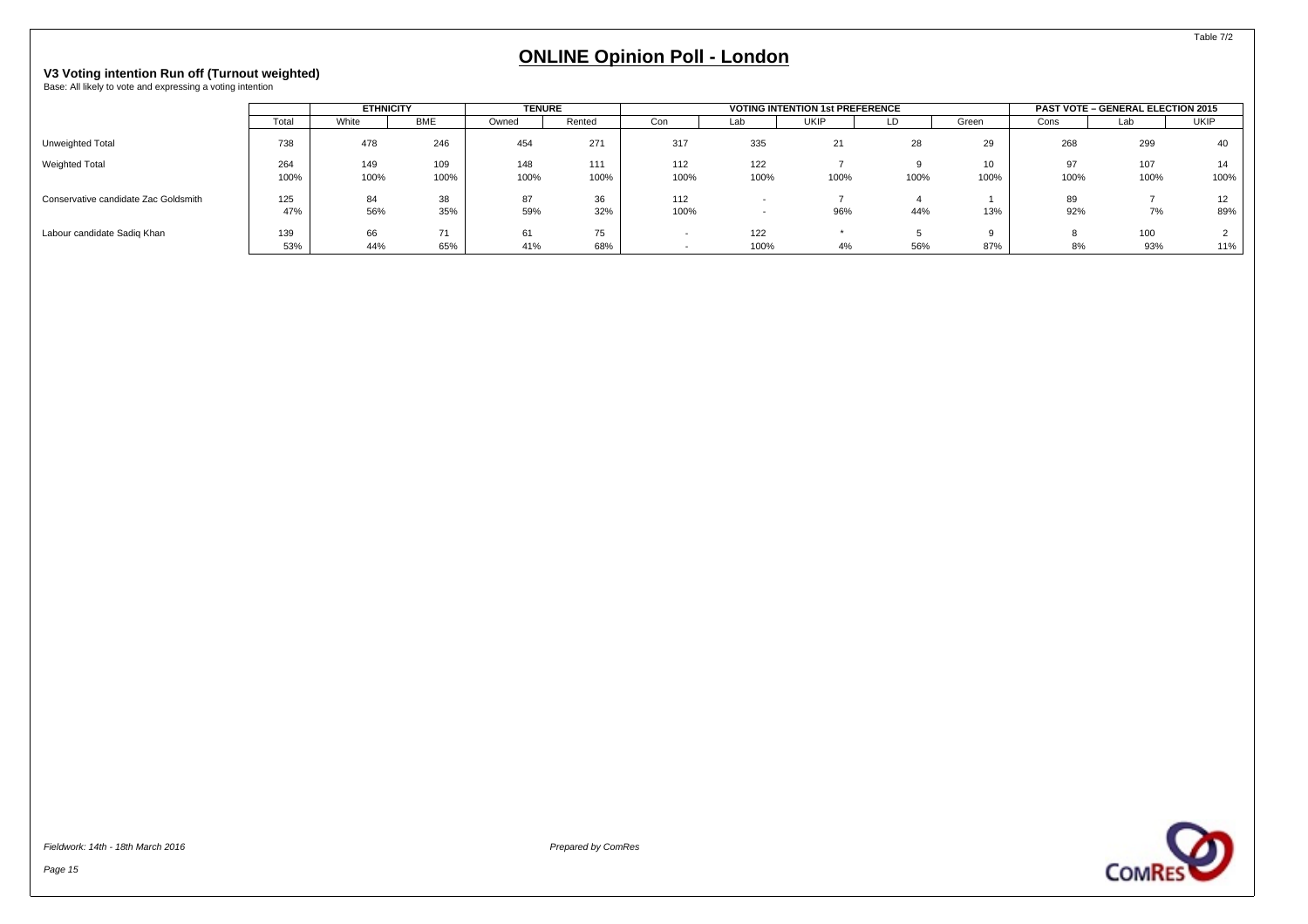<span id="page-17-0"></span>**Q1. Which, if any, of the following do you think should be the biggest priorities for the next Mayor of London?** Base: All respondents

|                                            |          | <b>GENDER</b>             |          |                | <b>AGE</b>              |        |         | <b>SOCIAL GRADE</b>  |                                            |                          |                    |                           | <b>REGION SUMMARY</b> |                      |                |
|--------------------------------------------|----------|---------------------------|----------|----------------|-------------------------|--------|---------|----------------------|--------------------------------------------|--------------------------|--------------------|---------------------------|-----------------------|----------------------|----------------|
|                                            | Total    | Male                      | Female   | $18 - 34$      | $35 - 54$               | $55+$  | AB      | C <sub>1</sub>       | C <sub>2</sub>                             | DE                       | Central            | East                      | North                 | South                | West           |
| Unweighted Total                           | 1011     | 484                       | 527      | 316            | 386                     | 309    | 444     | 300                  | 125                                        | 142                      | 148                | 299                       | 123                   | 208                  | 233            |
| <b>Weighted Total</b>                      | 1011     | 485                       | 526      | 364            | 364                     | 283    | 430     | 305                  | 126                                        | 151                      | 173                | 307                       | 113                   | 197                  | 220            |
|                                            | 100%     | 100%                      | 100%     | 100%           | 100%                    | 100%   | 100%    | 100%                 | 100%                                       | 100%                     | 100%               | 100%                      | 100%                  | 100%                 | 100%           |
| Transport links across the city (eg. Cycle | 327      | 166                       | 162      | 102            | 120                     | 106    | 152     | 92                   | 38                                         | 45                       | 58                 | 96                        | 35                    | 72                   | 66             |
| lanes, road traffic etc)                   | 32%      | 34%                       | 31%      | 28%            | 33%                     | 37%    | 35%     | 30%                  | 30%                                        | 30%                      | 34%                | 31%                       | 31%                   | 37%                  | 30%            |
| Public transport (buses, tubes etc)        | 545      | 277                       | 268      | 165            | 201                     | 179    | 235     | 158                  | 72                                         | 80                       | 86                 | 167                       | 65                    | 116                  | 111            |
|                                            | 54%      | 57%                       | 51%      | 45%            | 55%                     | 63%    | 55%     | 52%                  | 57%                                        | 53%                      | 50%                | 54%                       | 57%                   | 59%                  | 50%            |
| Crime and policing                         | 499      | 249                       | 250      | 144            | 184                     | 171    | 207     | 146                  | 62                                         | 83                       | 78                 | 147                       | 61                    | 103                  | 110            |
|                                            | 49%      | 51%                       | 47%      | 40%            | 50%                     | 60%    | 48%     | 48%                  | 50%                                        | 55%                      | 45%                | 48%                       | 54%                   | 52%                  | 50%            |
| House prices                               | 547      | 242                       | 305      | 235            | 192                     | 119    | 226     | 168                  | 73                                         | 80                       | 100                | 163                       | 67                    | 102                  | 115            |
|                                            | 54%      | 50%                       | 58%      | 65%            | 53%                     | 42%    | 53%     | 55%                  | 58%                                        | 53%                      | 58%                | 53%                       | 59%                   | 52%                  | 52%            |
| Cost of renting homes                      | 528      | 257                       | 271      | 180            | 190                     | 158    | 199     | 173                  | 69                                         | 88                       | 102                | 158                       | 59                    | 102                  | 108            |
|                                            | 52%      | 53%                       | 52%      | 49%            | 52%                     | 56%    | 46%     | 57%                  | 55%                                        | 59%                      | 59%                | 51%                       | 52%                   | 52%                  | 49%            |
| The environment                            | 269      | 128                       | 141      | 85             | 97                      | 86     | 110     | 87                   | 33                                         | 38                       | 49                 | 83                        | 28                    | 50                   | 58             |
|                                            | 27%      | 26%                       | 27%      | 23%            | 27%                     | 31%    | 26%     | 29%                  | 27%                                        | 25%                      | 28%                | 27%                       | 25%                   | 25%                  | 26%            |
| Security of London                         | 516      | 231                       | 286      | 157            | 178                     | 181    | 221     | 147                  | 58                                         | 91                       | 77                 | 146                       | 61                    | 113                  | 119            |
|                                            | 51%      | 48%                       | 54%      | 43%            | 49%                     | 64%    | 51%     | 48%                  | 46%                                        | 60%                      | 45%                | 48%                       | 54%                   | 57%                  | 54%            |
| Airports                                   | 161      | 98                        | 63       | 32             | 58                      | 71     | 76      | 53                   | 12                                         | 20                       | 18                 | 36                        | 20                    | 40                   | 47             |
|                                            | 16%      | 20%                       | 12%      | 9%             | 16%                     | 25%    | 18%     | 17%                  | 9%                                         | 13%                      | 10%                | 12%                       | 17%                   | 20%                  | 21%            |
| Economic development                       | 360      | 184                       | 177      | 104            | 143                     | 114    | 162     | 113                  | 33                                         | 52                       | 53                 | 107                       | 37                    | 75                   | 87             |
|                                            | 36%      | 38%                       | 34%      | 29%            | 39%                     | 40%    | 38%     | 37%                  | 27%                                        | 34%                      | 31%                | 35%                       | 33%                   | 38%                  | 40%            |
| Whether Britain stays in or leaves the     | 258      | 107                       | 151      | 87             | 86                      | 84     | 100     | 70                   | 34                                         | 54                       | 38                 | 68                        | 34                    | 57                   | 61             |
| European Union (EU)                        | 26%      | 22%                       | 29%      | 24%            | 24%                     | 30%    | 23%     | 23%                  | 27%                                        | 36%                      | 22%                | 22%                       | 30%                   | 29%                  | 28%            |
| Other                                      | 30       | 14                        | 16       | $\overline{7}$ | 10 <sup>10</sup>        | 13     | 8       | $\overline{4}$       | 4                                          | 13                       | 9                  | 10                        | $\overline{2}$        | $\overline{1}$       | $\overline{7}$ |
|                                            | 3%       | 3%                        | 3%       | 2%             | 3%                      | 4%     | 2%      | $1\%$                | 3%                                         | 9%                       | 5%                 | 3%                        | 2%                    | $\star$              | 3%             |
| None                                       | 13<br>1% | $\overline{2}$<br>$\star$ | 11<br>2% | 9<br>3%        | $\overline{4}$<br>$1\%$ | $\sim$ | 6<br>1% | $\overline{7}$<br>2% | $\overline{\phantom{a}}$<br>$\overline{a}$ | $\sim$<br>$\overline{a}$ | $\mathbf{1}$<br>1% | $\overline{1}$<br>$\star$ | $\star$<br>$\star$    | $\overline{2}$<br>1% | 8<br>$4\%$     |

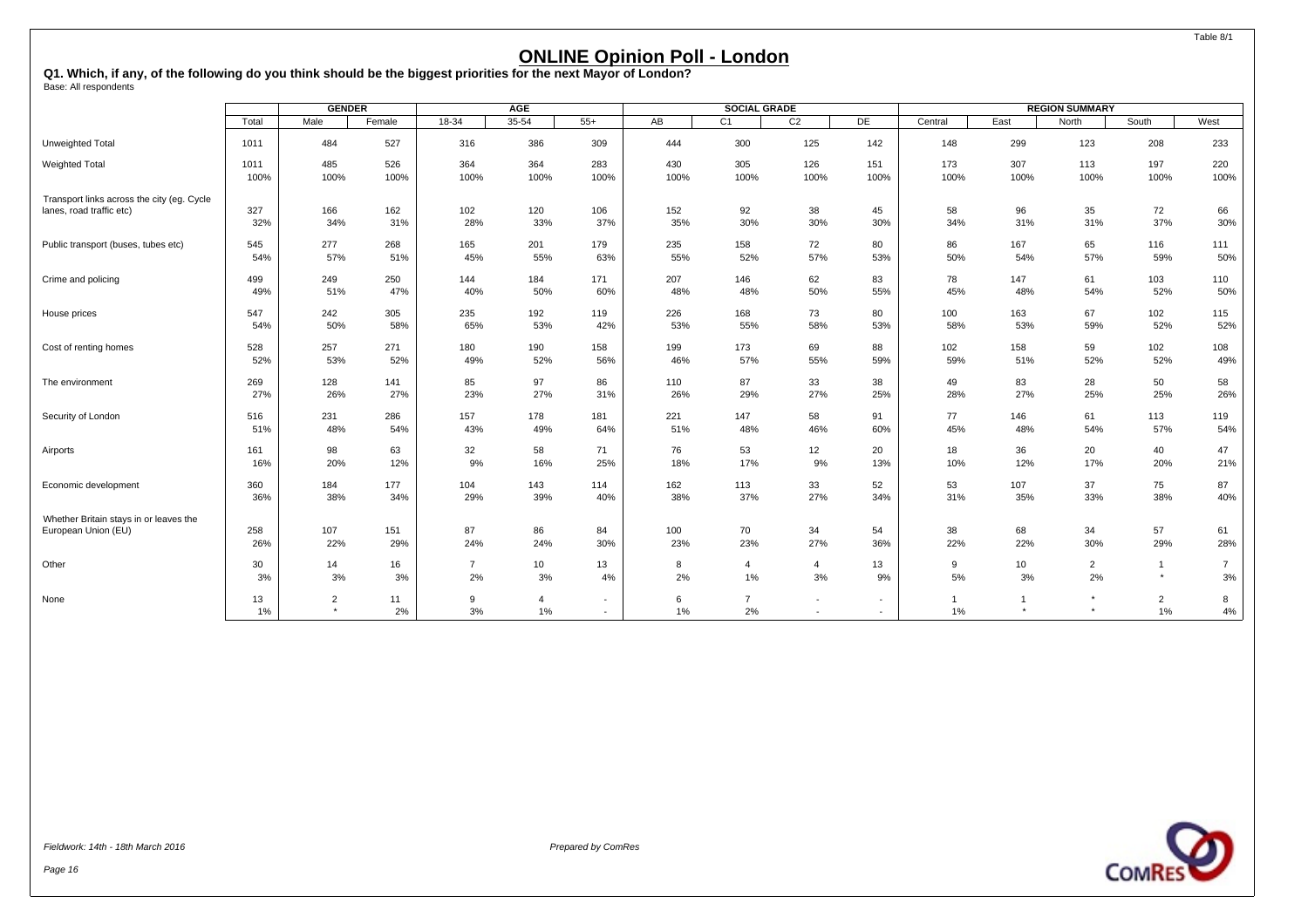**Q1. Which, if any, of the following do you think should be the biggest priorities for the next Mayor of London?** Base: All respondents

|                                                   |             | <b>ETHNICITY</b>          |            | <b>TENURE</b>             |         |                          |                         | <b>VOTING INTENTION 1st PREFERENCE</b> |                                                      |                                            |                         | <b>PAST VOTE - GENERAL ELECTION 2015</b> |                  |
|---------------------------------------------------|-------------|---------------------------|------------|---------------------------|---------|--------------------------|-------------------------|----------------------------------------|------------------------------------------------------|--------------------------------------------|-------------------------|------------------------------------------|------------------|
|                                                   | Total       | White                     | <b>BME</b> | Owned                     | Rented  | Con                      | Lab                     | <b>UKIP</b>                            | LD                                                   | Green                                      | Cons                    | Lab                                      | <b>UKIP</b>      |
| Unweighted Total                                  | 1011        | 660                       | 325        | 585                       | 406     | 317                      | 335                     | 46                                     | 50                                                   | 53                                         | 308                     | 366                                      | 73               |
| <b>Weighted Total</b>                             | 1011        | 570                       | 415        | 507                       | 478     | 305                      | 350                     | 45                                     | 44                                                   | 51                                         | 298                     | 379                                      | 70               |
|                                                   | 100%        | 100%                      | 100%       | 100%                      | 100%    | 100%                     | 100%                    | 100%                                   | 100%                                                 | 100%                                       | 100%                    | 100%                                     | 100%             |
| Transport links across the city (eg. Cycle lanes, | 327         | 209                       | 111        | 181                       | 135     | 110                      | 114                     | 10                                     | 14                                                   | 18                                         | 116                     | 113                                      | 22               |
| road traffic etc)                                 | 32%         | 37%                       | 27%        | 36%                       | 28%     | 36%                      | 33%                     | 22%                                    | 31%                                                  | 34%                                        | 39%                     | 30%                                      | 31%              |
| Public transport (buses, tubes etc)               | 545         | 312                       | 218        | 309                       | 226     | 175                      | 192                     | 18                                     | 29                                                   | 30                                         | 171                     | 215                                      | 30               |
|                                                   | 54%         | 55%                       | 53%        | 61%                       | 47%     | 57%                      | 55%                     | 39%                                    | 66%                                                  | 59%                                        | 57%                     | 57%                                      | 43%              |
| Crime and policing                                | 499         | 272                       | 211        | 259                       | 226     | 175                      | 165                     | 23                                     | 20                                                   | 21                                         | 164                     | 174                                      | 42               |
|                                                   | 49%         | 48%                       | 51%        | 51%                       | 47%     | 57%                      | 47%                     | 51%                                    | 46%                                                  | 41%                                        | 55%                     | 46%                                      | 60%              |
| House prices                                      | 547         | 286                       | 243        | 252                       | 277     | 133                      | 236                     | 21                                     | 19                                                   | 32                                         | 136                     | 243                                      | 31               |
|                                                   | 54%         | 50%                       | 59%        | 50%                       | 58%     | 44%                      | 68%                     | 46%                                    | 43%                                                  | 62%                                        | 46%                     | 64%                                      | 44%              |
| Cost of renting homes                             | 528         | 310                       | 208        | 200                       | 309     | 121                      | 222                     | 23                                     | 25                                                   | 29                                         | 109                     | 238                                      | 38               |
|                                                   | 52%         | 54%                       | 50%        | 39%                       | 65%     | 40%                      | 64%                     | 50%                                    | 57%                                                  | 57%                                        | 36%                     | 63%                                      | 54%              |
| The environment                                   | 269         | 160                       | 100        | 145                       | 112     | 84                       | 96                      | 5                                      | 15                                                   | 22                                         | 80                      | 96                                       | 14               |
|                                                   | 27%         | 28%                       | 24%        | 29%                       | 24%     | 28%                      | 27%                     | 11%                                    | 34%                                                  | 43%                                        | 27%                     | 25%                                      | 20%              |
| Security of London                                | 516         | 294                       | 211        | 278                       | 223     | 192                      | 153                     | 24                                     | 25                                                   | 21                                         | 185                     | 162                                      | 43               |
|                                                   | 51%         | 52%                       | 51%        | 55%                       | 47%     | 63%                      | 44%                     | 53%                                    | 56%                                                  | 41%                                        | 62%                     | 43%                                      | 62%              |
| Airports                                          | 161         | 98                        | 60         | 106                       | 53      | 77                       | 45                      | 3                                      | 8                                                    | $\mathbf{3}$                               | 75                      | 44                                       | 13               |
|                                                   | 16%         | 17%                       | 14%        | 21%                       | 11%     | 25%                      | 13%                     | 8%                                     | 19%                                                  | 6%                                         | 25%                     | 12%                                      | 19%              |
| Economic development                              | 360         | 192                       | 161        | 207                       | 147     | 129                      | 127                     | 10                                     | 17                                                   | 16                                         | 130                     | 132                                      | 21               |
|                                                   | 36%         | 34%                       | 39%        | 41%                       | 31%     | 42%                      | 36%                     | 21%                                    | 38%                                                  | 32%                                        | 44%                     | 35%                                      | 29%              |
| Whether Britain stays in or leaves the European   | 258         | 133                       | 119        | 123                       | 126     | 89                       | 88                      | 17                                     | 8                                                    | 5                                          | 85                      | 91                                       | 25               |
| Union (EU)                                        | 26%         | 23%                       | 29%        | 24%                       | 26%     | 29%                      | 25%                     | 37%                                    | 18%                                                  | 10%                                        | 28%                     | 24%                                      | 36%              |
| Other                                             | 30          | 16                        | 10         | 13                        | 17      | 5                        | 14                      | 3                                      | $\sim$                                               | $\mathbf{1}$                               | $\overline{4}$          | 10                                       | $\mathbf{3}$     |
|                                                   | 3%          | 3%                        | 3%         | 3%                        | 4%      | 1%                       | 4%                      | 6%                                     | $\overline{\phantom{a}}$                             | 1%                                         | 1%                      | 3%                                       | 4%               |
| None                                              | 13<br>$1\%$ | $\overline{2}$<br>$\star$ | 10<br>3%   | $\overline{2}$<br>$\star$ | 9<br>2% | $\overline{\phantom{a}}$ | $\mathbf{1}$<br>$\star$ |                                        | $\overline{\phantom{a}}$<br>$\overline{\phantom{a}}$ | $\overline{\phantom{a}}$<br>$\blacksquare$ | $\mathbf{1}$<br>$\star$ | $\overline{2}$<br>1%                     | $\sim$<br>$\sim$ |

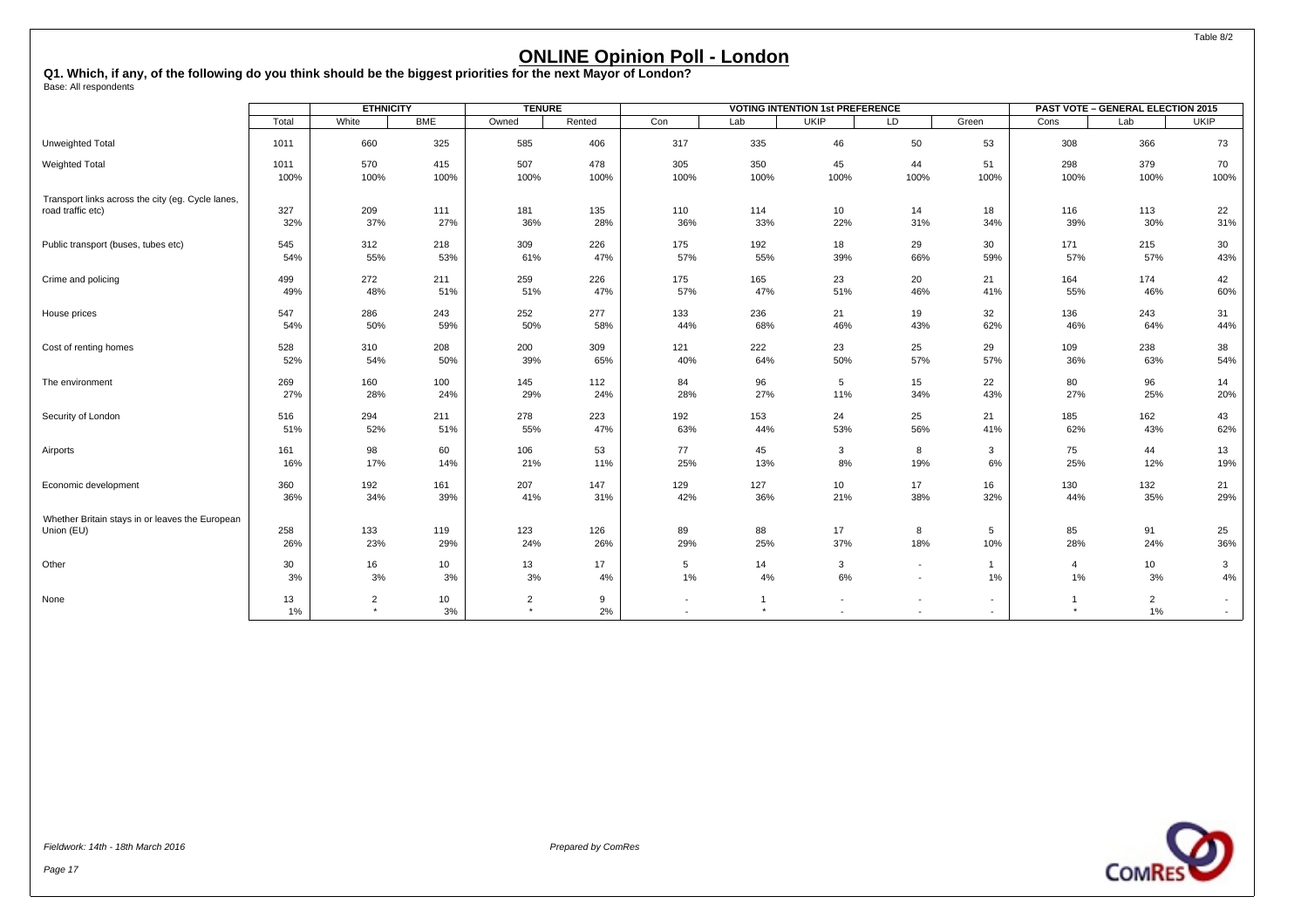<span id="page-19-0"></span>Q2. Which, if any, of the following are the most important to you personally in deciding which of the candidates to vote for. Which candidate you feel...<br><sub>Base:</sub> All respondents

|                                              |       | <b>GENDER</b> |        |         | <b>AGE</b> |                |                | <b>SOCIAL GRADE</b> |                |                |         |                | <b>REGION SUMMARY</b> |       |                |
|----------------------------------------------|-------|---------------|--------|---------|------------|----------------|----------------|---------------------|----------------|----------------|---------|----------------|-----------------------|-------|----------------|
|                                              | Total | Male          | Female | $18-34$ | $35 - 54$  | $55+$          | AB             | C1                  | C <sub>2</sub> | DE             | Central | East           | North                 | South | West           |
| Unweighted Total                             | 1011  | 484           | 527    | 316     | 386        | 309            | 444            | 300                 | 125            | 142            | 148     | 299            | 123                   | 208   | 233            |
| <b>Weighted Total</b>                        | 1011  | 485           | 526    | 364     | 364        | 283            | 430            | 305                 | 126            | 151            | 173     | 307            | 113                   | 197   | 220            |
|                                              | 100%  | 100%          | 100%   | 100%    | 100%       | 100%           | 100%           | 100%                | 100%           | 100%           | 100%    | 100%           | 100%                  | 100%  | 100%           |
| Will keep London safe from terrorist attacks | 309   | 126           | 183    | 105     | 108        | 96             | 124            | 97                  | 41             | 47             | 49      | 84             | 47                    | 52    | 76             |
|                                              | 31%   | 26%           | 35%    | 29%     | 30%        | 34%            | 29%            | 32%                 | 32%            | 31%            | 28%     | 27%            | 42%                   | 27%   | 35%            |
| Will be an ambassador for London around      | 121   | 65            | 56     | 38      | 43         | 41             | 57             | 29                  | 13             | 21             | 20      | 41             | 13                    | 25    | 22             |
| the world                                    | 12%   | 13%           | 11%    | 10%     | 12%        | 14%            | 13%            | 10%                 | 11%            | 14%            | 11%     | 13%            | 12%                   | 13%   | 10%            |
| Will stand up for Londoners                  | 414   | 208           | 206    | 127     | 162        | 125            | 174            | 125                 | 56             | 59             | 70      | 138            | 39                    | 97    | 69             |
|                                              | 41%   | 43%           | 39%    | 35%     | 44%        | 44%            | 41%            | 41%                 | 44%            | 39%            | 41%     | 45%            | 35%                   | 49%   | 31%            |
| Will have a good relationship with the       | 110   | 63            | 47     | 39      | 30         | 41             | 64             | 30                  | 6              | 10             | 12      | 29             | 11                    | 30    | 28             |
| national government in Westminster           | 11%   | 13%           | 9%     | 11%     | 8%         | 14%            | 15%            | 10%                 | 5%             | 7%             | 7%      | 10%            | 9%                    | 15%   | 12%            |
| Understand the needs of Londoners            | 610   | 288           | 321    | 221     | 223        | 166            | 251            | 194                 | 78             | 86             | 107     | 182            | 71                    | 119   | 131            |
|                                              | 60%   | 59%           | 61%    | 61%     | 61%        | 59%            | 58%            | 64%                 | 62%            | 57%            | 62%     | 59%            | 62%                   | 60%   | 60%            |
| Has the best position on the EU referendum   | 108   | 56            | 51     | 37      | 42         | 28             | 59             | 28                  | 9              | 12             | 20      | 30             | 11                    | 16    | 30             |
|                                              | 11%   | 12%           | 10%    | 10%     | 12%        | 10%            | 14%            | 9%                  | 7%             | 8%             | 12%     | 10%            | 10%                   | 8%    | 13%            |
| None of these                                | 20    | 11            | 8      | 5       | 9          | 6              | $\overline{7}$ | 6                   | 3              | $\overline{4}$ | 6       | 6              | $\overline{2}$        | 3     | $\overline{2}$ |
|                                              | 2%    | 2%            | 2%     | 1%      | 2%         | 2%             | 2%             | 2%                  | 2%             | 3%             | 3%      | 2%             | 2%                    | 2%    | $1\%$          |
| Don't know                                   | 40    | 15            | 26     | 25      | 8          | $\overline{7}$ | 13             | 10                  | $\mathbf{3}$   | 14             | 6       | $\overline{7}$ | $\overline{4}$        | 8     | 15             |
|                                              | 4%    | 3%            | 5%     | 7%      | 2%         | 3%             | 3%             | 3%                  | 3%             | 10%            | 4%      | 2%             | 3%                    | 4%    | 7%             |

Fieldwork: 14th - 18th March 2016 Prepared by ComRes

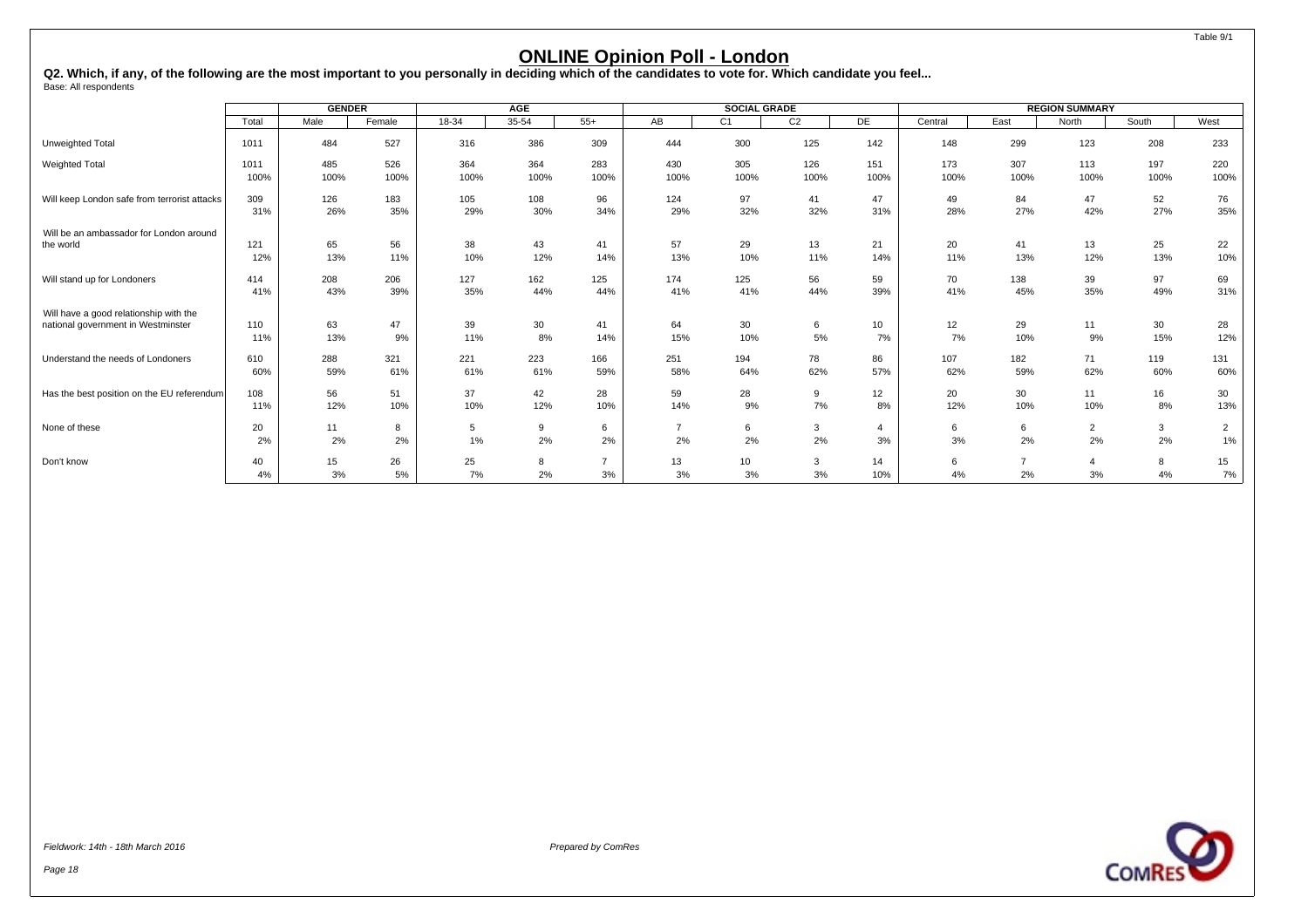Q2. Which, if any, of the following are the most important to you personally in deciding which of the candidates to vote for. Which candidate you feel...<br><sub>Base:</sub> All respondents

|                                                 |          | <b>ETHNICITY</b> |            | <b>TENURE</b> |                       |                      |         | <b>VOTING INTENTION 1st PREFERENCE</b> |                |                 |                      | <b>PAST VOTE - GENERAL ELECTION 2015</b> |                          |
|-------------------------------------------------|----------|------------------|------------|---------------|-----------------------|----------------------|---------|----------------------------------------|----------------|-----------------|----------------------|------------------------------------------|--------------------------|
|                                                 | Total    | White            | <b>BME</b> | Owned         | Rented                | Con                  | Lab     | <b>UKIP</b>                            | LD             | Green           | Cons                 | Lab                                      | <b>UKIP</b>              |
| Unweighted Total                                | 1011     | 660              | 325        | 585           | 406                   | 317                  | 335     | 46                                     | 50             | 53              | 308                  | 366                                      | 73                       |
| Weighted Total                                  | 1011     | 570              | 415        | 507           | 478                   | 305                  | 350     | 45                                     | 44             | 51              | 298                  | 379                                      | 70                       |
|                                                 | 100%     | 100%             | 100%       | 100%          | 100%                  | 100%                 | 100%    | 100%                                   | 100%           | 100%            | 100%                 | 100%                                     | 100%                     |
| Will keep London safe from terrorist attacks    | 309      | 169              | 137        | 161           | 136                   | 125                  | 81      | 15                                     | 17             | 12 <sup>2</sup> | 114                  | 98                                       | 24                       |
|                                                 | 31%      | 30%              | 33%        | 32%           | 29%                   | 41%                  | 23%     | 33%                                    | 39%            | 23%             | 38%                  | 26%                                      | 35%                      |
| Will be an ambassador for London around the     | 121      | 73               | 46         | 67            | 52                    | 60                   | 36      | $\overline{2}$                         | $\overline{2}$ | $\overline{2}$  | 57                   | 39                                       | 6                        |
| world                                           | 12%      | 13%              | 11%        | 13%           | 11%                   | 20%                  | 10%     | 3%                                     | 5%             | 4%              | 19%                  | 10%                                      | 8%                       |
| Will stand up for Londoners                     | 414      | 241              | 160        | 217           | 188                   | 120                  | 162     | 21                                     | 16             | 20              | 115                  | 168                                      | 32                       |
|                                                 | 41%      | 42%              | 39%        | 43%           | 39%                   | 39%                  | 46%     | 48%                                    | 37%            | 40%             | 39%                  | 44%                                      | 45%                      |
| Will have a good relationship with the national | 110      | 68               | 38         | 72            | 35                    | 57                   | 27      | $\overline{2}$                         | $\overline{4}$ | $\overline{4}$  | 53                   | 24                                       | 6                        |
| government in Westminster                       | 11%      | 12%              | 9%         | 14%           | 7%                    | 19%                  | 8%      | 5%                                     | 10%            | 8%              | 18%                  | 6%                                       | $8\%$                    |
| Understand the needs of Londoners               | 610      | 351              | 243        | 285           | 308                   | 160                  | 247     | 20                                     | 24             | 38              | 155                  | 254                                      | 40                       |
|                                                 | 60%      | 62%              | 59%        | 56%           | 65%                   | 53%                  | 71%     | 45%                                    | 54%            | 73%             | 52%                  | 67%                                      | 57%                      |
| Has the best position on the EU referendum      | 108      | 59               | 46         | 58            | 49                    | 31                   | 35      | 13                                     | $\overline{7}$ | 6               | 31                   | 33                                       | 18                       |
|                                                 | 11%      | 10%              | 11%        | 11%           | 10%                   | 10%                  | 10%     | 30%                                    | 15%            | 11%             | 11%                  | 9%                                       | 26%                      |
| None of these                                   | 20<br>2% | 11<br>2%         | 9<br>2%    | 9<br>2%       | 10 <sup>1</sup><br>2% | $\overline{2}$<br>1% | 5<br>1% | 2%                                     | 3<br>6%        | 3%              | $\overline{4}$<br>1% | 6<br>2%                                  | $\overline{\phantom{0}}$ |
| Don't know                                      | 40<br>4% | 17<br>3%         | 21<br>5%   | 15<br>3%      | 24<br>5%              |                      | 1%      | 2<br>4%                                | 3%             | 2%              | 3<br>1%              | 13<br>3%                                 | 1%                       |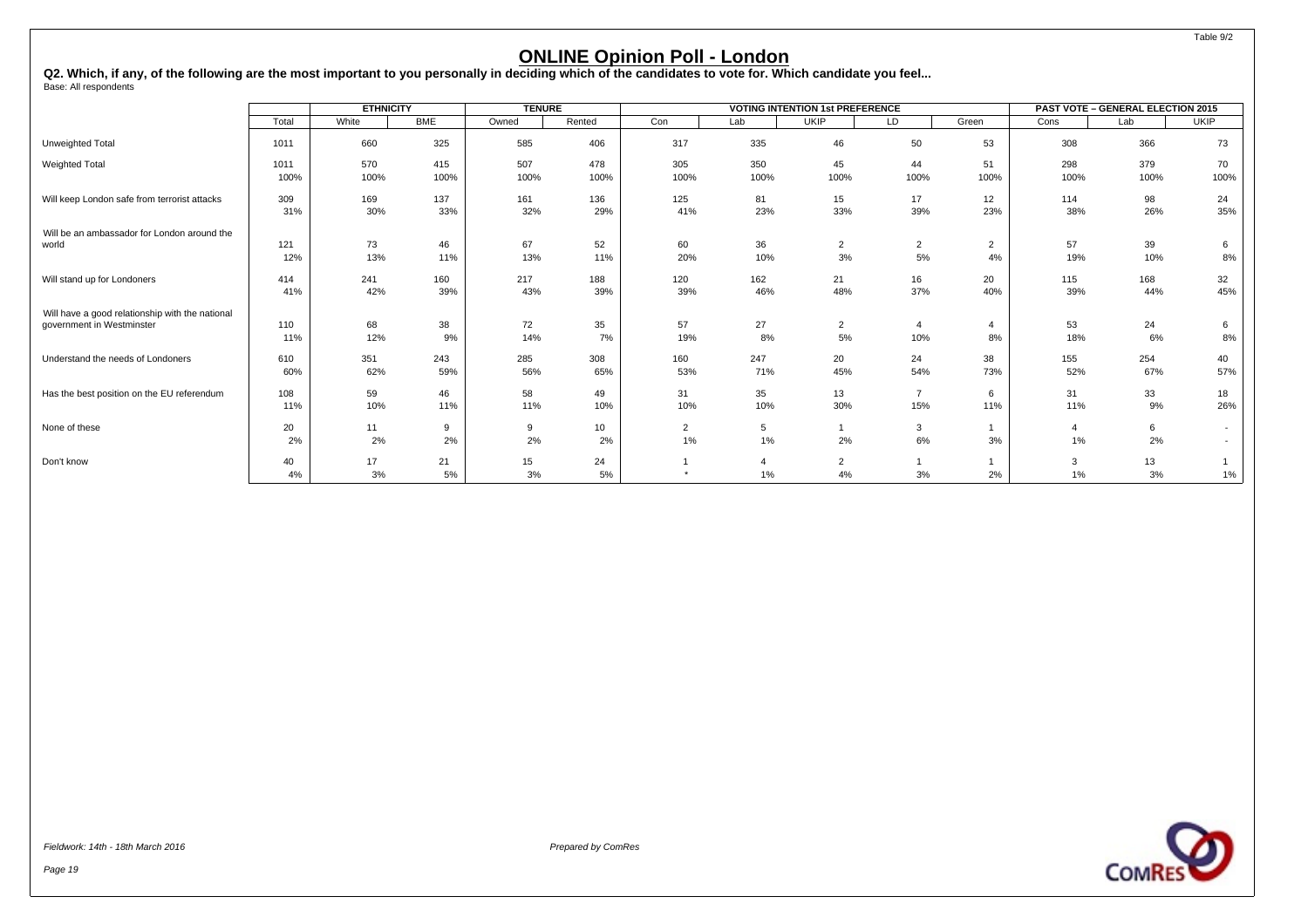<span id="page-21-0"></span>**Q3\_SUM. And which of Zac Goldsmith and Sadiq Khan do you think will be best on... - SUMMARY TABLE** Base: All respondents

|                  | Keeping London safe from<br>terrorist attacks | Being an ambassador for<br>London around the world | Standing up for Londoners | Having a good relationship with<br>the national government in<br>Westminster | Understand the needs of<br>Londoners |
|------------------|-----------------------------------------------|----------------------------------------------------|---------------------------|------------------------------------------------------------------------------|--------------------------------------|
| Unweighted Total | 1011                                          | 1011                                               | 1011                      | 1011                                                                         | 1011                                 |
| Weighted Total   | 1011                                          | 1011                                               | 1011                      | 1011                                                                         | 1011                                 |
|                  | 100%                                          | 100%                                               | 100%                      | 100%                                                                         | 100%                                 |
| Zac Goldsmith    | 318                                           | 389                                                | 294                       | 491                                                                          | 270                                  |
|                  | 31%                                           | 39%                                                | 29%                       | 49%                                                                          | 27%                                  |
| Sadig Khan       | 245                                           | 290                                                | 417                       | 200                                                                          | 435                                  |
|                  | 24%                                           | 29%                                                | 41%                       | 20%                                                                          | 43%                                  |
| Don't know       | 448                                           | 332                                                | 300                       | 320                                                                          | 305                                  |
|                  | 44%                                           | 33%                                                | 30%                       | 32%                                                                          | 30%                                  |

Fieldwork: 14th - 18th March 2016 Prepared by ComRes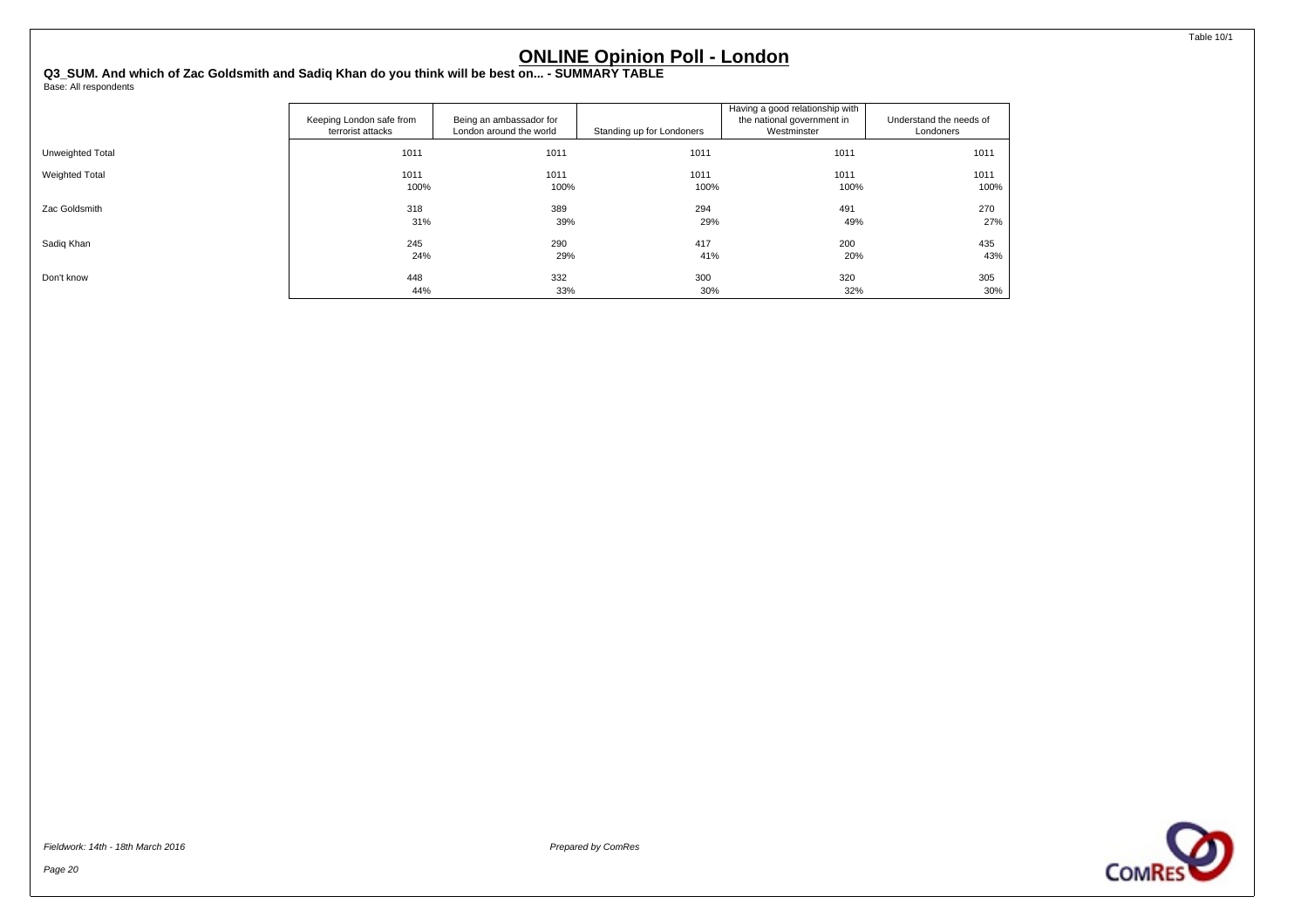<span id="page-22-0"></span>**Q3\_1. And which of Zac Goldsmith and Sadiq Khan do you think will be best on...**

# **Keeping London safe from terrorist attacks** Base: All respondents

|                       |       | <b>GENDER</b> |        |       | AGE   |       |      | <b>SOCIAL GRADE</b> |                |      |         |      | <b>REGION SUMMARY</b> |       |      |
|-----------------------|-------|---------------|--------|-------|-------|-------|------|---------------------|----------------|------|---------|------|-----------------------|-------|------|
|                       | Total | Male          | Female | 18-34 | 35-54 | $55+$ | AB   | ◡                   | C <sub>2</sub> | DE   | Central | East | North                 | South | West |
| Unweighted Total      | 1011  | 484           | 527    | 316   | 386   | 309   | 444  | 300                 | 125            | 142  | 148     | 299  | 123                   | 208   | 233  |
| <b>Weighted Total</b> | 1011  | 485           | 526    | 364   | 364   | 283   | 430  | 305                 | 126            | 151  | 173     | 307  | 113                   | 197   | 220  |
|                       | 100%  | 100%          | 100%   | 100%  | 100%  | 100%  | 100% | 100%                | 100%           | 100% | 100%    | 100% | 100%                  | 100%  | 100% |
| Zac Goldsmith         | 318   | 164           | 154    | 90    | 107   | 121   | 144  | 103                 | 35             | 37   | 53      | 81   | 40                    | 70    | 75   |
|                       | 31%   | 34%           | 29%    | 25%   | 29%   | 43%   | 34%  | 34%                 | 27%            | 24%  | 31%     | 26%  | 35%                   | 35%   | 34%  |
| Sadig Khan            | 245   | 125           | 120    | 104   | 91    | 50    | 98   | 78                  | 35             | 35   | 43      | 85   | 32                    | 41    | 44   |
|                       | 24%   | 26%           | 23%    | 29%   | 25%   | 18%   | 23%  | 25%                 | 28%            | 23%  | 25%     | 28%  | 29%                   | 21%   | 20%  |
| Don't know            | 448   | 196           | 252    | 170   | 166   | 112   | 188  | 124                 | 56             | 79   | 78      | 141  | 41                    | 86    | 102  |
|                       | 44%   | 40%           | 48%    | 47%   | 46%   | 40%   | 44%  | 41%                 | 45%            | 52%  | 45%     | 46%  | 37%                   | 44%   | 46%  |

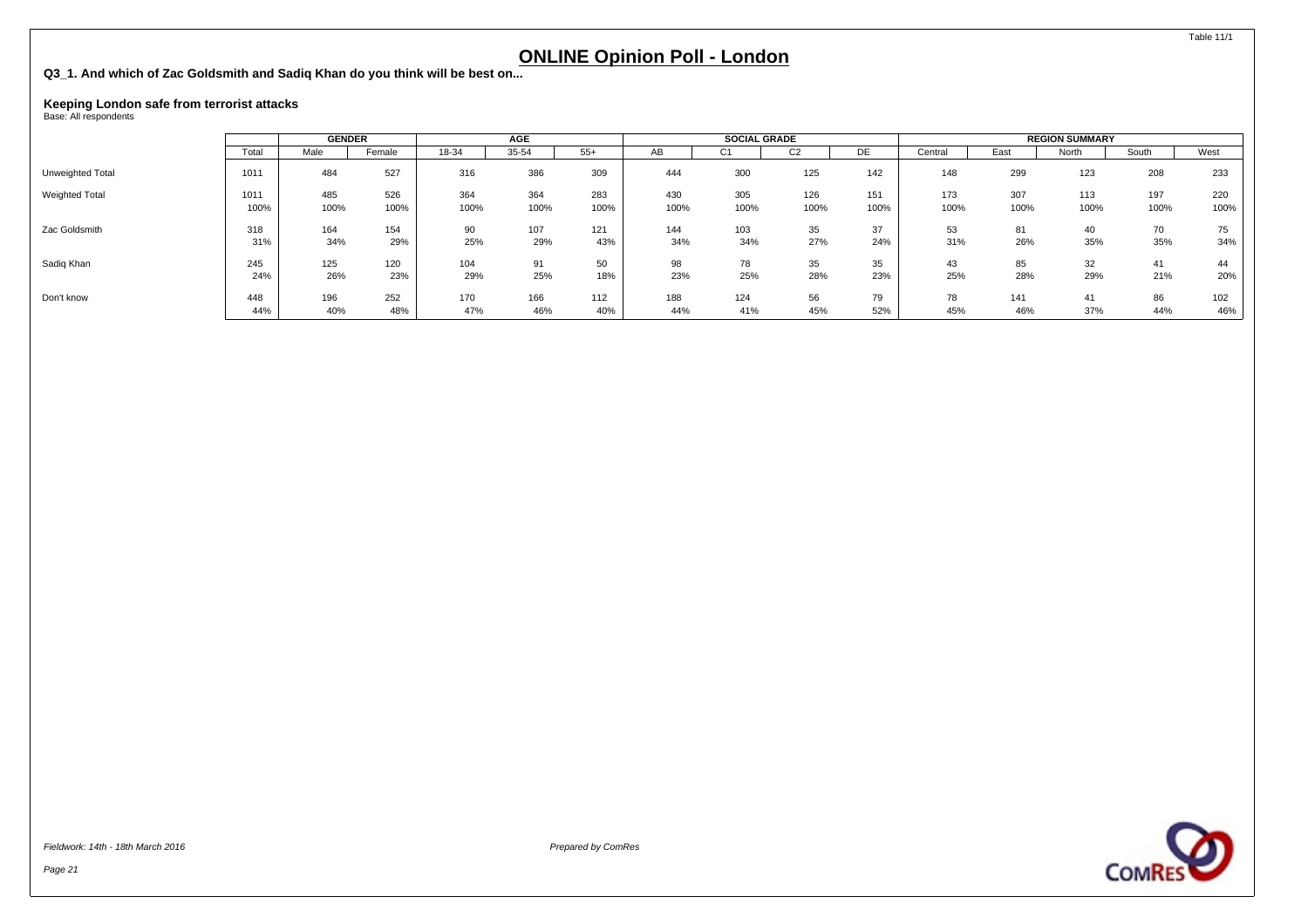**Q3\_1. And which of Zac Goldsmith and Sadiq Khan do you think will be best on...**

# **Keeping London safe from terrorist attacks** Base: All respondents

|                  |              | <b>ETHNICITY</b> |             | <b>TENURE</b> |             |             |             | <b>VOTING INTENTION 1st PREFERENCE</b> |            |            |             | <b>PAST VOTE - GENERAL ELECTION 2015</b> |            |
|------------------|--------------|------------------|-------------|---------------|-------------|-------------|-------------|----------------------------------------|------------|------------|-------------|------------------------------------------|------------|
|                  | Total        | White            | <b>BME</b>  | Owned         | Rented      | Con         | Lab         | <b>UKIP</b>                            | LD         | Green      | Cons        | Lab                                      | UKIP       |
| Unweighted Total | 1011         | 660              | 325         | 585           | 406         | 317         | 335         | 46                                     | 50         | 53         | 308         | 366                                      | 73         |
| Weighted Total   | 1011<br>100% | 570<br>100%      | 415<br>100% | 507<br>100%   | 478<br>100% | 305<br>100% | 350<br>100% | 45<br>100%                             | 44<br>100% | 51<br>100% | 298<br>100% | 379<br>100%                              | 70<br>100% |
| Zac Goldsmith    | 318<br>31%   | 205<br>36%       | 107<br>26%  | 202<br>40%    | 110<br>23%  | 218<br>72%  | 38<br>11%   | 24<br>54%                              | 20%        | 12<br>24%  | 187<br>63%  | 57<br>15%                                | 35<br>50%  |
| Sadiq Khan       | 245<br>24%   | 104<br>18%       | 136<br>33%  | 106<br>21%    | 136<br>28%  | 12<br>4%    | 197<br>56%  | 6%                                     | 19%        | 16%        | 17<br>6%    | 173<br>46%                               | 5%         |
| Don't know       | 448<br>44%   | 262<br>46%       | 172<br>42%  | 198<br>39%    | 231<br>48%  | 74<br>24%   | 115<br>33%  | 18<br>40%                              | 27<br>61%  | 30<br>59%  | 94<br>32%   | 150<br>40%                               | 31<br>45%  |

Page 22



Table 11/2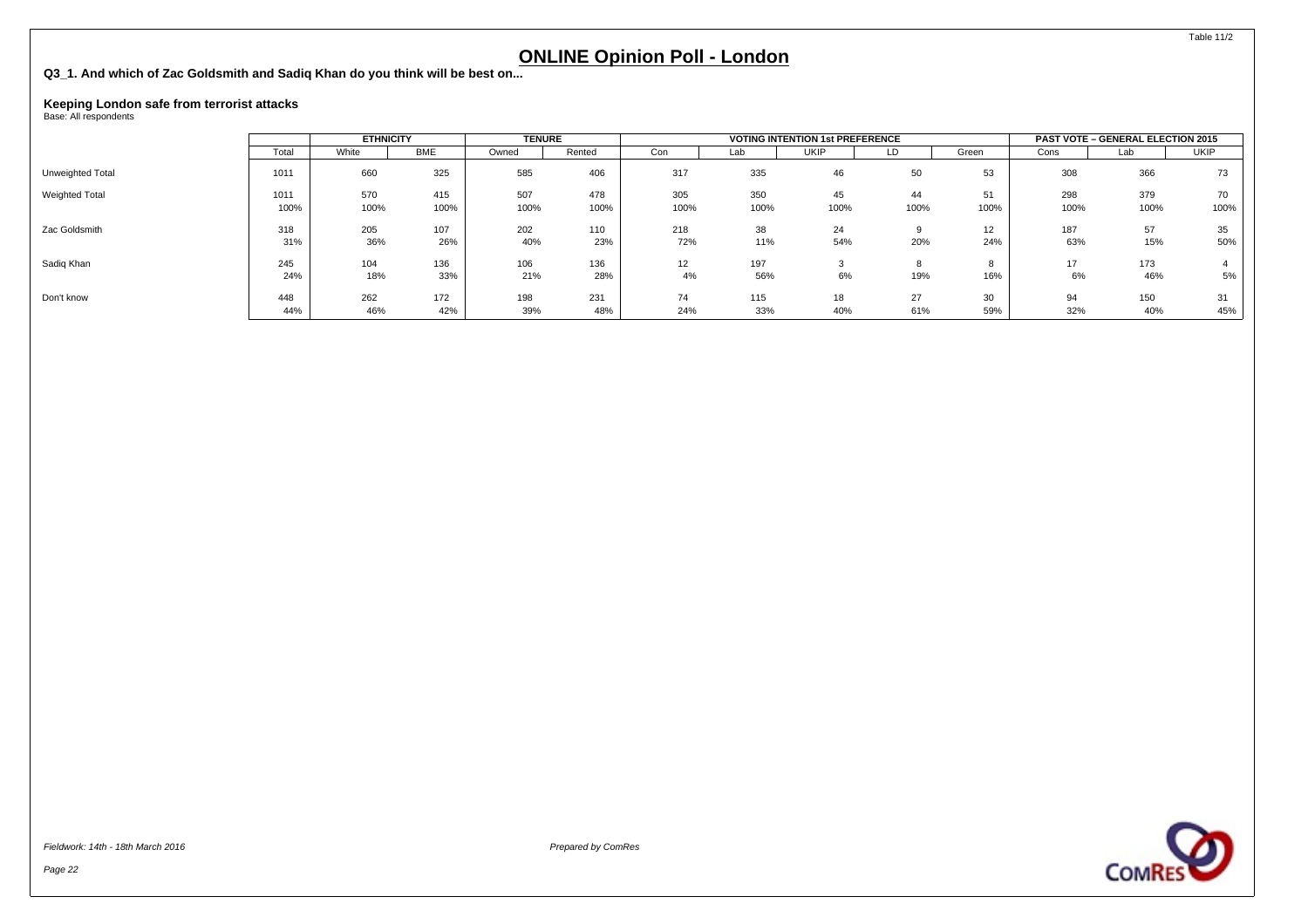<span id="page-24-0"></span>**Q3\_2. And which of Zac Goldsmith and Sadiq Khan do you think will be best on...**

# **Being an ambassador for London around the world<br><sub>Base: All respondents**</sub>

|                       |       |      | <b>GENDER</b> |       | AGE   |       |      | <b>SOCIAL GRADE</b> |                |      |         | <b>REGION SUMMARY</b> |       |       |      |  |
|-----------------------|-------|------|---------------|-------|-------|-------|------|---------------------|----------------|------|---------|-----------------------|-------|-------|------|--|
|                       | Total | Male | Female        | 18-34 | 35-54 | $55+$ | AB   | U1                  | C <sub>2</sub> | DE   | Central | East                  | North | South | West |  |
| Unweighted Total      | 1011  | 484  | 527           | 316   | 386   | 309   | 444  | 300                 | 125            | 142  | 148     | 299                   | 123   | 208   | 233  |  |
| <b>Weighted Total</b> | 1011  | 485  | 526           | 364   | 364   | 283   | 430  | 305                 | 126            | 151  | 173     | 307                   | 113   | 197   | 220  |  |
|                       | 100%  | 100% | 100%          | 100%  | 100%  | 100%  | 100% | 100%                | 100%           | 100% | 100%    | 100%                  | 100%  | 100%  | 100% |  |
| Zac Goldsmith         | 389   | 202  | 187           | 102   | 137   | 151   | 188  | 112                 | 45             | 44   | 54      | 110                   | 44    | 86    | 95   |  |
|                       | 39%   | 42%  | 36%           | 28%   | 38%   | 53%   | 44%  | 37%                 | 36%            | 29%  | 32%     | 36%                   | 39%   | 44%   | 43%  |  |
| Sadig Khan            | 290   | 145  | 145           | 128   | 101   | 61    | 115  | 90                  | 40             | 44   | 57      | 99                    | 32    | 50    | 53   |  |
|                       | 29%   | 30%  | 28%           | 35%   | 28%   | 22%   | 27%  | 30%                 | 32%            | 29%  | 33%     | 32%                   | 28%   | 25%   | 24%  |  |
| Don't know            | 332   | 138  | 194           | 134   | 126   | 74    | 127  | 103                 | 40             | 62   | 61      | 98                    | 38    | 61    | 73   |  |
|                       | 33%   | 28%  | 37%           | 37%   | 35%   | 25%   | 29%  | 34%                 | 32%            | 41%  | 36%     | 32%                   | 33%   | 31%   | 33%  |  |

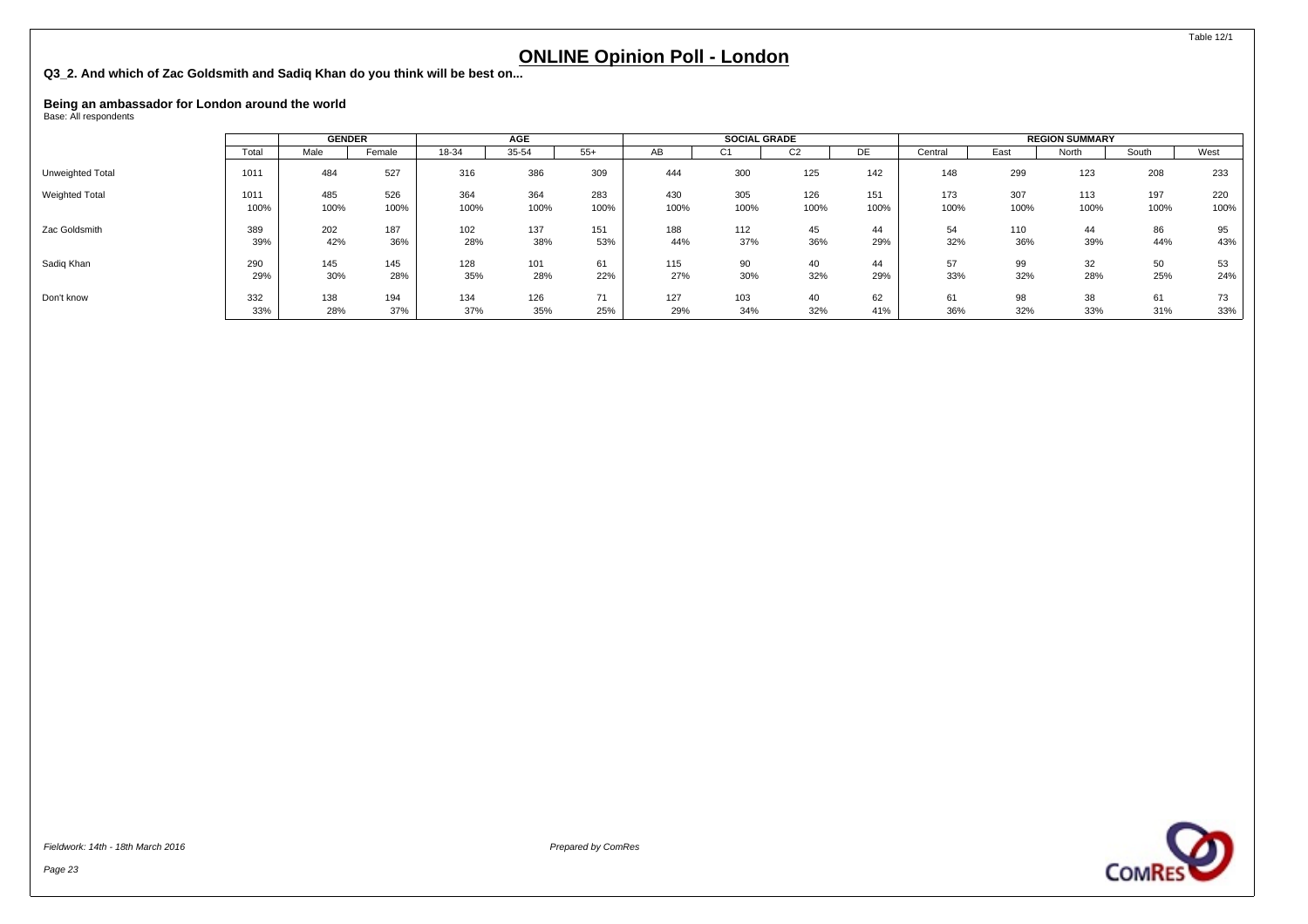**Q3\_2. And which of Zac Goldsmith and Sadiq Khan do you think will be best on...**

# **Being an ambassador for London around the world<br><sub>Base: All respondents**</sub>

|                       | <b>ETHNICITY</b> |             | <b>TENURE</b> |             |             |             | <b>VOTING INTENTION 1st PREFERENCE</b> |             | <b>PAST VOTE - GENERAL ELECTION 2015</b> |            |             |             |             |
|-----------------------|------------------|-------------|---------------|-------------|-------------|-------------|----------------------------------------|-------------|------------------------------------------|------------|-------------|-------------|-------------|
|                       | Total            | White       | BME           | Owned       | Rented      | Con         | Lab                                    | <b>UKIP</b> | LD                                       | Green      | Cons        | Lab         | <b>UKIP</b> |
| Unweighted Total      | 1011             | 660         | 325           | 585         | 406         | 317         | 335                                    | 46          | 50                                       | 53         | 308         | 366         | 73          |
| <b>Weighted Total</b> | 1011<br>100%     | 570<br>100% | 415<br>100%   | 507<br>100% | 478<br>100% | 305<br>100% | 350<br>100%                            | 45<br>100%  | 44<br>100%                               | 51<br>100% | 298<br>100% | 379<br>100% | 70<br>100%  |
| Zac Goldsmith         | 389<br>39%       | 254<br>45%  | 128<br>31%    | 256<br>51%  | 125<br>26%  | 257<br>84%  | 48<br>14%                              | 26<br>59%   | 18<br>41%                                | 13<br>26%  | 219<br>74%  | 65<br>17%   | 42<br>61%   |
| Sadig Khan            | 290<br>29%       | 128<br>22%  | 157<br>38%    | 115<br>23%  | 171<br>36%  | 9<br>3%     | 230<br>66%                             | 4%          | 21%                                      | 17<br>33%  | 19<br>6%    | 208<br>55%  | 3<br>4%     |
| Don't know            | 332<br>33%       | 189<br>33%  | 129<br>31%    | 135<br>27%  | 182<br>38%  | 39<br>13%   | 72<br>21%                              | 17<br>37%   | 17<br>38%                                | 21<br>41%  | 60<br>20%   | 106<br>28%  | 25<br>35%   |

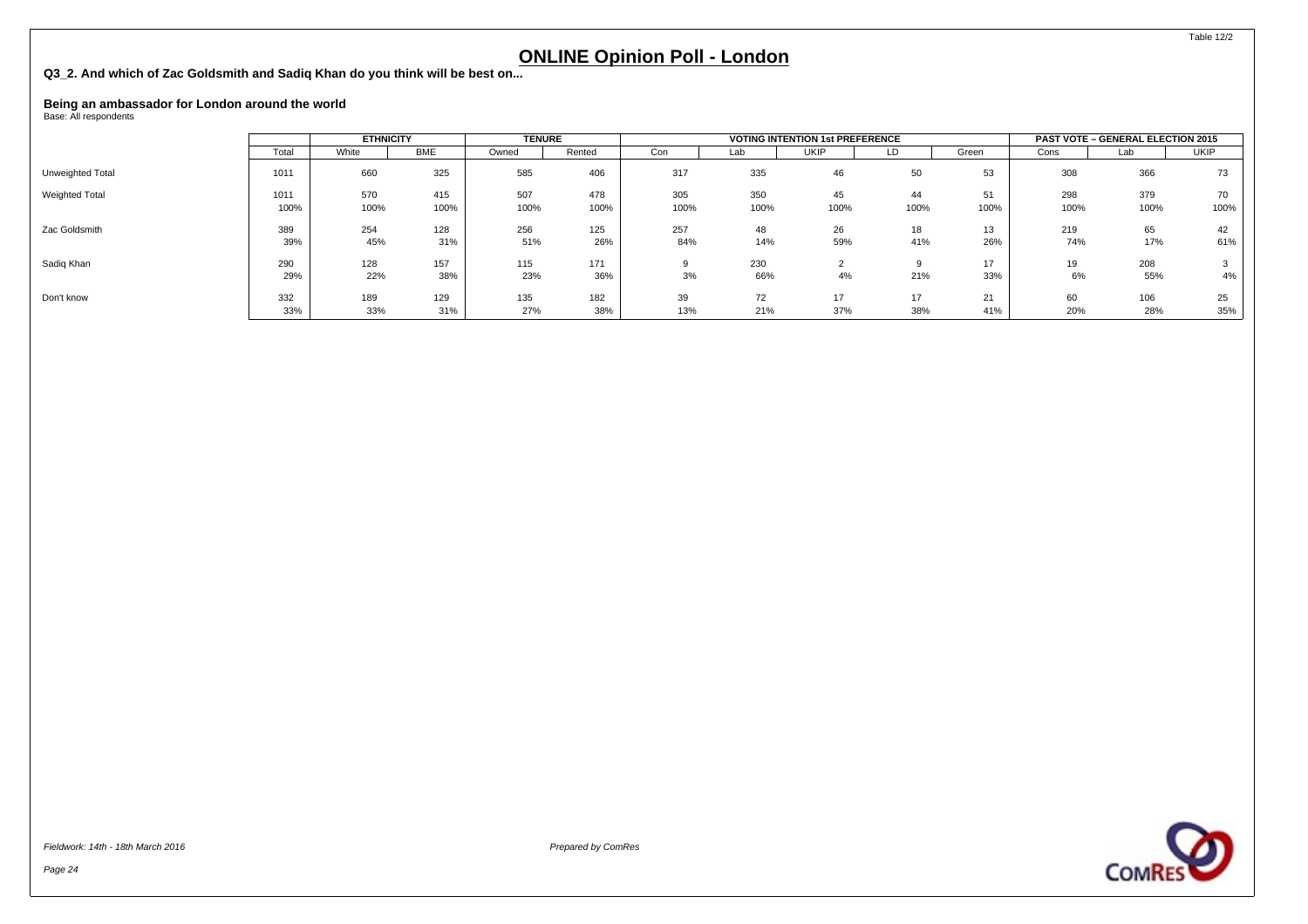<span id="page-26-0"></span>**Q3\_3. And which of Zac Goldsmith and Sadiq Khan do you think will be best on...**

# **Standing up for Londoners** Base: All respondents

|                  |       |      | <b>GENDER</b> |       | <b>AGE</b> |       |      | <b>SOCIAL GRADE</b> |        |      |         | <b>REGION SUMMARY</b> |       |       |        |  |
|------------------|-------|------|---------------|-------|------------|-------|------|---------------------|--------|------|---------|-----------------------|-------|-------|--------|--|
|                  | Total | Male | Female        | 18-34 | 35-54      | $55+$ | AB   | UT                  | $\sim$ | DE   | Central | East                  | North | South | West   |  |
| Unweighted Total | 1011  | 484  | 527           | 316   | 386        | 309   | 444  | 300                 | 125    | 142  | 148     | 299                   | 123   | 208   | 233    |  |
| Weighted Total   | 1011  | 485  | 526           | 364   | 364        | 283   | 430  | 305                 | 126    | 151  | 173     | 307                   | 113   | 197   | 220    |  |
|                  | 100%  | 100% | 100%          | 100%  | 100%       | 100%  | 100% | 100%                | 100%   | 100% | 100%    | 100%                  | 100%  | 100%  | 100%   |  |
| Zac Goldsmith    | 294   | 156  | 138           | 87    | 91         | 116   | 148  | 81                  | 35     | 31   | 45      | 80                    | 35    | 67    | 68     |  |
|                  | 29%   | 32%  | 26%           | 24%   | 25%        | 41%   | 34%  | 26%                 | 27%    | 21%  | 26%     | 26%                   | 31%   | 34%   | $31\%$ |  |
| Sadig Khan       | 417   | 195  | 222           | 165   | 152        | 100   | 168  | 135                 | 53     | 61   | 79      | 141                   | 46    | 71    | 80     |  |
|                  | 41%   | 40%  | 42%           | 45%   | 42%        | 35%   | 39%  | 44%                 | 42%    | 40%  | 46%     | 46%                   | 40%   | 36%   | 36%    |  |
| Don't know       | 300   | 134  | 165           | 112   | 121        | 67    | 114  | 89                  | 38     | 59   | 49      | 86                    | 33    | 59    | 73     |  |
|                  | 30%   | 28%  | 31%           | 31%   | 33%        | 24%   | 26%  | 29%                 | 31%    | 39%  | 28%     | 28%                   | 29%   | 30%   | 33%    |  |

Page 25





Table 13/1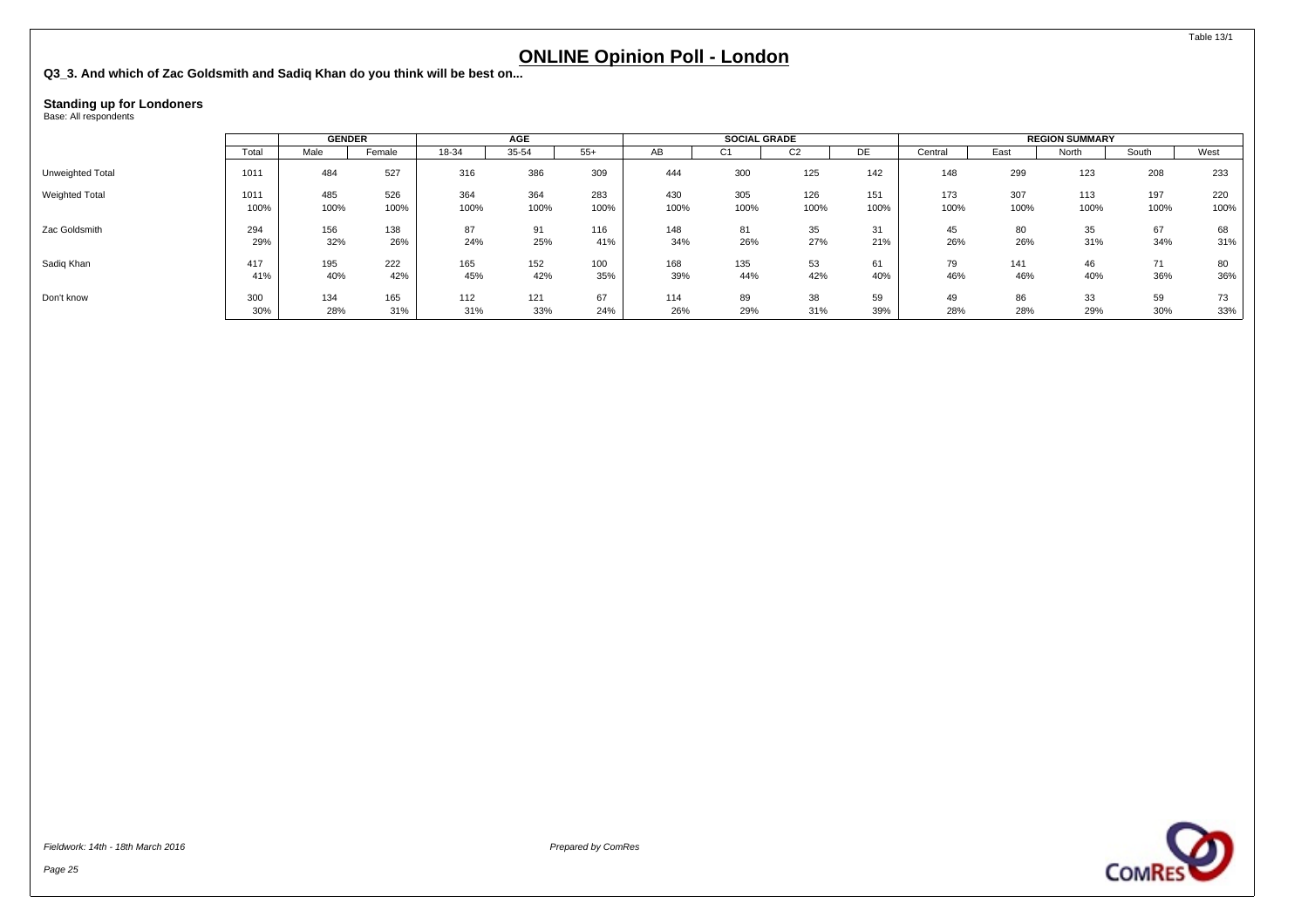**Q3\_3. And which of Zac Goldsmith and Sadiq Khan do you think will be best on...**

## **Standing up for Londoners** Base: All respondents

|                       |              | <b>ETHNICITY</b> |             | <b>TENURE</b> |             |             |             | <b>VOTING INTENTION 1st PREFERENCE</b> |            | <b>PAST VOTE - GENERAL ELECTION 2015</b> |             |             |             |
|-----------------------|--------------|------------------|-------------|---------------|-------------|-------------|-------------|----------------------------------------|------------|------------------------------------------|-------------|-------------|-------------|
|                       | Total        | White            | <b>BME</b>  | Owned         | Rented      | Con         | Lab         | UKIP                                   | LD         | Green                                    | Cons        | Lab         | <b>UKIP</b> |
| Unweighted Total      | 1011         | 660              | 325         | 585           | 406         | 317         | 335         | 46                                     | 50         | 53                                       | 308         | 366         | 73          |
| <b>Weighted Total</b> | 1011<br>100% | 570<br>100%      | 415<br>100% | 507<br>100%   | 478<br>100% | 305<br>100% | 350<br>100% | 45<br>100%                             | 44<br>100% | 51<br>100%                               | 298<br>100% | 379<br>100% | 70<br>100%  |
| Zac Goldsmith         | 294<br>29%   | 205<br>36%       | 79<br>19%   | 193<br>38%    | 96<br>20%   | 225<br>74%  | 19<br>5%    | 19<br>42%                              | 8<br>19%   | 17%                                      | 184<br>62%  | 34<br>9%    | 30<br>43%   |
| Sadig Khan            | 417<br>41%   | 200<br>35%       | 211<br>51%  | 181<br>36%    | 227<br>48%  | 28<br>9%    | 294<br>84%  | 13%                                    | 22<br>50%  | 25<br>48%                                | 39<br>13%   | 263<br>69%  | 10<br>14%   |
| Don't know            | 300<br>30%   | 166<br>29%       | 124<br>30%  | 133<br>26%    | 155<br>32%  | 52<br>17%   | 36<br>10%   | 20<br>45%                              | 13<br>31%  | 18<br>35%                                | 75<br>25%   | 82<br>22%   | 30<br>42%   |

Page 26



Table 13/2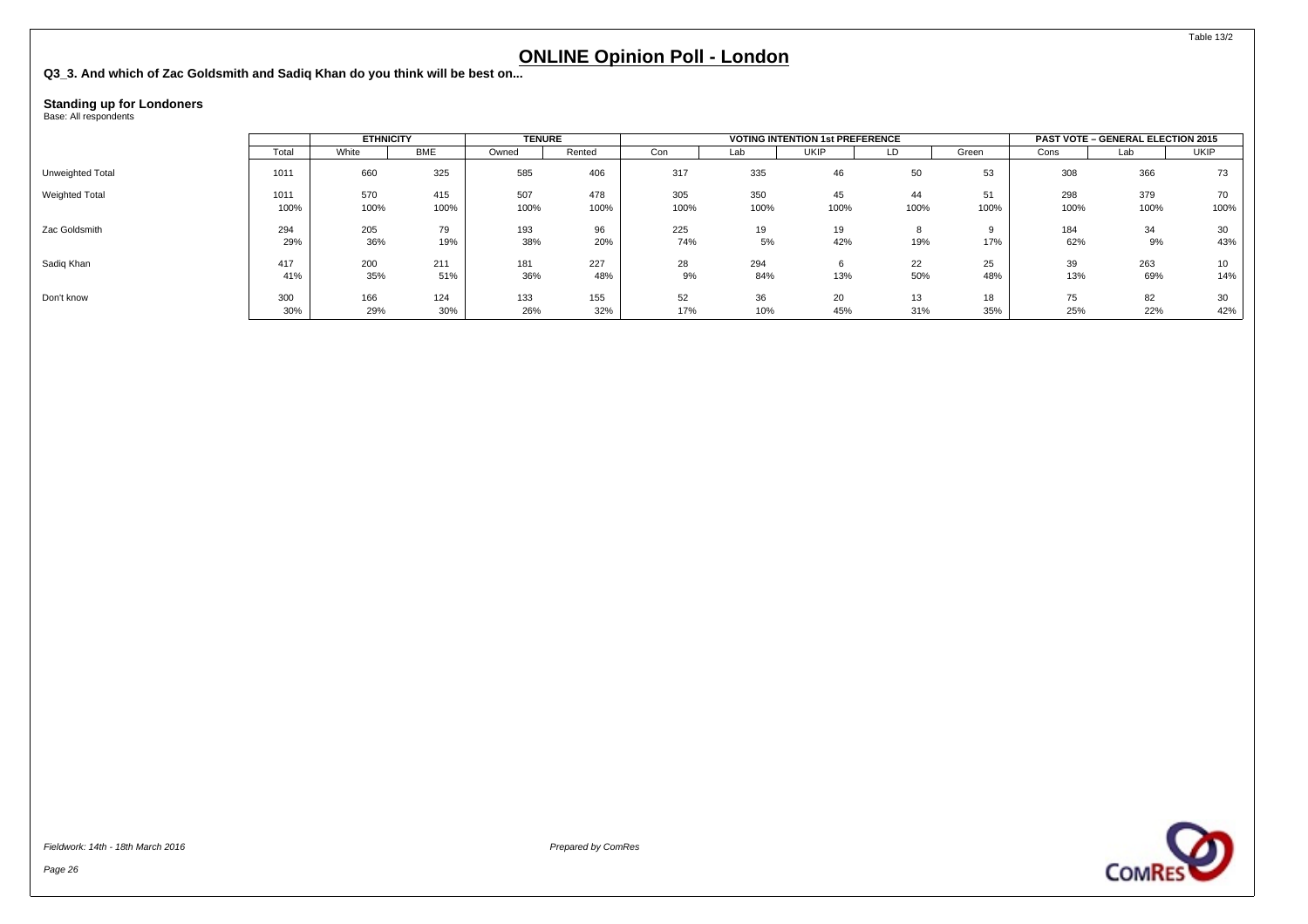<span id="page-28-0"></span>**Q3\_4. And which of Zac Goldsmith and Sadiq Khan do you think will be best on...**

# **Having a good relationship with the national government in Westminster** Base: All respondents

|                       |       | <b>GENDER</b> |        | AGE   |       |       | <b>SOCIAL GRADE</b> |      |              |      | <b>REGION SUMMARY</b> |      |       |       |      |
|-----------------------|-------|---------------|--------|-------|-------|-------|---------------------|------|--------------|------|-----------------------|------|-------|-------|------|
|                       | Total | Male          | Female | 18-34 | 35-54 | $55+$ | AВ                  | UT.  | $\sim$<br>UZ | DE   | Central               | East | North | South | West |
| Unweighted Total      | 1011  | 484           | 527    | 316   | 386   | 309   | 444                 | 300  | 125          | 142  | 148                   | 299  | 123   | 208   | 233  |
| <b>Weighted Total</b> | 1011  | 485           | 526    | 364   | 364   | 283   | 430                 | 305  | 126          | 151  | 173                   | 307  | 113   | 197   | 220  |
|                       | 100%  | 100%          | 100%   | 100%  | 100%  | 100%  | 100%                | 100% | 100%         | 100% | 100%                  | 100% | 100%  | 100%  | 100% |
| Zac Goldsmith         | 491   | 276           | 216    | 133   | 169   | 189   | 238                 | 148  | 49           | 56   | 76                    | 145  | 58    | 104   | 108  |
|                       | 49%   | 57%           | 41%    | 37%   | 46%   | 67%   | 55%                 | 49%  | 39%          | 37%  | 44%                   | 47%  | 51%   | 53%   | 49%  |
| Sadig Khan            | 200   | 89            | 111    | 96    | 76    | 28    | 75                  | 69   | 27           | 28   | 41                    | 65   | 22    | 36    | 35   |
|                       | 20%   | 18%           | 21%    | 26%   | 21%   | 10%   | 18%                 | 23%  | 22%          | 19%  | 24%                   | 21%  | 20%   | 18%   | 16%  |
| Don't know            | 320   | 121           | 199    | 135   | 120   | 65    | 116                 | 88   | 50           | 66   | 56                    | 97   | 33    | 57    | 77   |
|                       | 32%   | 25%           | 38%    | 37%   | 33%   | 23%   | 27%                 | 29%  | 40%          | 44%  | 32%                   | 32%  | 29%   | 29%   | 35%  |

Fieldwork: 14th - 18th March 2016 Prepared by ComRes



Table 14/1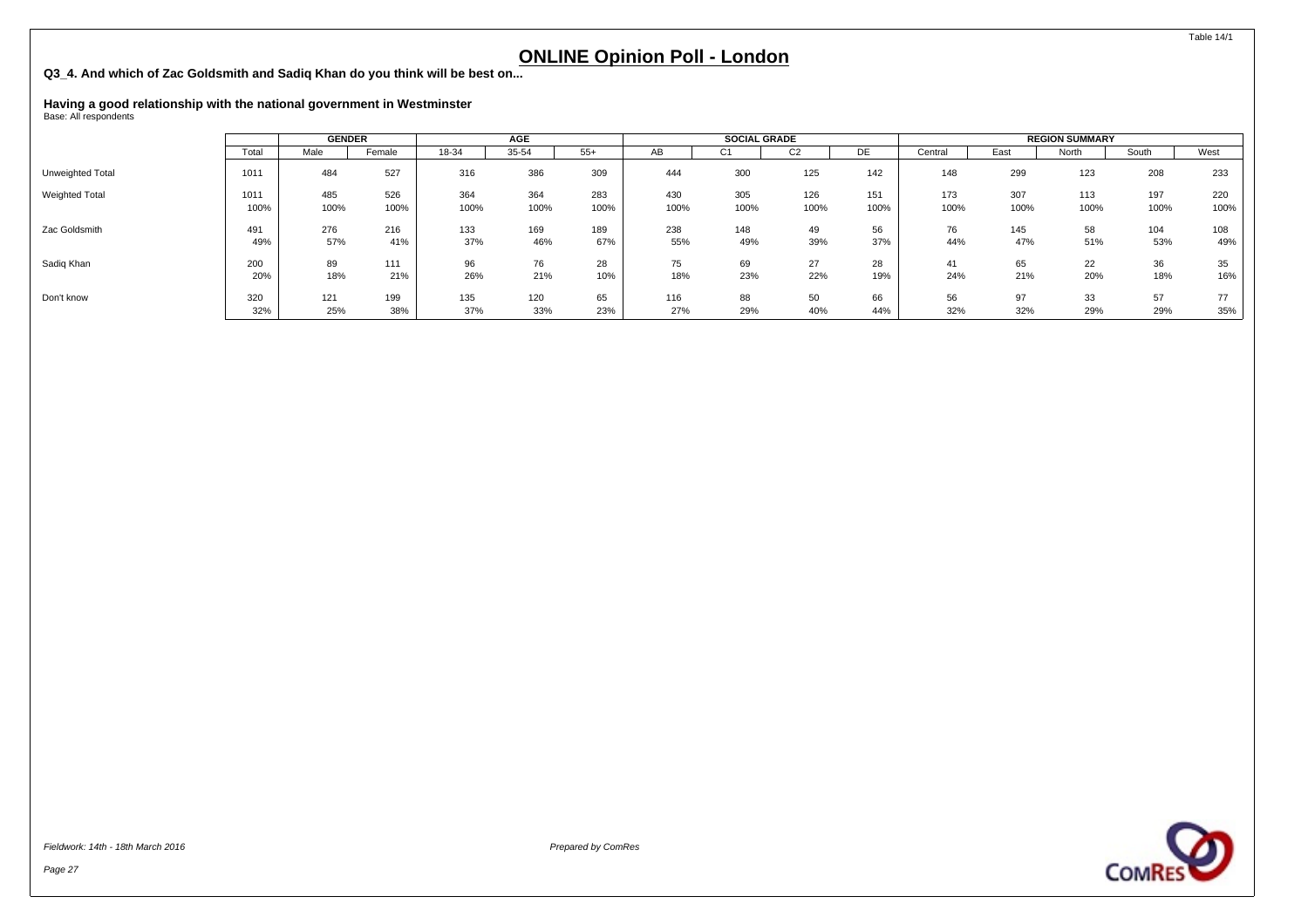**Q3\_4. And which of Zac Goldsmith and Sadiq Khan do you think will be best on...**

# **Having a good relationship with the national government in Westminster** Base: All respondents

|                  | <b>ETHNICITY</b> |             |             | <b>TENURE</b> |             |             | <b>VOTING INTENTION 1st PREFERENCE</b> |             | <b>PAST VOTE - GENERAL ELECTION 2015</b> |            |             |             |            |
|------------------|------------------|-------------|-------------|---------------|-------------|-------------|----------------------------------------|-------------|------------------------------------------|------------|-------------|-------------|------------|
|                  | Total            | White       | <b>BME</b>  | Owned         | Rented      | Con         | Lab                                    | <b>UKIP</b> | LD                                       | Green      | Cons        | Lab         | UKIP       |
| Unweighted Total | 1011             | 660         | 325         | 585           | 406         | 317         | 335                                    | 46          | 50                                       | 53         | 308         | 366         | 73         |
| Weighted Total   | 1011<br>100%     | 570<br>100% | 415<br>100% | 507<br>100%   | 478<br>100% | 305<br>100% | 350<br>100%                            | 45<br>100%  | 44<br>100%                               | 51<br>100% | 298<br>100% | 379<br>100% | 70<br>100% |
| Zac Goldsmith    | 491<br>49%       | 327<br>57%  | 152<br>37%  | 304<br>60%    | 177<br>37%  | 260<br>85%  | 106<br>30%                             | 27<br>60%   | 21<br>48%                                | 30<br>58%  | 227<br>76%  | 117<br>31%  | 44<br>63%  |
| Sadig Khan       | 200<br>20%       | 81<br>14%   | 116<br>28%  | 76<br>15%     | 120<br>25%  | 11<br>3%    | 159<br>45%                             | 5%          | 17%                                      | 10%        | 16<br>5%    | 144<br>38%  | 6%         |
| Don't know       | 320<br>32%       | 162<br>28%  | 146<br>35%  | 126<br>25%    | 181<br>38%  | 35<br>11%   | 85<br>24%                              | 16<br>35%   | 15<br>34%                                | 17<br>32%  | 55<br>19%   | 118<br>31%  | 22<br>31%  |





Table 14/2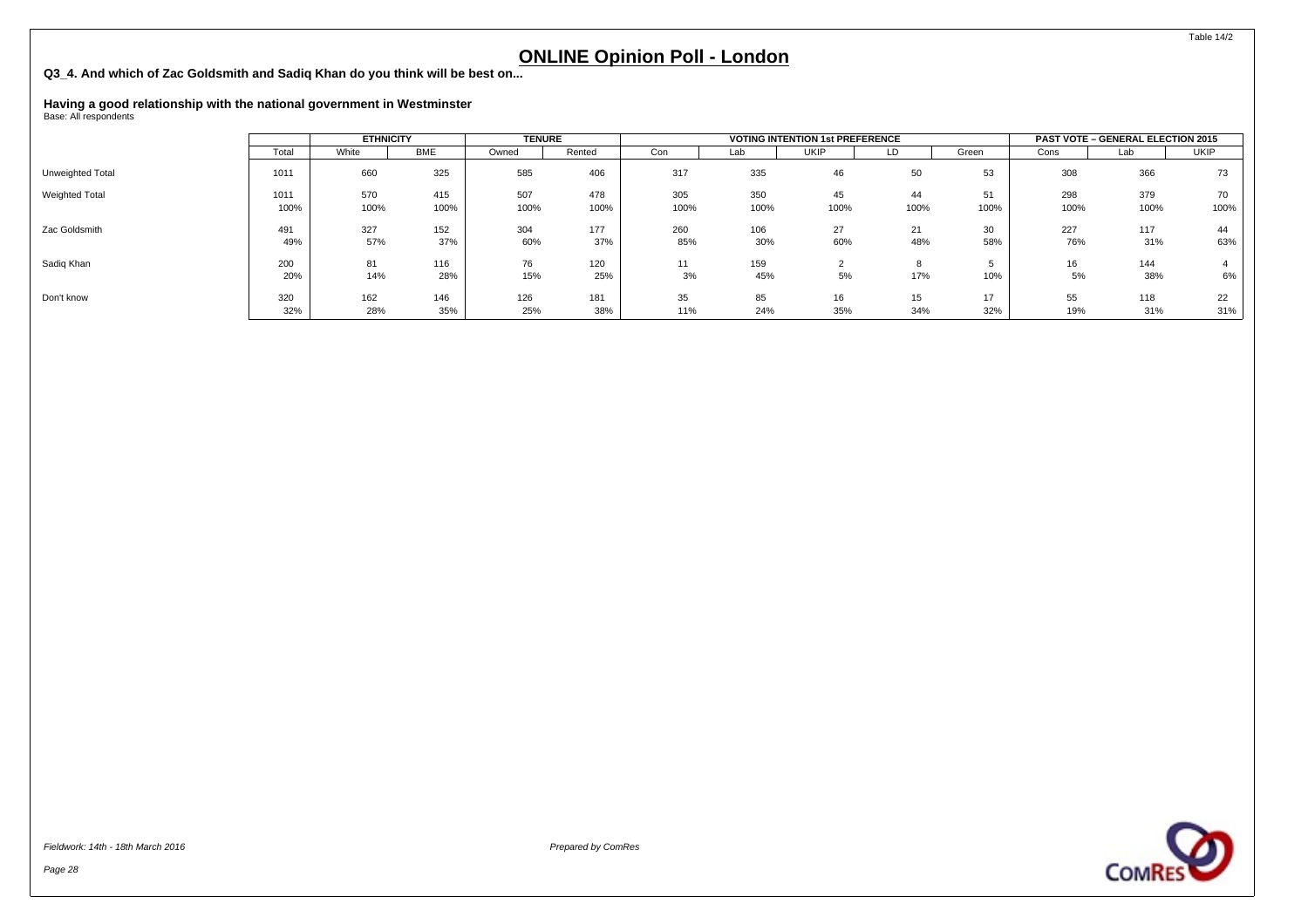<span id="page-30-0"></span>**Q3\_5. And which of Zac Goldsmith and Sadiq Khan do you think will be best on...**

#### **Understand the needs of Londoners**

Base: All respondents

|                  |       |      | <b>GENDER</b> |       | <b>AGE</b> |       |      | <b>SOCIAL GRADE</b> |                |      |         | <b>REGION SUMMARY</b> |       |       |      |  |
|------------------|-------|------|---------------|-------|------------|-------|------|---------------------|----------------|------|---------|-----------------------|-------|-------|------|--|
|                  | Total | Male | Female        | 18-34 | 35-54      | $55+$ | AB   | ◡                   | C <sub>2</sub> | DE   | Central | East                  | North | South | West |  |
| Unweighted Total | 1011  | 484  | 527           | 316   | 386        | 309   | 444  | 300                 | 125            | 142  | 148     | 299                   | 123   | 208   | 233  |  |
| Weighted Total   | 1011  | 485  | 526           | 364   | 364        | 283   | 430  | 305                 | 126            | 151  | 173     | 307                   | 113   | 197   | 220  |  |
|                  | 100%  | 100% | 100%          | 100%  | 100%       | 100%  | 100% | 100%                | 100%           | 100% | 100%    | 100%                  | 100%  | 100%  | 100% |  |
| Zac Goldsmith    | 270   | 142  | 129           | 71    | 90         | 109   | 120  | 85                  | 35             | 31   | 42      | 74                    | 32    | 56    | 66   |  |
|                  | 27%   | 29%  | 24%           | 20%   | 25%        | 39%   | 28%  | 28%                 | 28%            | 21%  | 24%     | 24%                   | 28%   | 29%   | 30%  |  |
| Sadig Khan       | 435   | 208  | 227           | 172   | 160        | 103   | 189  | 132                 | 50             | 63   | 81      | 144                   | 50    | 80    | 81   |  |
|                  | 43%   | 43%  | 43%           | 47%   | 44%        | 37%   | 44%  | 43%                 | 40%            | 42%  | 47%     | 47%                   | 44%   | 41%   | 37%  |  |
| Don't know       | 305   | 136  | 170           | 121   | 114        | 71    | 121  | 88                  | 41             | 56   | 50      | 90                    | 32    | 61    | 73   |  |
|                  | 30%   | 28%  | 32%           | 33%   | 31%        | 25%   | 28%  | 29%                 | 32%            | 37%  | 29%     | 29%                   | 28%   | 31%   | 33%  |  |

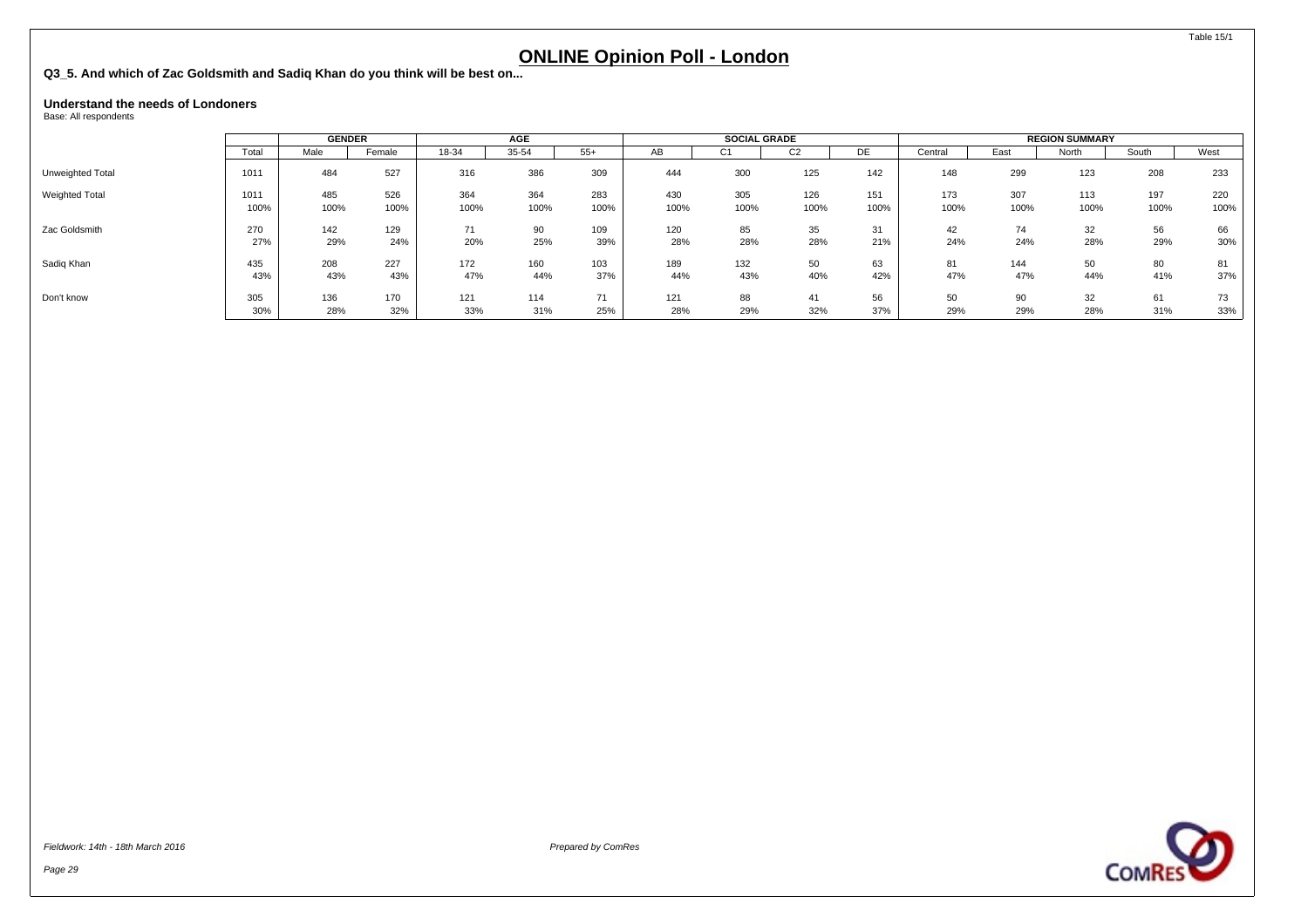**Q3\_5. And which of Zac Goldsmith and Sadiq Khan do you think will be best on...**

#### **Understand the needs of Londoners**

Base: All respondents

|                  | <b>ETHNICITY</b> |       | <b>TENURE</b> |       |        | <b>VOTING INTENTION 1st PREFERENCE</b> |      | <b>PAST VOTE - GENERAL ELECTION 2015</b> |      |               |      |      |             |
|------------------|------------------|-------|---------------|-------|--------|----------------------------------------|------|------------------------------------------|------|---------------|------|------|-------------|
|                  | Total            | White | BME           | Owned | Rented | Con                                    | Lab  | <b>UKIP</b>                              | LD   | Green         | Cons | Lab  | <b>UKIP</b> |
| Unweighted Total | 1011             | 660   | 325           | 585   | 406    | 317                                    | 335  | 46                                       | 50   | 53            | 308  | 366  | 73          |
| Weighted Total   | 1011             | 570   | 415           | 507   | 478    | 305                                    | 350  | 45                                       | 44   | 51            | 298  | 379  | 70          |
|                  | 100%             | 100%  | 100%          | 100%  | 100%   | 100%                                   | 100% | 100%                                     | 100% | 100%          | 100% | 100% | 100%        |
| Zac Goldsmith    | 270              | 187   | 79            | 170   | 96     | 212                                    | 15   | 17                                       |      | $\Omega$<br>۰ | 176  | 25   | 32          |
|                  | 27%              | 33%   | 19%           | 33%   | 20%    | 70%                                    | 4%   | 37%                                      | 12%  | 15%           | 59%  | 7%   | 46%         |
| Sadig Khan       | 435              | 212   | 214           | 199   | 226    | 32                                     | 298  |                                          | 25   | 33            | 47   | 276  |             |
|                  | 43%              | 37%   | 52%           | 39%   | 47%    | 10%                                    | 85%  | 13%                                      | 58%  | 65%           | 16%  | 73%  | 13%         |
| Don't know       | 305              | 171   | 122           | 138   | 156    | 61                                     | 37   | 22                                       | 13   | 10            | 76   | 79   | 28          |
|                  | 30%              | 30%   | 29%           | 27%   | 33%    | 20%                                    | 11%  | 50%                                      | 31%  | 20%           | 25%  | 21%  | 41%         |

Page 30



Table 15/2